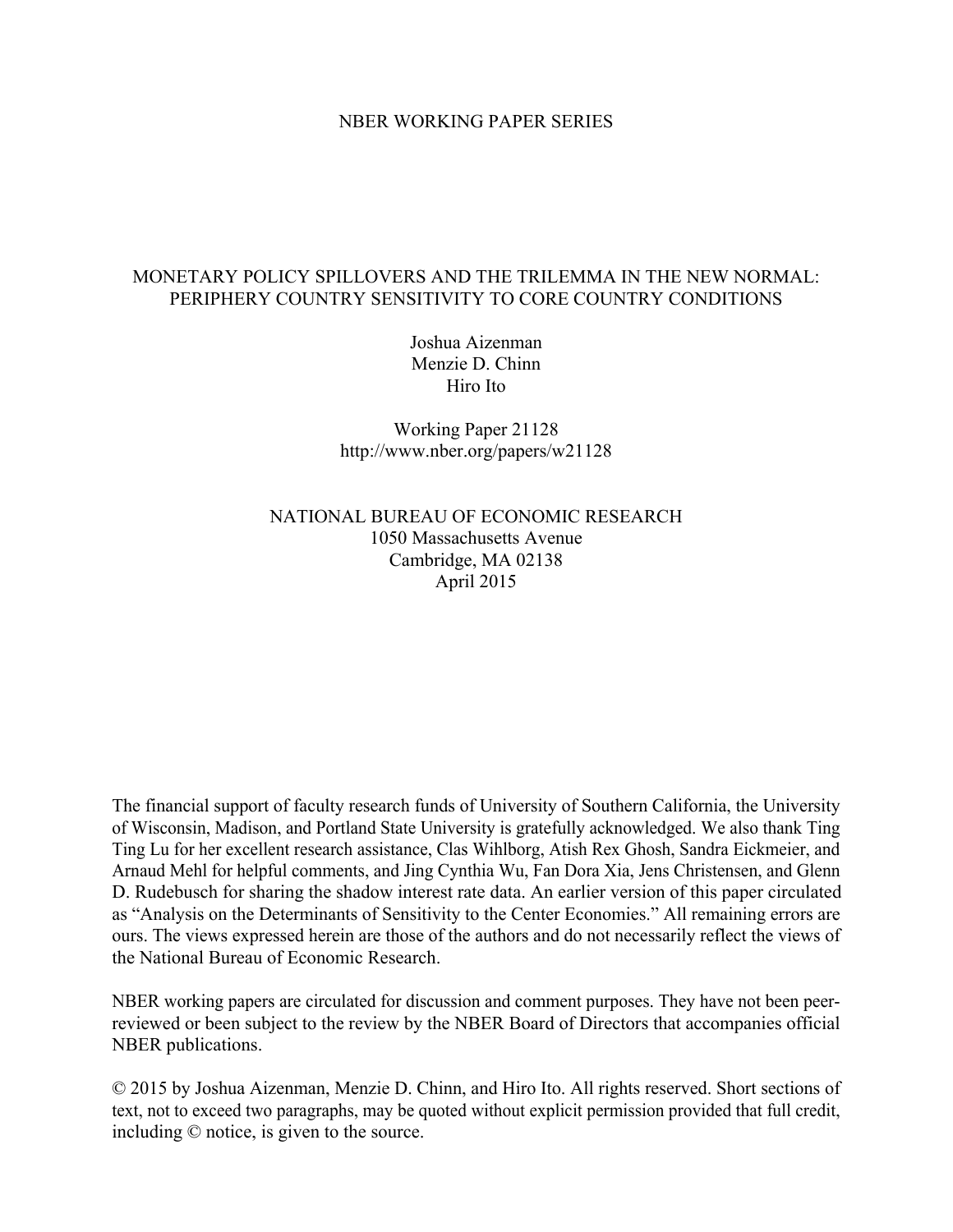Monetary Policy Spillovers and the Trilemma in the New Normal: Periphery Country Sensitivity to Core Country Conditions Joshua Aizenman, Menzie D. Chinn, and Hiro Ito NBER Working Paper No. 21128 April 2015, Revised November 2015 JEL No. F33,F41

# **ABSTRACT**

We investigate why and how the financial conditions of developing and emerging market countries (peripheral countries) can be affected by the movements in the center economies - the U.S., Japan, the Eurozone, and China. We apply a two-step approach. First, we estimate the sensitivity of countries' financial variables to the center economies [policy interest rate, stock market prices, and the real effective exchange rates (REER)] while controlling for global and domestic factors. Next, we examine the association of the estimated sensitivity coefficients with the macroeconomic conditions, policies, real and financial linkages with the center economies, and the level of institutional development. In the last two decades, for most financial variables, the strength of the links with the center economies have been the dominant factor while the movements of policy interest rate also appear sensitive to global financial shocks around the emerging market crises of the late 1990s and since the global financial crisis of 2008. While certain macroeconomic and institutional variables are important, the arrangement of open macro policies such as the exchange rate regime and financial openness are also found to have direct influence on the sensitivity to the center economies. An economy that pursues greater exchange rate stability and financial openness faces a stronger link with the center economies through policy interest rates and real effective exchange rate (REER) movements. We also find exchange market pressure (EMP) in peripheral economies is sensitive to the movements of the center economies' REER and EMP during and after the global financial crisis. Open macro policy arrangements, especially exchange rate regimes, also have indirect effects on the strength of financial linkages, interacting with other macroeconomic conditions. Thus, trilemma policy arrangements, including exchange rate flexibility, continue to affect the sensitivity of developing countries to policy changes and shocks in the center economies.

Joshua Aizenman Economics and SIR **USC** University Park Los Angeles, CA 90089-0043 and NBER aizenman@usc.edu

Menzie D. Chinn Department of Economics University of Wisconsin 1180 Observatory Drive Madison, WI 53706 and NBER mchinn@lafollette.wisc.edu Hiro Ito Portland State University 1721 SW Broadway, Suite 241 Portland, Oregon 97201 ito@pdx.edu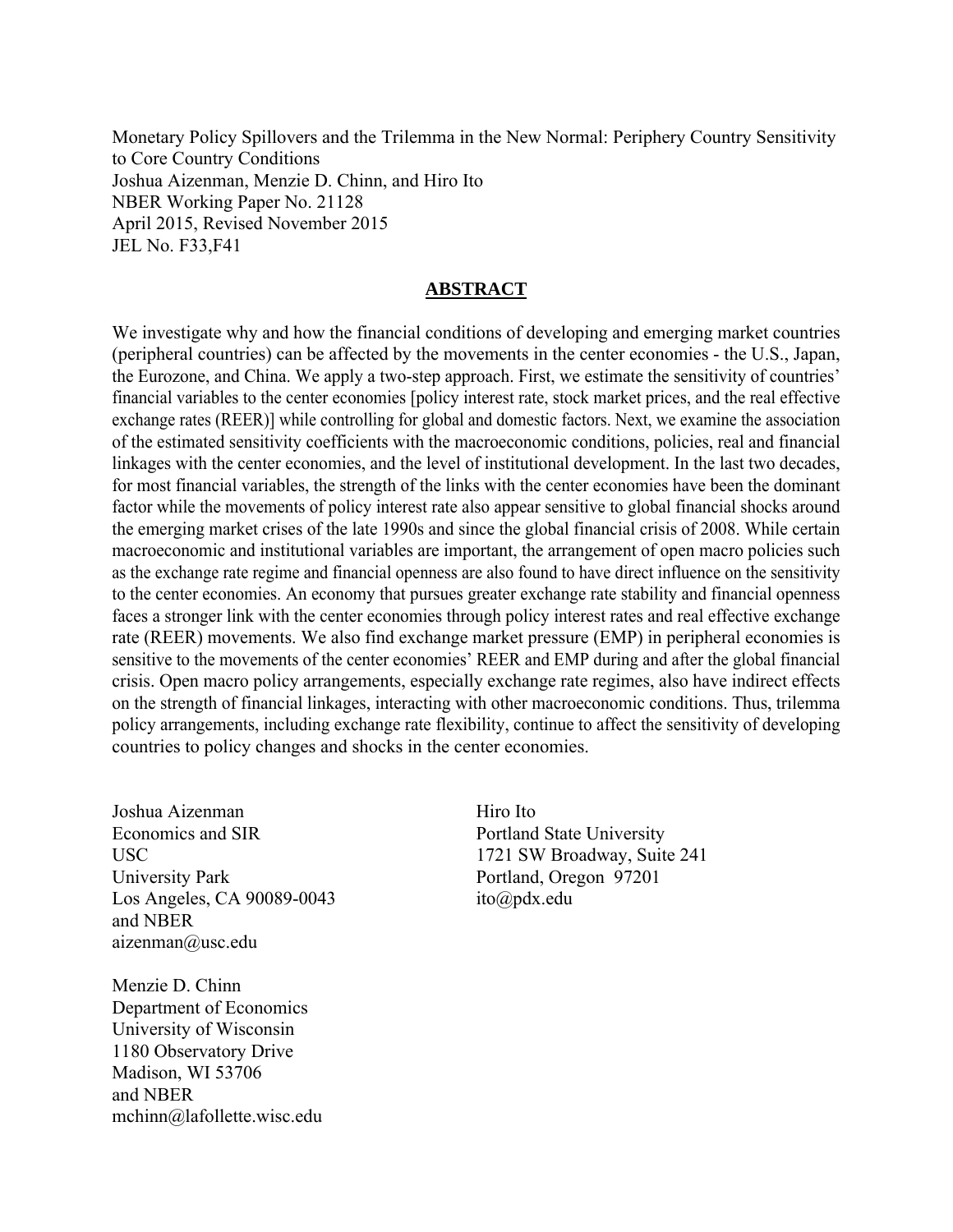#### **1. Introduction**

The integrated nature of the financial system was amply demonstrated by the turmoil in emerging market currency and bond markets in the wake of Fed Chairman Bernanke's statements regarding the normalization of U.S. monetary policy in 2013 ("taper tantrum"). Following close on the heels of complaints about unconventional monetary policy implementation in the preceding years, it is clear that – at a minimum – policymakers in emerging market economies perceive an increasing vulnerability to the whims of the global financial system.

The idea that the monetary policies of financial center countries have large spillover effects on the smaller economies is not new. During the mid-1990s, when advanced economy central bankers raised policy rates, after several years of negative real interest rates, similar complaints were lodged, and some may partly trace the financial crises in Latin America and subsequently in East Asia to the cycle in core country policy interest rates.

One key difference is that in the earlier episode's aftermath, the semi-fixed exchange rate regimes were tagged as a contributing factor. In contrast, countries adhering to a variety of exchange rate regimes all experienced challenges in insulating their economies in the most recent episode. This has led to a grand debate about the continued relevance of the "impossible trinity" or "monetary trilemma".

Since Mundell (1963) outlined the hypothesis of the monetary trilemma, fundamental policy management in the open economy has been viewed as policy trade-offs among the choices of monetary autonomy, exchange rate stability, and financial openness.<sup>4</sup> The hypothesis and its extensions in recent years suggest a continuous trade off between the three trilemma dimensions, with the possibility that a fourth policy goal, financial stability, may augment it and turn it into a quadrilemma where international reserves may play a role as buffers (Aizenman, 2013).

In contrast, in the aftermath of the global financial crisis (GFC), Rey (2013) concluded that the economic center's (CE) monetary policy influences other countries' national monetary policy mostly through capital-flows, credit growth, and bank leverages, making the types of exchange rate regime of the non-CEs irrelevant. In other words, the countries in the periphery (PH) are all sensitive to a "global financial cycle" irrespective of exchange rate regimes. In this

<sup>4</sup> See Aizenman, et al. (2010, 2011, 2013), Obstfeld (2014), Obstfeld, et al. (2005), and Shambaugh (2004) for further discussion and references dealing with the trilemma.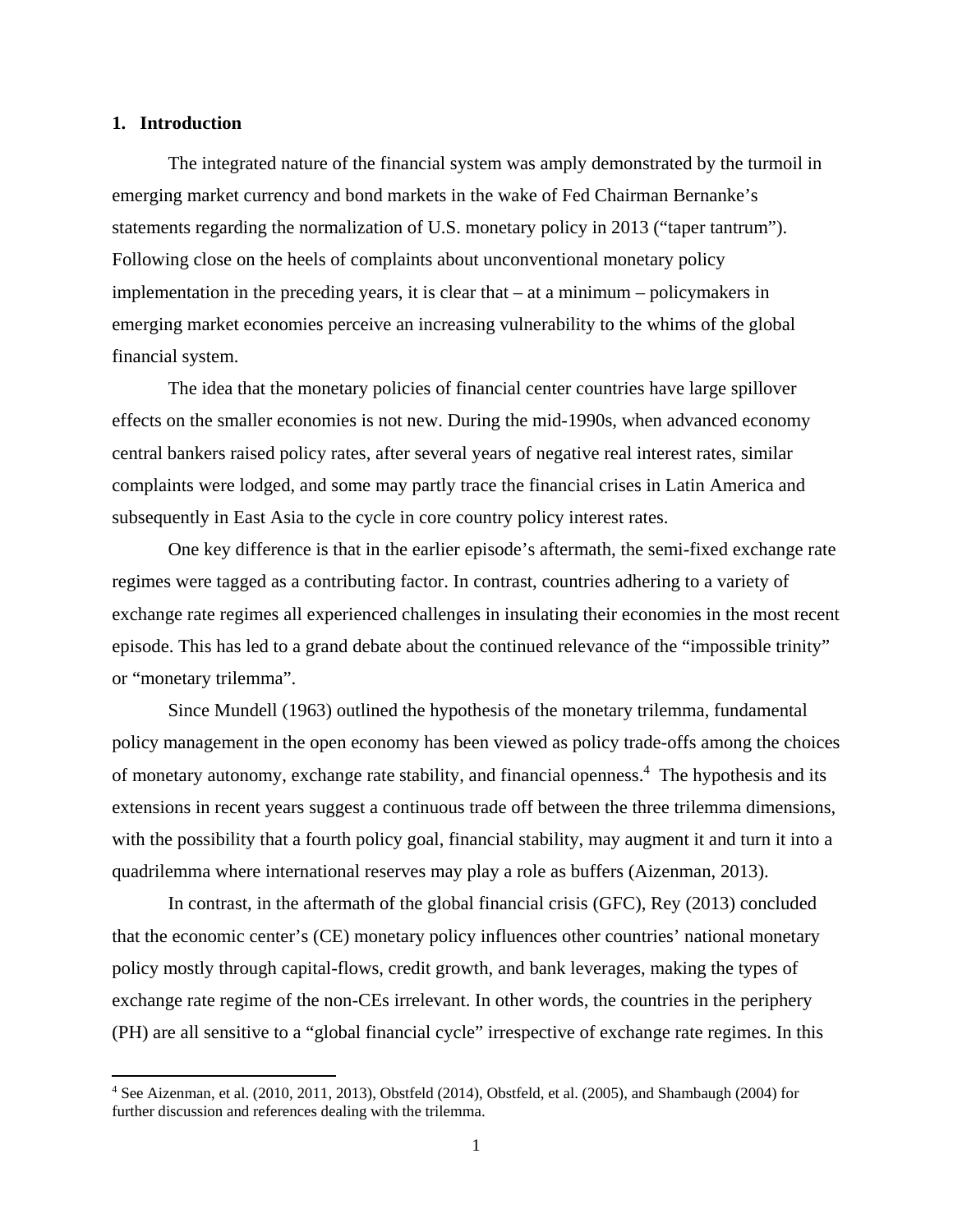view, the "trilemma" reduces to an "irreconcilable duo" of monetary independence and capital mobility. Consequently, restricting capital-mobility may be the only way for non-EC countries to retain monetary autonomy. The recent experience of Brazil, India, Indonesia, South Africa, and Turkey – the "Fragile Five" – during the taper tantrum episode may make the "irreconcilable duo" view convincing to many observers.

In this paper, we investigate whether Rey's view means the end of the trilemma hypothesis or a premature prediction that is not supported by the data. Inferences based on the data from the times of heightened volatility emanating from the CE might be modified once we examine how the propagation of large shocks from the EC can be affected by economic structures and measures of the trilemma variables. In a world of more than hundred countries, one ignores heterogeneity at one's own risk. For instance, the trade-offs facing the OECD countries may differ from emerging markets economies and developing countries as well as whether they are manufacturing- or commodity-based economies.<sup>5</sup> Furthermore, large shocks from the EC during the GFC and the following Euro debt crisis may have altered the transmission dynamics, especially in comparison to the preceding decade of illusory tranquility.6

Many studies such as Ahmed and Zlate (2013), Forbes and Warnock (2010), Fratzscher (2011), and Ghosh, et al. (2012) have documented the importance of global factors such as advanced economy interest rates and global risk appetite in affecting capital flows to small open economies. Nonetheless, these studies have also highlighted that domestic, country-specific factors also retain importance. In particular, the institutional and macroeconomic policy frameworks of the emerging market economies also determine the variations in flows.

Given this context, we focus on the questions of why movements in the major advanced economies often have large effects on other financial markets, how these cross-market linkages have changed over time, and what kind of factors contribute to explaining the sensitivity to the movements in the major economies. More specifically, we conduct an empirical analysis on what determines the sensitivity of economies to factors pertaining to the core economies in the world, specifically, the U.S., the Euro area, Japan, and China.

<sup>&</sup>lt;sup>5</sup> For example, maintaining exchange rate stability could be more important for developing countries whose growth strategy is reliant on the exports of a narrower variety of manufactured goods or commodities than advanced economies with more diversified economic structures.

<sup>&</sup>lt;sup>6</sup> As one indirect evidence, Aizenman, et al. (2015) show that the global financial crisis of 2008 caused structural changes in the patterns of holding international reserves (IR)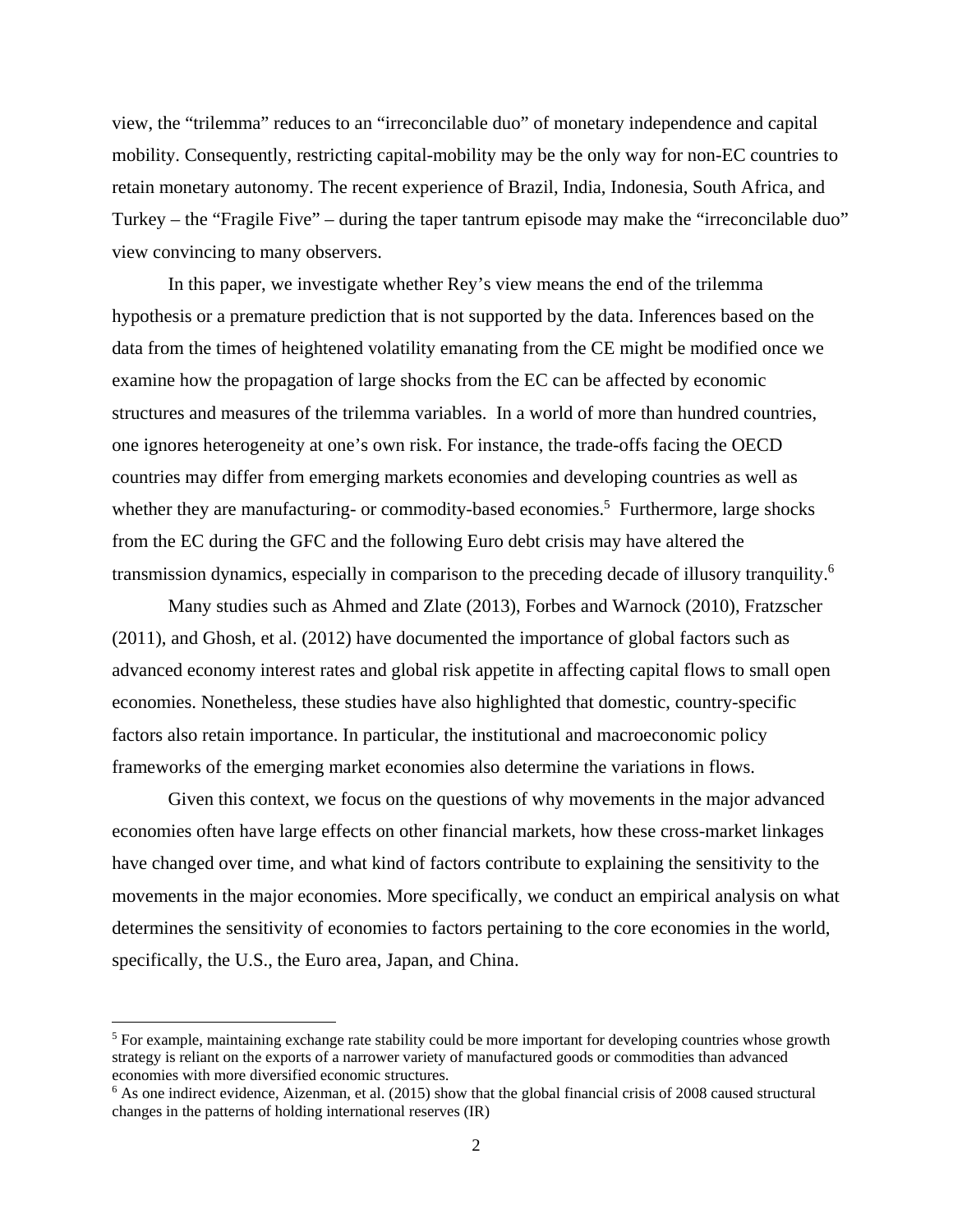In Section 2, we detail the framework of the exercise we employ for our empirical exploration. We report and discuss the estimation results in section 3. In Section 4, we further extend the analysis by investigating the sensitivity of the exchange market pressure (EMP) in peripheral economies to the movements of the center economies' financial variables and its determinants. In Section 5, we make concluding remarks.

### **2. The Empirical Methodology**

For our empirical exploration, we employ an estimation process similar to that employed by Forbes and Chinn (2004), which is composed of two steps of estimations. First, we investigate the degree of the sensitivity of several important financial variables to global, cross-country, and domestic factors. Second, treating the estimated sensitivity as a dependent variable, we examine their determinants among a number of country-specific variables. In so doing, we disentangle roles of countries' macroeconomic conditions or policies, real or financial linkage with the center economy, or the level of institutional development of the countries.

#### **2.1 The First-Step: Estimating Sensitivity Coefficients**

The main objective of this first step estimation is to estimate the correlation of a specific financial variable between country *i* and each of the center economies while controlling for global and domestic factors. The estimated coefficient of our focus is  $\hat{\gamma}_{Fi}^C$ . A significantly positive  $\hat{\gamma}_{F_i}^c$  indicates a closer linkage between country *i* and economic center country *C*, as shown in (1):

$$
R_{it}^{F} = \alpha_{Fit} + \sum_{g=1}^{G} \beta_{Fit}^{G} Z_{it}^{G} + \sum_{c=1}^{C} \gamma_{Fit}^{C} X_{it}^{C} + \phi_{Fit} Y_{it} + \varepsilon_{it}.
$$
 (1)

Where the  $Z_i^G$  is a vector of global factors, the  $X_i^C$  is a vector of cross-country factors, and  $Y_{it}$  is a control variable for domestic factors. *C* represents the center economies: the U.S., the Euro area, Japan, and China.  $\hat{\gamma}^C_{ii}$ , the estimate of our focus, represents the extent of sensitivity of a financial variable  $(R_{it}^F)$  to cross-country factors, or more specifically, linkages to the four major economies. As for the financial variable as the dependent variable, we are interested in the short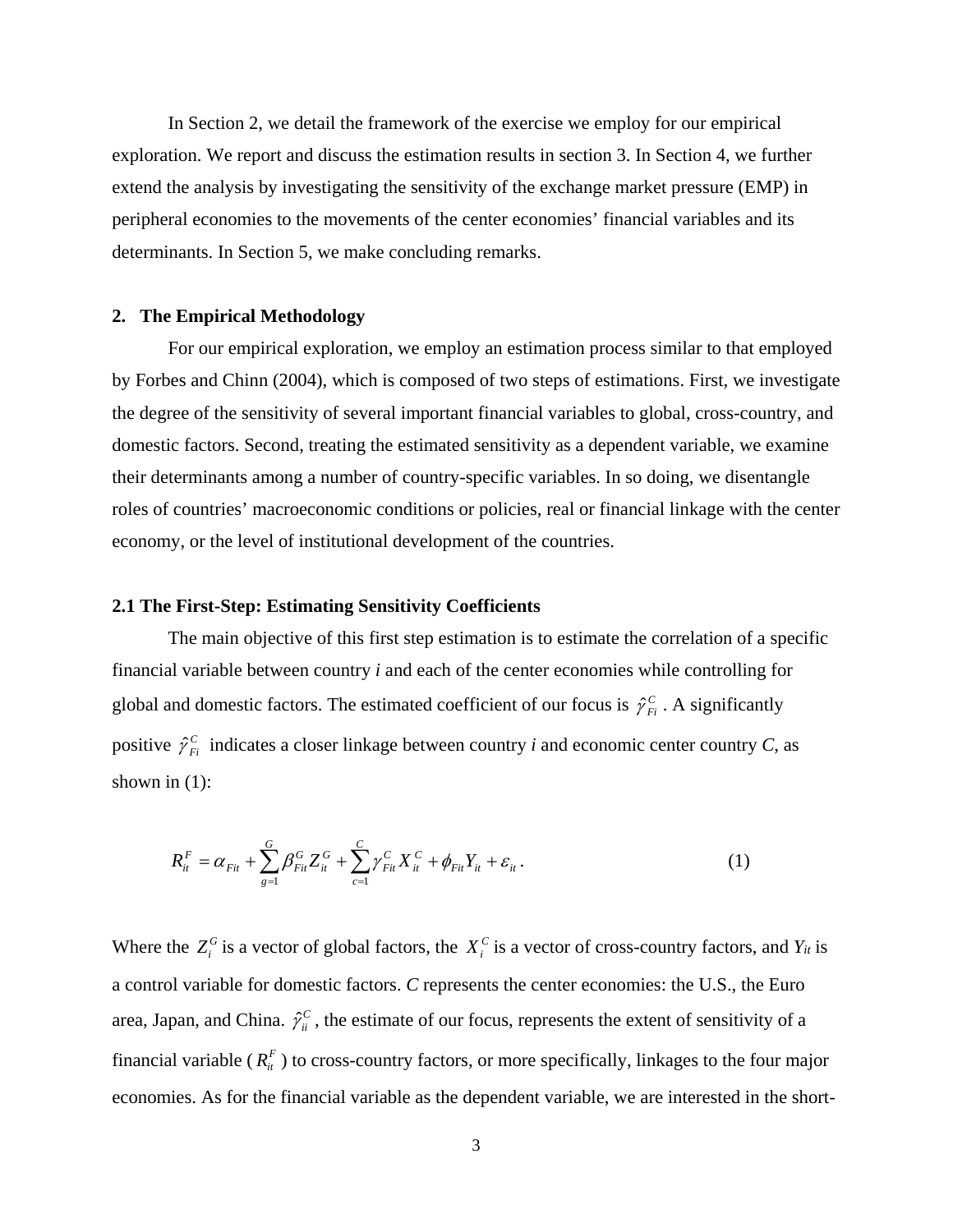term policy interest rate and the rate of change in the real effective exchange rate (REER). We also tested the linkages of stock market price changes and the sovereign bond spread between the center and non-center economies. However, the results are much less robust or yield fewer insightss at times. Hence, we omit reporting and discussing the results, though they can be found in our working paper version of this article (Aizenman, et al., 2015).

We use money market rates to represent policy short-term interest rate. In recent years, all of the advanced major economies, the U.S., the Euro area, and Japan have implemented extremely loose monetary policy in the aftermath of the global financial crisis (GFC). Given that both the U.S. and Japan have lowered their policy interest rates down to or near zero, official policy interest rates may not capture the actual state of monetary policy. In recent years, several researchers have estimated "shadow interest rates" to represent the actual state of liquidity availability by allowing the estimated shadow rates to drop below the zero bound. We use these shadow rates for the three advanced economies to estimate more realistic correlations between the policy interest rates of the center economies and the sample countries. For the U.S. and the Euro area, we use the shadow interest rates estimated by Wu and Xia (2014). For Japan, we use the shadow rates estimated by Christensen and Rudebusch (2014). We use the REER indices from the IMF's *International Financial Statistics (IFS).*

For a vector of global factors  $(Z_i^G)$ , we have two subsets of global factors. The first subset of global factors include "real" variables – global interest rates (for which we will use the first principal component of U.S. Federal Reserve, ECB, and Bank of Japan's policy interest rates); oil prices; and commodity prices. When we estimate for the policy interest rate correlation, we do not include the first component of U.S. FRB, ECB, and Bank of Japan's interest rates as part of the global factor vector because it would overlap with  $X^C$ . To avoid multicollinearity or redundancy, we also use the first principal component of oil and commodity prices as a control variable for input or commodity prices.<sup>7</sup>

The second subset is "financial." In this group, we include the VIX index from the Chicago Board Options Exchange (CBOE), as a proxy for the extent of investors' risk aversion, and the "Ted spread," which is the difference between the 3-month Eurodollar Deposit Rate in

 $<sup>7</sup>$  To control for global macroeconomic conditions, we also tested the growth rate of world trade as one of the</sup> variables in the vector of real global factors. It turned out that including this variable does not change the results for both the first and second stage estimations. To keep the model parsimonious and save the degree of freedom, we decided not to include the variable for world trade growth.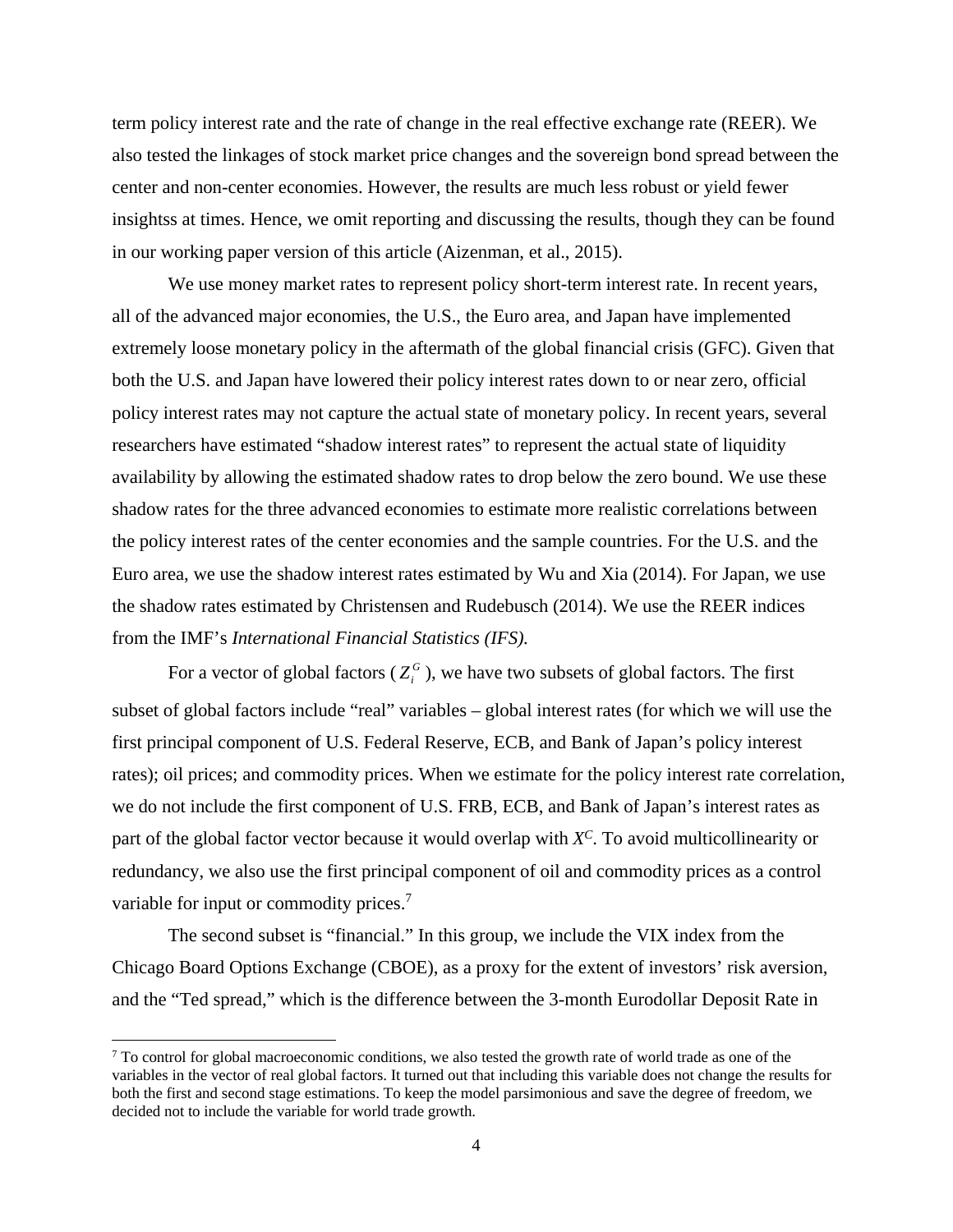London (LIBOR) and the 3-month U.S. Treasury Bill yield. This latter measure gauges the general level of stress in the money market for financial institutions. The same set of global factors, except for the principal components of the global interest rates, is used for all the estimations regardless of the dependent variable.

The vector of cross-country linkage factors  $(X^C)$  corresponds to the dependent variable. For example, if the short-term interest rate for country *i* is the dependent variable,  $X_i^c$  includes the short-term interest rates of the four center economies.<sup>8</sup> We implement the estimation for each of the sample countries for the two dependent variables and for the sample period of 1986 through 2012. To control for domestic economic conditions, we include the year-on-year growth rate of industrial production index. All the data used for this exercise are of monthly frequency. The same set of explanatory variables (except for the world interest rate) is regressed against the two financial variables.

Because we deal with a relatively long sample period, coefficient instability is a concern. Hence, we estimate the above regressions for each of the three year non-overlapping panels, starting in 1986.<sup>9</sup> That means that  $\hat{\gamma}_{Fit}^C$  is time-varying across the panels.

We also estimate two specifications. One specification excludes China as one of the "center economies." In this model setup, we are testing the sensitivity of our sample economies to the traditionally-defined major economies of the U.S., the Euro area, and Japan.<sup>10</sup> The other model does include China as one of the center economies.

Our panel data are composed of about 100 countries including both advanced economies (IDC) and less developed countries (LDC), with the sample size varying depending on data availability. In our sample, the U.S. and Japan are not included in any of estimates. As for the Euro member countries, they are removed from the sample after the introduction of the euro in January 1999 or they become member countries, whichever comes first. We also have a subsample of emerging market countries (EMG) within the LDC subsample.<sup>11</sup>

# **2.2 The Second Step: Explaining the Sensitivity Coefficients**

<sup>&</sup>lt;sup>8</sup> For the Euro Area's variables before the introduction of the euro in 1999, the GDP-weighted average of the variable of concern for the original 12 Euro countries is calculated and included in the estimation.<br><sup>9</sup> We also tested using five year panels. Since the results are qualitatively similar, we decide not to report the resul

 $^{10}$  Excluding China mitigates data limitations as well, especially for the second-step of the estimation procedure.<br><sup>11</sup> The emerging market countries (EMG) are defined as the countries classified as either emerging or the period of 1980-1997 by the International Financial Corporation plus Hong Kong and Singapore.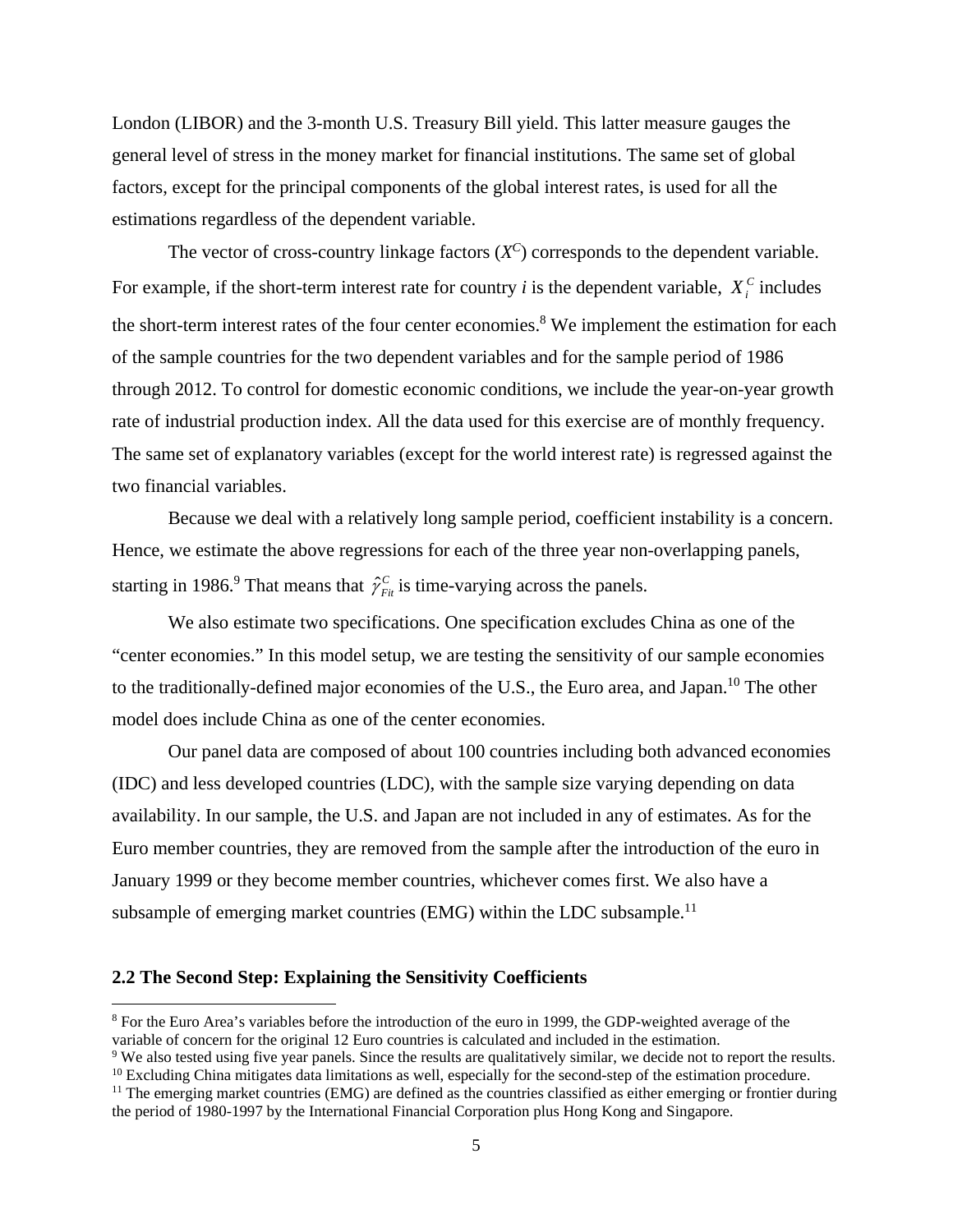Once we estimate  $\gamma_{Fit}^C$  for each of the dependent variables, we regress  $\hat{\gamma}_{Fit}^C$  on a number of country-specific variables.

$$
\hat{\gamma}_{Fit}^C = \theta_0 + \theta_1 OMP_{Fit} + \theta_2 MC_{Fit} + \theta_3 LINK_{Fit} + \theta_4 INST_{Fit} + \theta_5 CRISIS_{Fit} + u_{Fit}
$$
\n(2)

There are four groups of explanatory variables. The first group of explanatory variables is a set of open macroeconomic policy choices (*OMP<sub>i</sub>*), for which we include the indexes for exchange rate stability (*ERS*) and financial openness (*KAOPEN*) from the trilemma indexes by Aizenman, et al.  $(2013)^{12}$  A country that has a fixed exchange rate arrangement with a major country, or the base country, is more subject to financial shocks occurring to the base country if it has more open financial markets. Saxena (2008) found the extent of pass-through from foreign interest rates to domestic interest rates is higher under *floating* exchange rate regimes than pegging regimes, however.13 Christiansen and Pigott (1997) also suggest that even under floating exchange rate regimes, foreign factors play an important role in affecting long-term interest rates. Hence, it is an empirical question how and to what extent both financial openness and exchange rate stability matter for transmitting financial shocks.<sup>14</sup> As another variable potentially closely related to the trilemma framework, we suspect the level of international reserves (IR) holding may affect the extent of cross-country financial linkages and include the variable for IR holding (excluding gold) as a share of GDP.15

The group  $MC<sub>i</sub>$  includes macroeconomic conditions such as inflation volatility, current account balance, and public finance conditions. As the measure of public finance conditions, we include either gross national debt or general budget balance, both expressed as shares of GDP.

<sup>&</sup>lt;sup>12</sup> As Mundell (1963) argued and Aizenman, et al. (2013) and Ito and Kawai (2012) have empirically shown it holds, a country may simultaneously choose any two, but not all, of the three goals of monetary policy independence, exchange rate stability, and financial market openness to the full extent. Given this linearity, we only include the two trilemma indexes out of the three.

<sup>&</sup>lt;sup>13</sup> To explain the counterintuitive results, Saxena argues that the classification of exchange rate regimes may allow some of the countries that conduct active but incomplete foreign exchange interventions to be classified as "floating" regimes so that the results for the floating regimes may include those of de facto pegging regimes. Also, she argues countries with floating exchange rates tend to have more developed financial markets which tend to follow the trend of the center country's financial markets.

 $14$  Gosh, et al. (2014, 2015) find that floating exchange rate regimes also help mitigate the extent of susceptibility to financial vulnerabilities, exchange rate vulnerability, and crisis occurrence. 15 Aizenman, et al. (2010, 2011) show the macroeconomic impact of trilemma policy configurations can depend

upon the level of IR holding.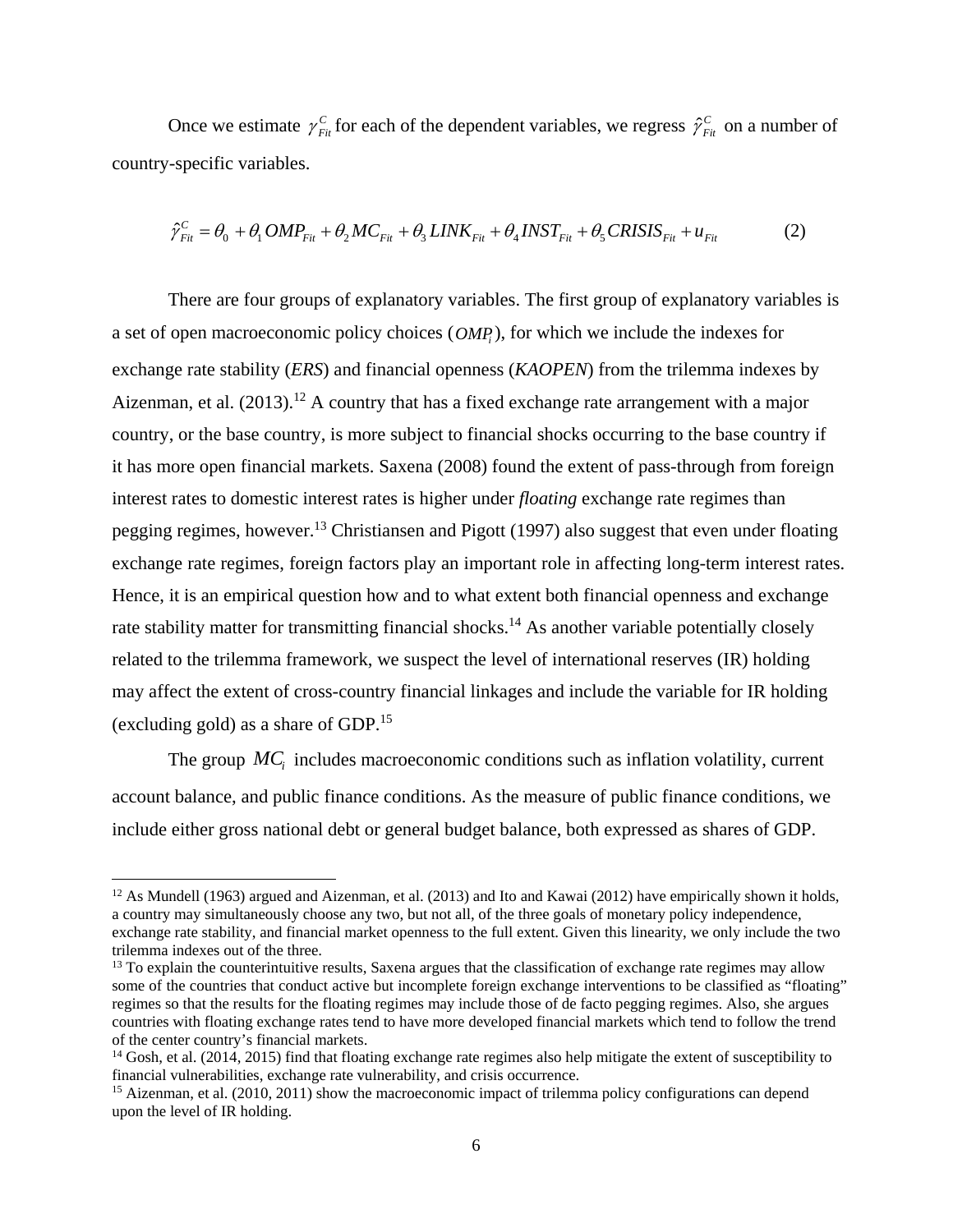We use the data from the IMF's *International Financial Statistics* and *World Economic Outlook* Database.

In addition to these groups of variables, we will include variables that reflect the extent of linkages with the center countries (*LINK*). One linkage variable is meant to capture real, trade linkage, which we will measure as:  $TR \_LINK_{ip} = IMP^C_{ip}/GDP_{ip}$  where  $IMP_i^c$  is total imports into center economy *C* from country *i*, that is normalized by country *i*'s GDP. Another linkage variable is financial linkage, *FIN\_LINKip*. We will measure it with the ratio of the total stock of foreign direct investment from country *C* in country *i* as a share of country *i*'s GDP  $(FDINV, ^{C})$ .<sup>16</sup>

Another variable that also reflects the linkage with the major economies is the variable for the extent of trade competition (*Trade\_Comp*). *Trade\_Comp* measures the importance to country *i* of export competition in the third markets between country *i* and major country *C*. Shocks to country *C*, and especially shocks to country *C* that affects country *c*'s exchange rate, could affect the relative price of country *C*'s exports and therefore affect country *i* through trade competition in third markets. See Appendix for the variable construction. A higher value of this measure indicates country *i* and major economic *C* exports products in similar sectors so that their exported products tend to be competitive to each other.

The fourth group is composed of the variables that characterize the nature of institutional development (*INST*), namely, variables for financial development and legal development. As Caballero-Farhi-Gourinchas (2008) theoretically predict and Chinn and Ito (2007) empirically show, both Financial and legal development are important factors for the volume and directions of cross-border capital flows. Alfaro, et al. (2008) argue that institutional development is also an important factor. If these factors affect cross-border capital flows, they should also affect the extent of sensitivity to financial shocks occurring to the center economies.

To measure the level of financial development, we use the first principal component of financial development (*FD*) using the data on private credit creation, stock market capitalization, stock market total value, and private bond market capitalization all as shares of GDP. Additionally, we also include as a measure of legal development the first principal component of

<sup>&</sup>lt;sup>16</sup> We also tried the variable for bank lending provided by the center economies. However, since it turned out to be persistently insignificant across different estimation models, we dropped the variable from the estimation models.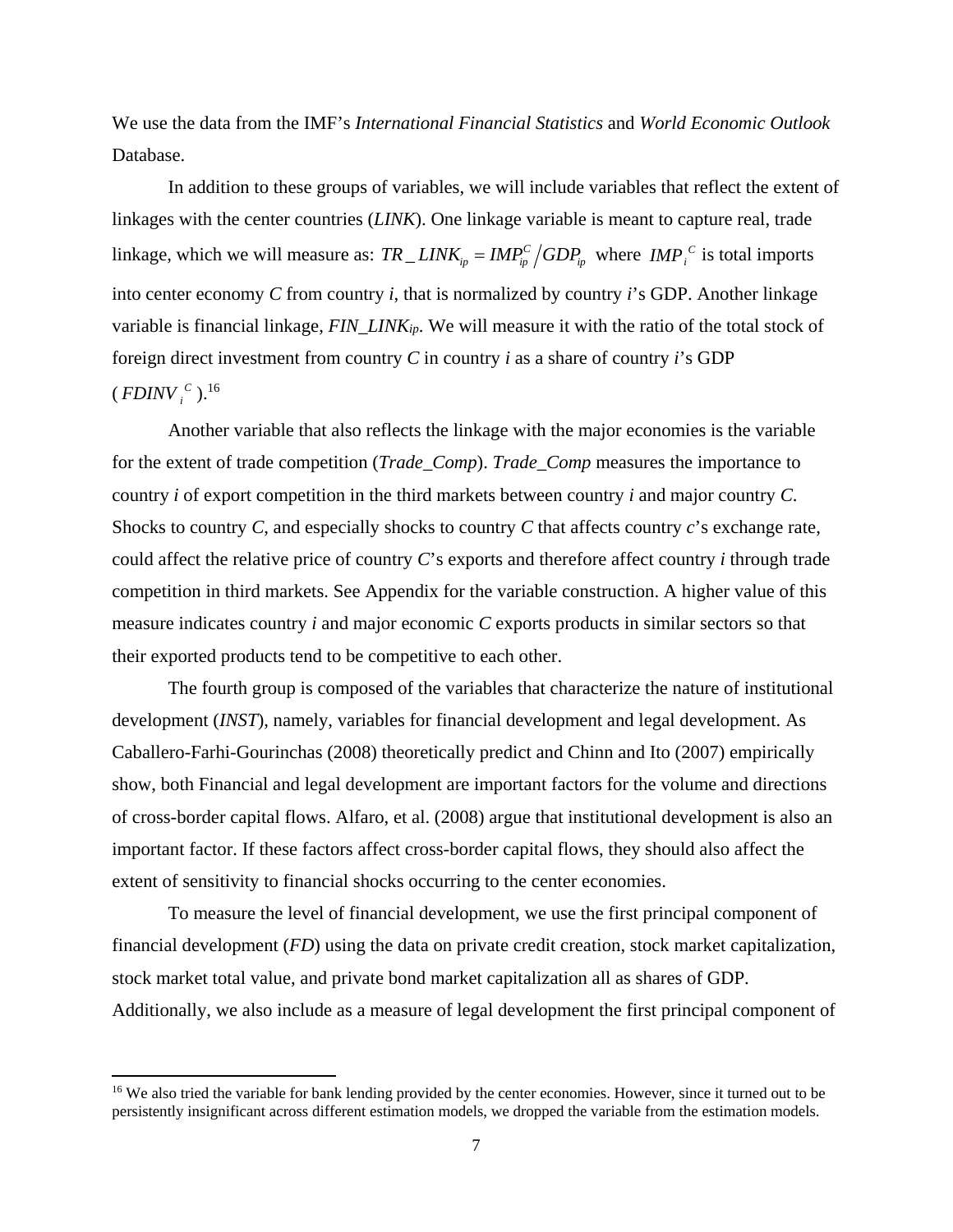law and order (*LAO*), bureaucratic quality (*BQ*), and anti-corruption measures (*CORRUPT*), all from the ICRG database. Higher values of these variables indicate better conditions.

The precision of  $\hat{\gamma}_{Fit}^C$  could be reduced by economic or financial disruptions. To control for that, we include a vector of currency and banking crises (*CRISIS*). We use the crisis dummies from Aizenman and Ito (2013) to identify the two types of the crises. For currency crisis, Aizenman and Ito use the exchange market pressure (EMP) index using the exchange rate against the currency of the base country. The banking crisis dummy is based on the papers by Laeven and Valencia (2008, 2010, 2012).

The variables in *MC* and *INST* are included in the estimations as deviations from the U.S., Japanese, Chinese, and Euro Area's counterparts. The variables in vectors *OMP*, *MC*, and *INST* are sampled from the first year of each three year panels to minimize the effect of potential endogeneity. Also, to capture global common shocks, we also include time fixed effects. Furthermore, to account for potential outliers on the dependent variable, we use the robust regression estimation technique for all the estimations.

#### **3. Empirical Results**

#### **3.1 First-Step Estimations**

#### *The Contributions of Different Factor Vectors*

For the first-step estimation, we regress each of the two dependent variables, policy interest rate and REER changes, on four groups of explanatory variables: real global, financial global, cross-country link, and domestic factors for three-year, non-overlapping panels in the 1986-2012 period.

To grasp the general trend of the groups of factors that influence the financial variables, we focus on the joint significance of the variables included in the real global, financial global, cross-country, and domestic groups. Figure 1 illustrates the proportion of countries for which the joint significance tests are found to be statistically significant (with the *p*-value less than 10%) for each of the four financial variables. The figure illustrates the proportion for the groups of advanced economies (IDC) and less developed economies (LDC) after 1992.17 Our discussions

 $17$  The figures in Figure 1 are based upon the specification that includes China as a major economy while the figures based on the specification without China as a center economy yields similar observations. We also conduct the same exercise for the group of EMGs. The figures for the EMG group are qualitatively similar to those of the LDC group. Hence, we omit discussing them here.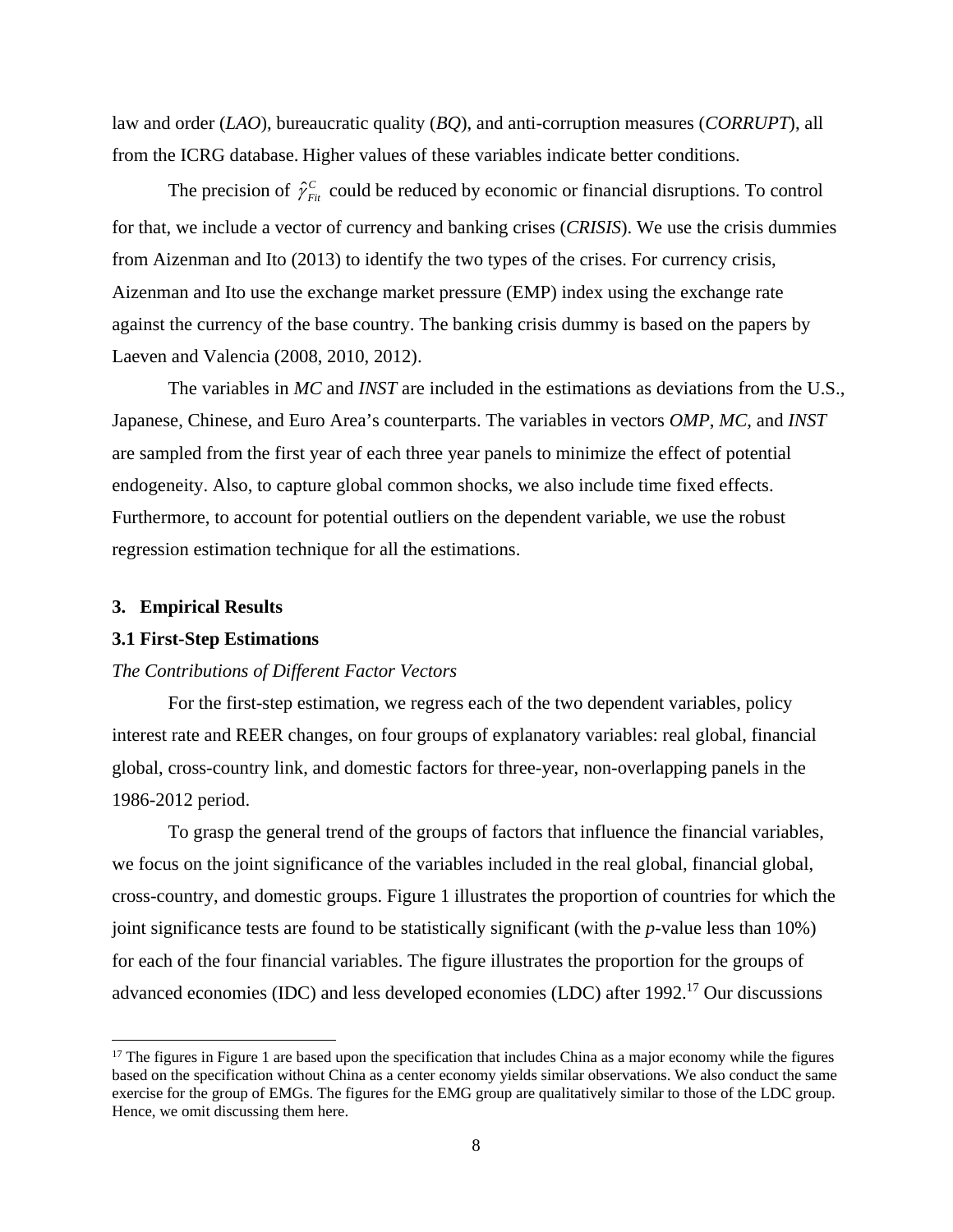focuses on the estimation results of developing countries although we also present the results of developed countries mainly for comparison purposes.

The graphical depictions in Figure 1 lead to the following conclusions. First, the movements of both the policy interest rates and real effective exchange rates of the center economies explain most joint-significantly the variation of the variables for the non-center economies, indicating the influence of the major economies is the greatest for both financial variables.18

Second, as far as policy interest rate is concerned, the proportion of joint significance is also relatively high for the group of "financial global" variables, especially for the EMG countries. Unsurprisingly, the last two three-year panels indicate high proportions of joint significance for both country groups, suggesting global financial factors have been playing an important role in affecting the policy interest of countries, both developed and developing. This result is consistent with the Rey's (2013) thesis of "global financial cycles." In the panels for 1998-2000 and 2001-2003, the proportions of financial global factors also appear high for both country groups.<sup>19</sup> Given the emerging market crises in the 1998-2000 period, and dot com bust of the 2001-2003 period, these results suggest that economies are more exposed to global financial shocks during periods of financial turbulence while also following center monetary policies.

Third, for REER changes, the movements of the center economies are critically important for both country groups. Interestingly, the highest proportion of developing countries appear sensitive to the REER movements of the center economies in 2010-2012. These results are consistent with the reactions expressed by emerging market policy makers to the taper in Fed quantitative easing, especially those characterized as "Fragile Five."

Overall, in accord with Rey (2013), these figures suggest that economies, both advanced and developing, are subject to the financial conditions of the center economies. We investigate the determinants of the degree of sensitivity to the financial conditions of the center economies in the next subsection.

<sup>&</sup>lt;sup>18</sup> This observation is also applicable for sovereign term spreads and stock market price changes, though less significantly (not reported). The contribution of the major economies becomes bigger (not reported) for most of the financial variabels, which is expected considering that this group of economies have more developed and open financial markets.

 $19$  Again, this is more distinct for the EMG group.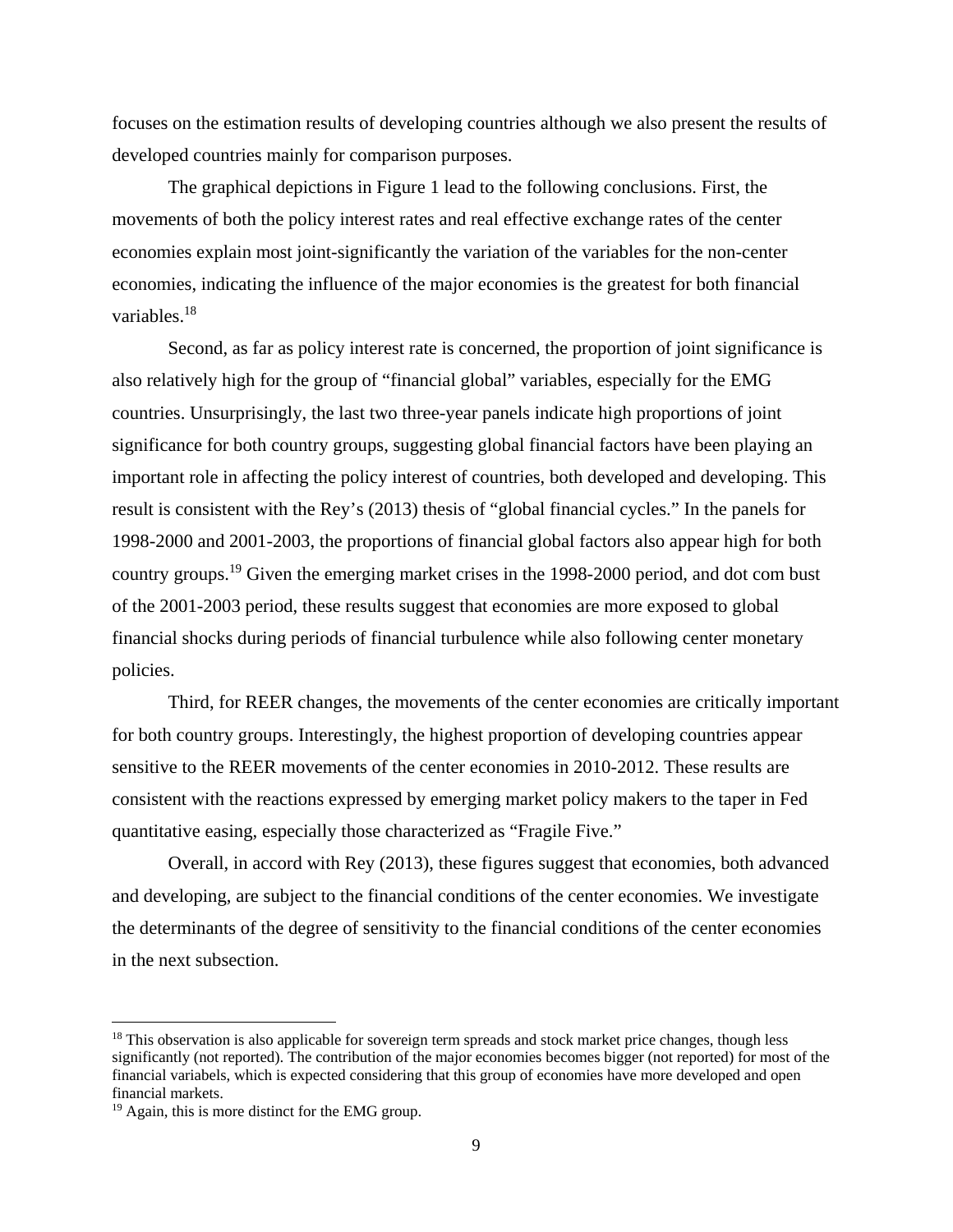#### *Contributions of China as a Major Economy*

Before moving on to examine the determinants of the degree of sensitivity to the CE's financial conditions, let us question the assumption used thus far that China belongs in the set of CE's. That question is motivated by the fact that, as documented in many studies, there is still much room for China to further develop and open its financial markets; hence its financial influence might not be proportionate to its economic output.<sup>20</sup>

Hence, we test whether the results of the previous exercise of testing the joint significance of each vector of explanatory variables would be affected if we exclude China from the group of the CE's. When we do, we find that the general characteristics observed in Figure 1 remain qualitatively intact (results not reported), suggesting that the financial influence of China remains limited.

To test this assertion more formally, we compare the adjusted R-squared values of the two specifications for each country and each three-year panel, and for each of the two financial variables. Figure 2 illustrates the cross-country average differences in the adjusted-R squared values between the estimation with China as one of the CE's and the one without for both of the two financial variables. The averages of the gap are calculated for the groups of developed countries, developing countries, emerging market countries, and East Asian emerging market economies as a comparison.<sup>21</sup>

In the case of the policy interest rate model, including China as a major country increases the adjusted R-squared, especially in the last three years of the 1990s that correspond to the East Asian crisis. For East Asian emerging market economies, including the Chinese policy interest rate in the estimation model increases the adjusted R-squared as much as over 15% on average. Despite the recent impressive rise as an economic power, however, China's contribution seems negligible in the last two three-year panels for the policy interest rate model.

In the REER figure, we see a high increase in the adjusted R-squared in the crisis years of 2007-2009 for emerging market countries, especially those in East Asia (with the additional contribution of about 18% to the adjusted R-squared). This may reflect the situation where international trade shrank significantly immediately after the outbreak of the global financial

<sup>&</sup>lt;sup>20</sup> See Huang, et al. (2013) and Hung (2009) among others.

<sup>21</sup> The group of East Asian emerging market economies includes: Hong Kong, India, Indonesia, Korea, Malaysia, the Philippines, Singapore, Thailand, and Vietnam.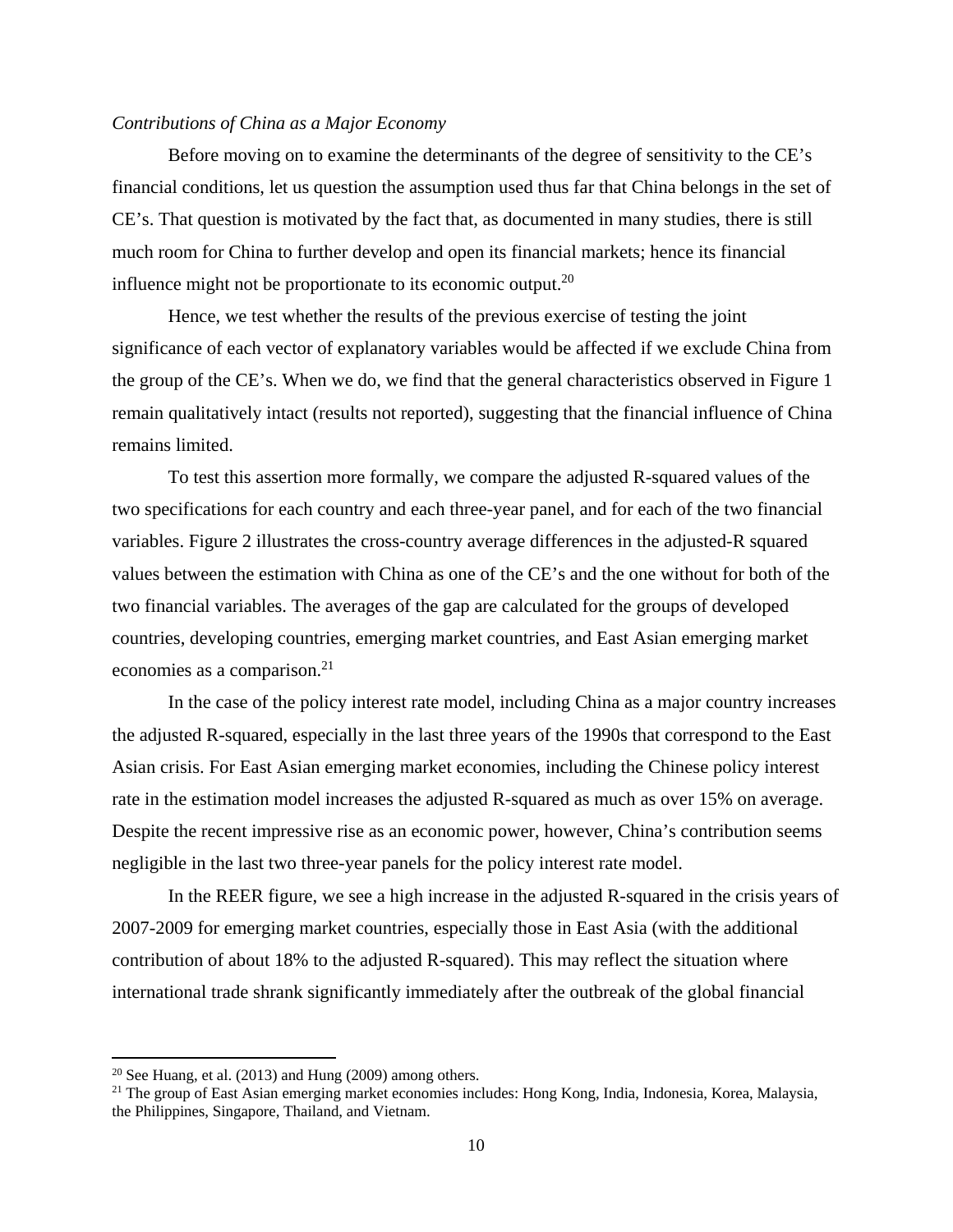crisis in 2008. In the tight international trade market, trade competitiveness of the world's largest exporter may have had a large influence on other trading partners.

In the models for stock market price changes or sovereign term spreads, China does not appear influential in most of the sample period (not reported). Considering that China's financial markets only became open recently, the lack of influence of China's financial variables is unsurprising. Overall, despite certain periods when the country exerts some influence, we conclude that the financial influence of China is still minimal. $^{22}$ 

#### **3.2 Results of the Second-Step Estimation**

Now that we have  $\hat{\gamma}_{F_{tt}}^C$  for both policy interest rates and REER changes, we investigate the determinants of the extent of linkages using the estimation model based on equation (2). We estimate the determinants of  $\hat{\gamma}_{Fit}^C$  for the two financial variables but only use the dependent variable of  $\hat{\gamma}_{F_i}^C$  from the first-step estimation that does not include China as one of the center economies because we concluded that the country's financial influence in the global financial markets is minimal. The regressions with China as a center economy yield results qualitatively similar to those without China.

Tables 1-1 and 1-2 report the estimation results for the extent of sensitivity of policy interest rates and REER changes for the FULL, LDC, and EMG samples. The bottom rows of the tables also report the joint significance tests for each vector of explanatory variables.

As for the linkage of policy interest rates, reported in Table 1-1, the variables that characterize countries' open macro policies affect the sensitivity to the monetary policies of the center economies. In contrast with Rey's argument, we find that the type of exchange rate regimes does matter; countries with greater exchange rate stability tend to be more sensitive to changes in the CE's monetary policy, though the estimate is only marginally significant, except for model (3). Financial openness also contributes to higher degrees of sensitivity to the CE's policy interest rates, and its estimate is more persistently and strongly significant. These results suggest that developing countries or emerging market economies with more stable exchange rate movements as well as open financial markets are more subject to changes in the policy interest rates in the CE's. Interestingly, holding higher levels of foreign reserves tend to help non-CE's to

 $22$  Our sample ends in 2012. Hence, the Shanghai stock market crash in 2015, that affected financial markets in other parts of the world, is outside the scope of our estimation.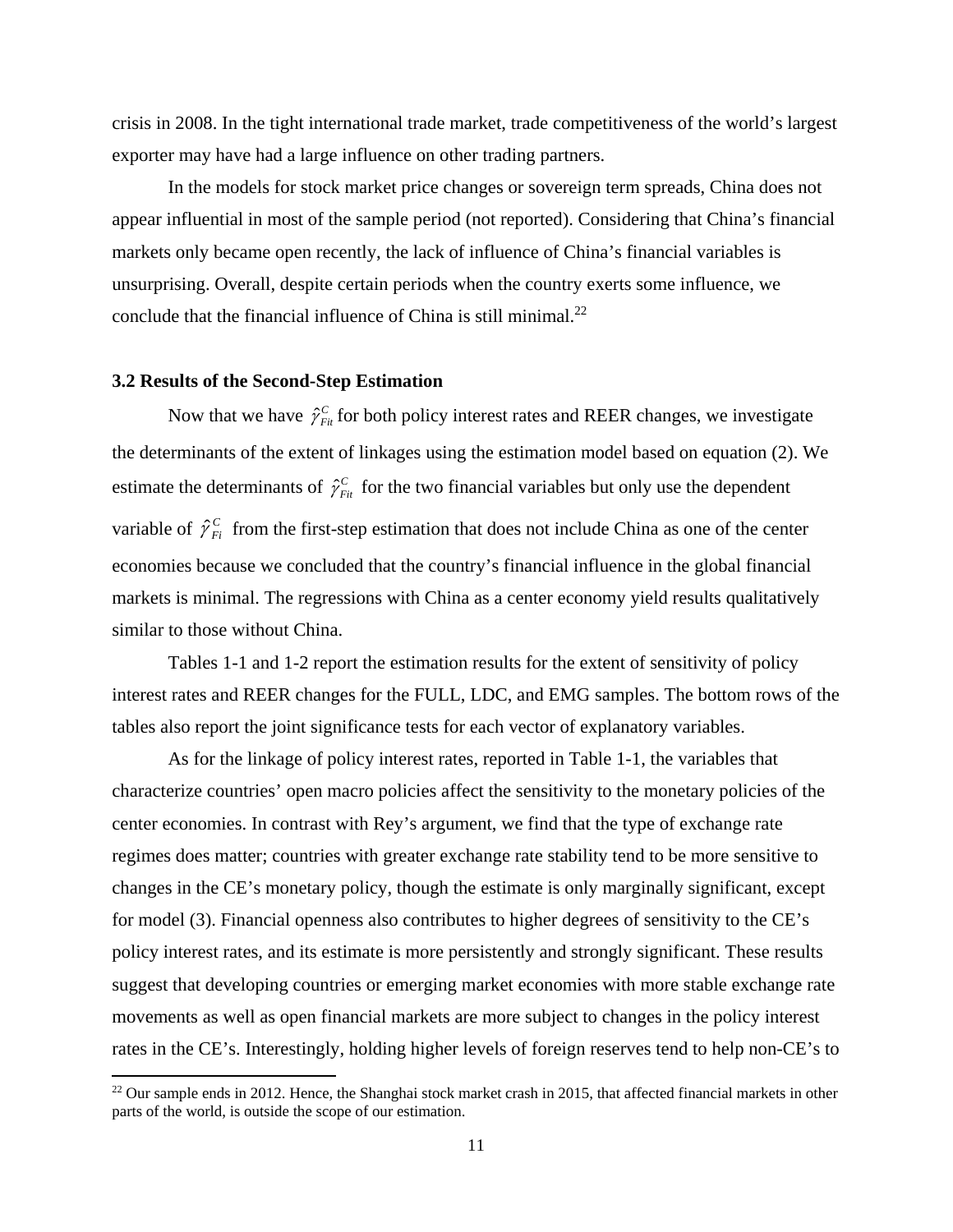shield the impact of changes in the CE's policy interest rates, i.e., to retain its monetary autonomy. Exchange rate stability, financial openness, and IR holding are jointly significant for the group of developing or emerging market countries.

Among the variables for macroeconomic conditions, only the current account balance seems to matter. However, the positive estimate on the current account balance appears somewhat puzzling considering that a country running current account *deficit* – not surplus – should be more susceptible to monetary policy changes of the CE's. The result indicates that a net capital exporter rather than importer is more sensitive to the monetary policies of the center economies.

As for the external link factors, financial linkage through foreign direct investment is the most important variable in determining how shocks to the CE's monetary policies affect those of other non-CE's for both developing and emerging market countries. A country that receives more FDI from the CE's tends to be more sensitive to changes in the monetary policies of the CE's.

Financial development also matters significantly for the LDC sample. In fact, its impact (i.e., the magnitude of the estimate) is found to larger among LDC's than among IDC's (results not reported). Countries with more developed financial markets tend to be more sensitive to the changes in the monetary policies of the CE's. That suggests that countries with deep financial markets can be good investment destinations for foreign investors, so that their arbitrage actions may lead those countries to follow the monetary conditions of the CE's more closely.

Generally, the models for REER present robust results with good goodness-of-fit as Table 1-2 reports. Given certain degrees of price stickiness, pursuing greater exchange rate stability would lead both nominal and real effective exchange rate to be more sensitive to that of the CE's. Our results show the positive impact of greater exchange rate stability on the REER connectivity for all the subsample country groups. Greater financial openness also contributes to greater sensitivity for developing countries, though not significantly so for the EMG group. Interestingly, irrespective of group, a country with a higher level of IR holding tends to be more sensitive to REER changes of the center economies. One interpretation is that a country could respond to changes in the center economies' real currency appreciation through foreign exchange market interventions, inducing a positive correlation; the interpretation of this coefficient is then not causal.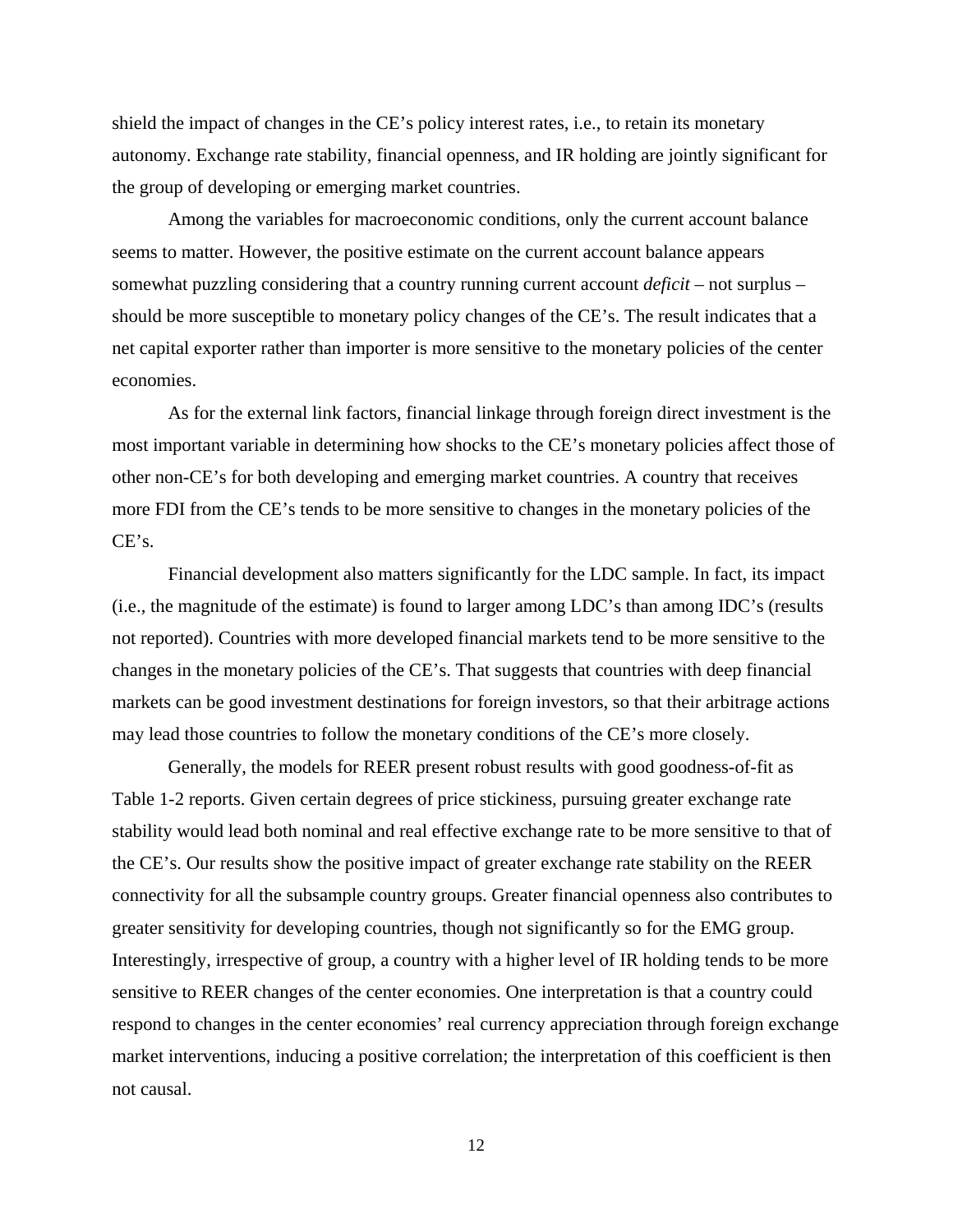Emerging market countries with larger government debt or budget deficits tend to be less sensitive to the REER of the center economies. These results may reflect the fact that such countries, which likely face higher inflationary expectations, often face some difficulty in maintaining real exchange rate stability against the currencies of the major economies despite their general desire to pursue greater (nominal) exchange rate stability (Aizenman, et al. 2013, Calvo, et al. 2000).

Not surprisingly, countries with greater bilateral trade links with the center economies tend to be more sensitive to the REER movements of the center economies. The negative impact of trade competitiveness means that peripheral countries with more competitive trade structure with those of the CE's tend to become alternative investment destination if a shock occurs to the CE's. For example, if a shock happens in a way that causes real depreciation of the CE's currencies such as predicted slow output growth, an institutional change leading to greater labor rigidities, and a falling appetite for the center economies' financial assets, the demand for financial assets in peripheral economies can rise and push the real values of their currencies. Interestingly, financial linkage through FDI does not matter for the level of REER connectivity.

In contrast, countries with more developed financial markets tend to be less sensitive to the REER movements of the CE's. These results are consistent with the observation that greater financial development allows a country to have more flexible exchange rate movements. In other words, countries could afford to detach their currency values' movements from those of the center economies.

## **3.3 Robustness Checks**

In the previous section, we reported results obtained using robust regression techniques that account for outliers in both the dependent variable and explanatory variables – the estimation keeps recursively down-weighting the outliers until it obtains converged estimates. To further ensure our results are not driven by outliers, we undertake additional sensitivity analyses.

To begin with, we remove both the fifth and the 95<sup>th</sup> percentiles of the  $\hat{\gamma}_c$  sample, and then re-estimate by reapplying the robust regression technique to the truncated sample. The results (not reported) remain qualitatively intact. While the magnitude of the estimates change, their statistical significance remain unchanged. When we repeat by removing the observations below the 10<sup>th</sup> percentile and above the 90<sup>th</sup> percentile of the  $\hat{\gamma}_c$ 's, still we obtain qualitatively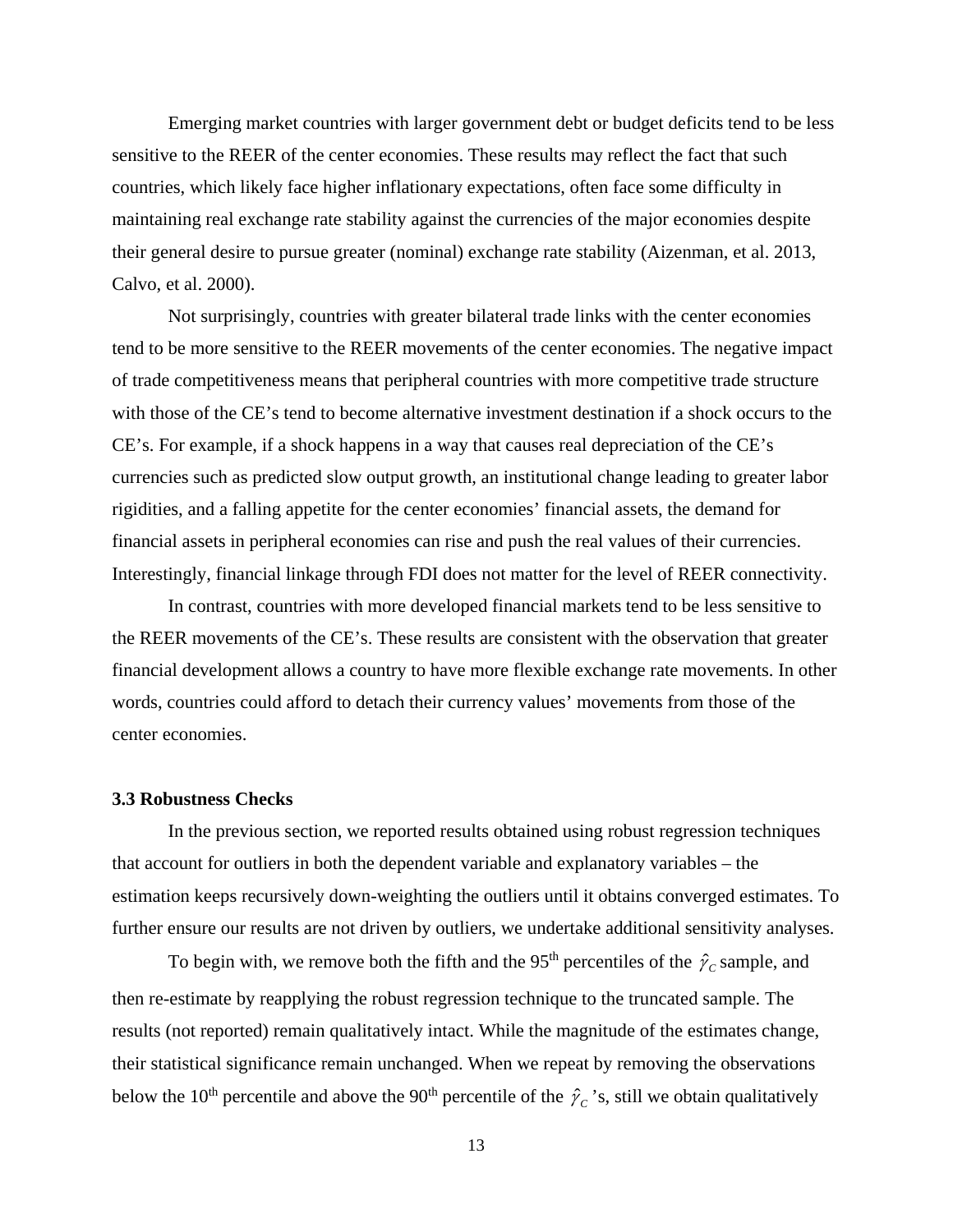similar results. These findings indicate that the results we report in Tables 1-1 and 1-2 are not driven by outliers.

Some of the countries in our sample have experienced financial crises. During periods of financial turbulence, economic variables could exhibit anomalous behavior, leading to extreme observations. Hence, as a second way to check the robustness of the estimation results, we interact all the independent variables with a dummy for currency crises to account for potential effects of currency crisis. For all the  $\hat{\gamma}_c$ 's of the three financial variables, we again obtain qualitatively similar results. Therefore, we conclude that our estimation results are not driven by extreme values of the explanatory and dependent variables during financial turbulences.

#### **4. Further Analyses**

#### *4.1 Open Macro Policy in Conjunction with Other Factors*

In the baseline results of the previous subsection, open macro policy variables are found to affect the extent of connectivity through financial variables. While these variables may directly affect the extent of sensitivity to the center economies' financial variables, it is also possible that they affect the financial linkages indirectly through other variables.

To investigate this possibility, we re-estimate the specifications while including interactive terms between the variables for exchange rate stability and financial openness and some selected variables, namely, current account balances, government gross debt (both as a share of GDP), trade demand from the center economies, and the level of financial development. The results are reported in Tables 2-1 and 2-2 for policy interest rates and the REER, respectively.23

We obtain several interesting results. First, while financial development alone would make developing countries more sensitive to center economies' monetary policy changes, the sensitivity would be even greater if the country has more open financial markets or adopts more *flexible* exchange rate regime, although theoretically, more flexible exchange rate movements should make the country less subject to the monetary policies of the center economies, i.e., allow for greater monetary autonomy.

<sup>&</sup>lt;sup>23</sup> The estimates for inflation volatility, trade competition, legal development, and currency and banking crisis are omitted from presentation in the tables due to space limitation.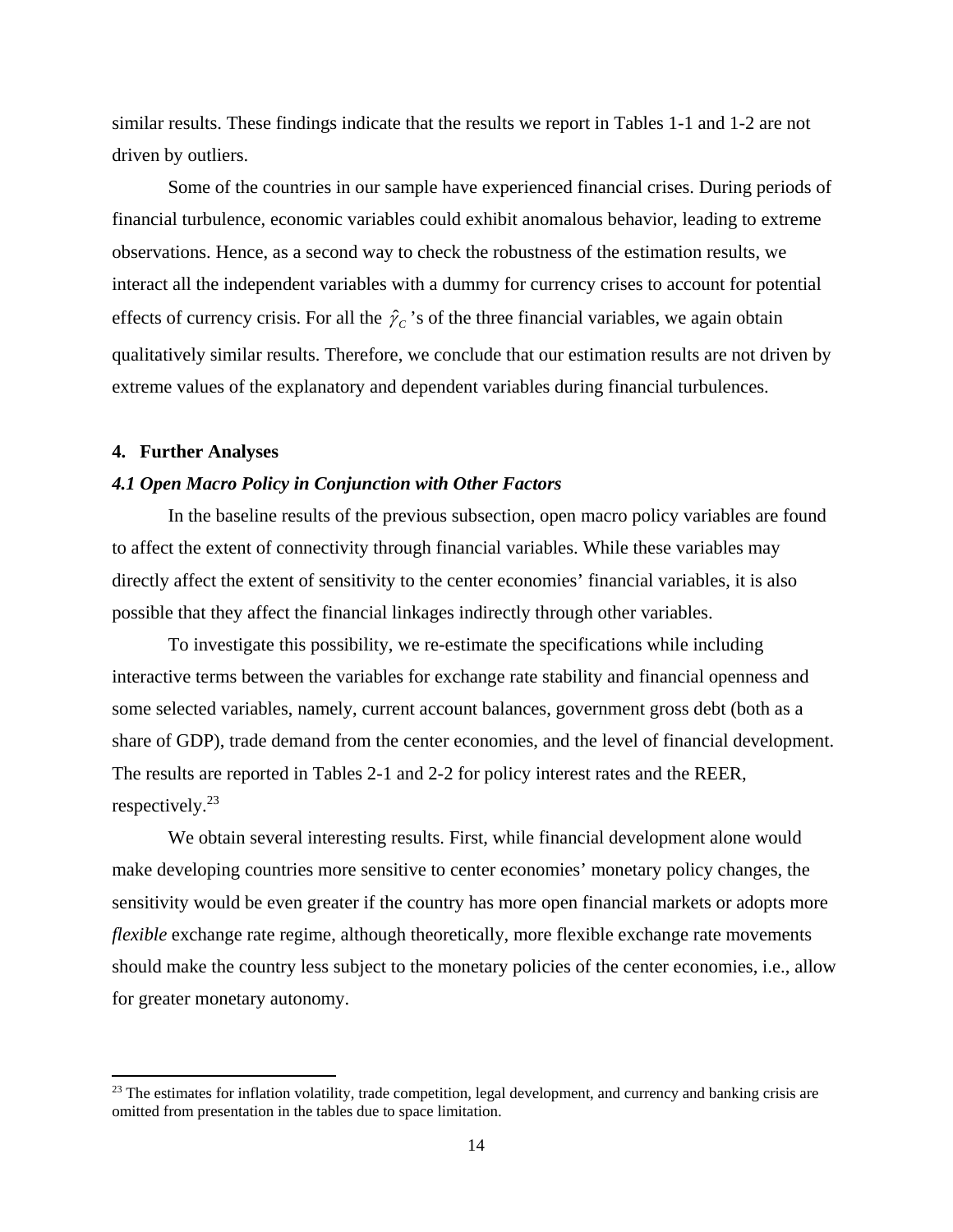Table 3 illustrates the net effects of certain changes in the level of macroeconomic or institutional variables (X) depending on the levels of both exchange rate stability (ERS) and financial openness (KAOPEN) – i.e.,  $(\beta_0 + \beta_1 ERS + \beta_2 KAOPEN) \Delta X$ . In the table, for a certain magnitude of change in X, *ERS* and *KAOPEN* take the values of zero, 0.50, or 1.00.

Table 3 (a) shows the net impact of a 10 percentage points (ppt) increase in the level of financial development (as a deviation from the CE's). From the table, we can see that, except for the cases of having a rigidly fixed exchange rate regime with intermediately open or closed financial markets, the net impact of a 10 ppt increase in the level of financial development is usually positive. The net impact on the connectivity through policy interest rates is larger for more financially open economies or those with more *flexible* exchange rate regimes. This counterintuitive result could possibly be rationalized by the high correlation between financial development and exchange rate flexibility; higher levels of financial development would lead a country to become more prepared to adopt greater exchange rate flexibility. Hence, a country with more developed financial markets and greater exchange rate flexibility could become a destination for investors' arbitrage-seeking behavior once the CE's change their monetary policy stance, thus leading to more synchronization of policy interest rates. This reasoning is consistent with the finding that the interactive effect between financial development and financial openness is positive.

In Table 2-1, we also see a significant estimate for the interaction between ERS and import demand from the CE's. Table 3 (b) reports the net impact of a 5 percentage points (ppt) increase in the level of import demand shows that the net impact is larger, or less negative, for economies with more open financial markets or more stable exchange rate regimes. Greater trade linkage leads to faster transmission of monetary policy from the center economies to peripheral economies in this globalized world especially when peripheral economies pursue exchange rate stability.<sup>24</sup>

The types of trilemma regimes also affect the connectivity with the CE's through REER changes. According to Table 3 (c), the net impact of a 2 ppt *deterioration* of current account balance (CAB) is larger for economies with more flexible exchange rate movements, while its

<sup>&</sup>lt;sup>24</sup> Such a positive interactive effect between import demand from the center economies and greater exchange rate stability is also observed in the estimation for the stock market price connectivity model (not reported). Peripheral economies that face strong trade demand from the center economies could be more sensitive to the stock market movements of the center economies if the countries pursue more stable exchange rate movements.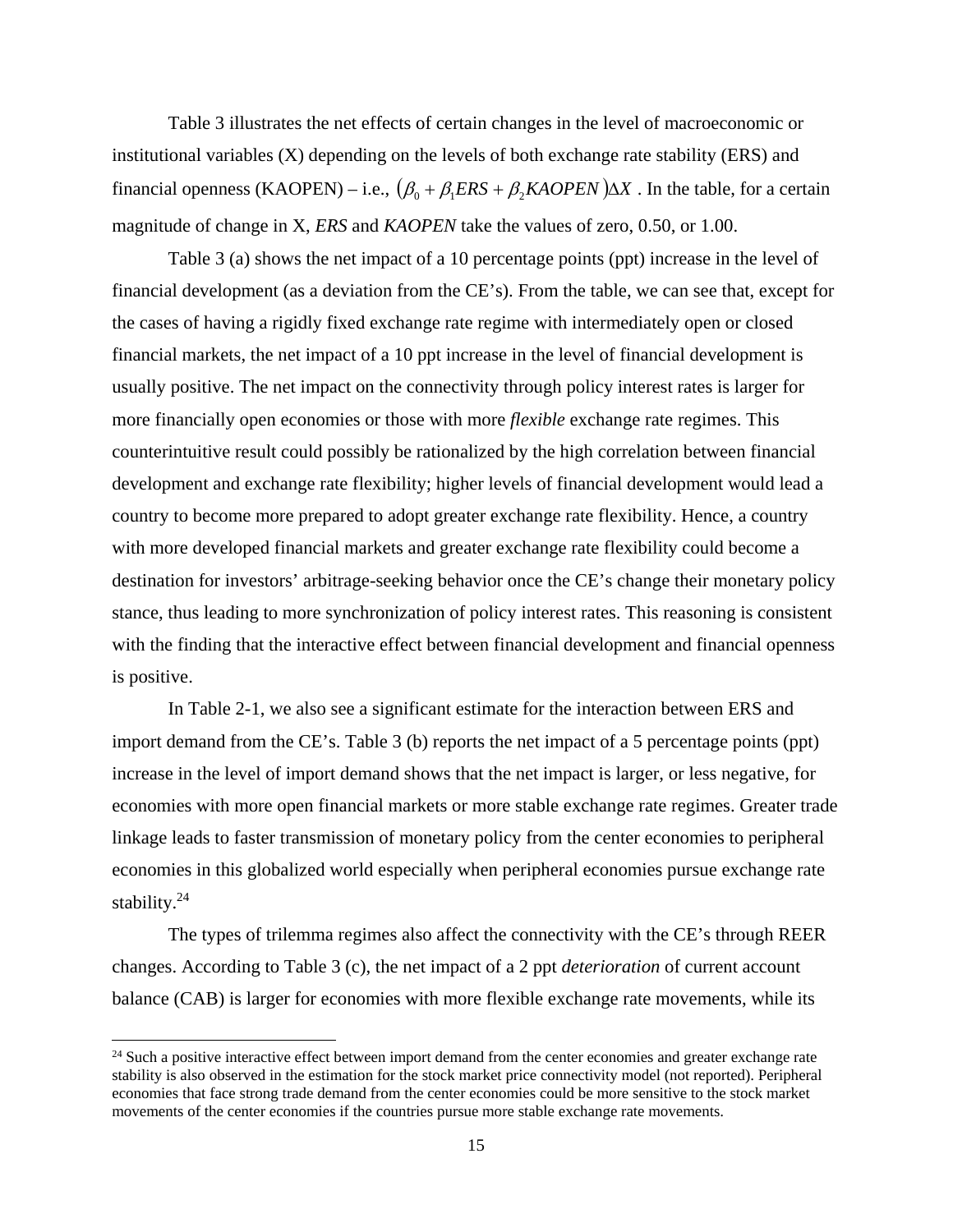interactive effect with financial openness is negligible and insignificant. That is, if a shock occurs to the center economies' REER, it would be transmitted to peripheral economies more through nominal exchange rate movements, especially for a country with worsening current account balances. Hence, given price rigidity, the shock to the CE's would not be passed on to peripheral economies when they try to maintain exchange rate stability.

Pursuit of greater exchange rate stability and financial openness also makes the net impact of gross debt larger for REER influences (Table 3 (d)). Holding a larger amount of debt makes a developing country more susceptible to the REER movement of the CE's currencies if it pursues greater exchange rate stability and more financial integration, which is consistent with the economic characteristics of emerging market economies that had gone through financial crisis in the past. In those crises, a policy interest rate increase in the CE's, usually the U.S., led first to real appreciation of the center economy's currency, then transmitted to peripheral economies especially when an indebted country pegged their currencies to the center economy's currency and had more open financial account. That may also mean that an indebted country is tempted to monetize its debt, so that the REER transmission would take place more in the form of higher inflation rather than nominal exchange rate flexibility.

Even when it adopts stable exchange rate movements, a developing country with more developed financial markets could make the extent of REER synchronization smaller (Table 3 (e)), though the interactive impact of financial openness is negligible or insignificant. Again, if a shock occurs to the CE's, the shock would be transmitted to peripheral economies with more developed financial markets rather through nominal exchange rate movements.

Overall, the results shown in Tables 2-1 and 2-2 demonstrate that the types of exchange rate regimes do matter for the degree of linkage of financial variables between the center and peripheral economies, both directly and indirectly through other macroeconomic variables such as current account balances, gross government debt, trade linkages, and financial development. In this sense, our findings are different from Rey's "irreconcilable duo," in which policy makers face only the dilemma between financial openness and monetary autonomy, not the types of exchange rate regimes.

#### *4.2 Center Economy Conditions and Exchange Market Pressure*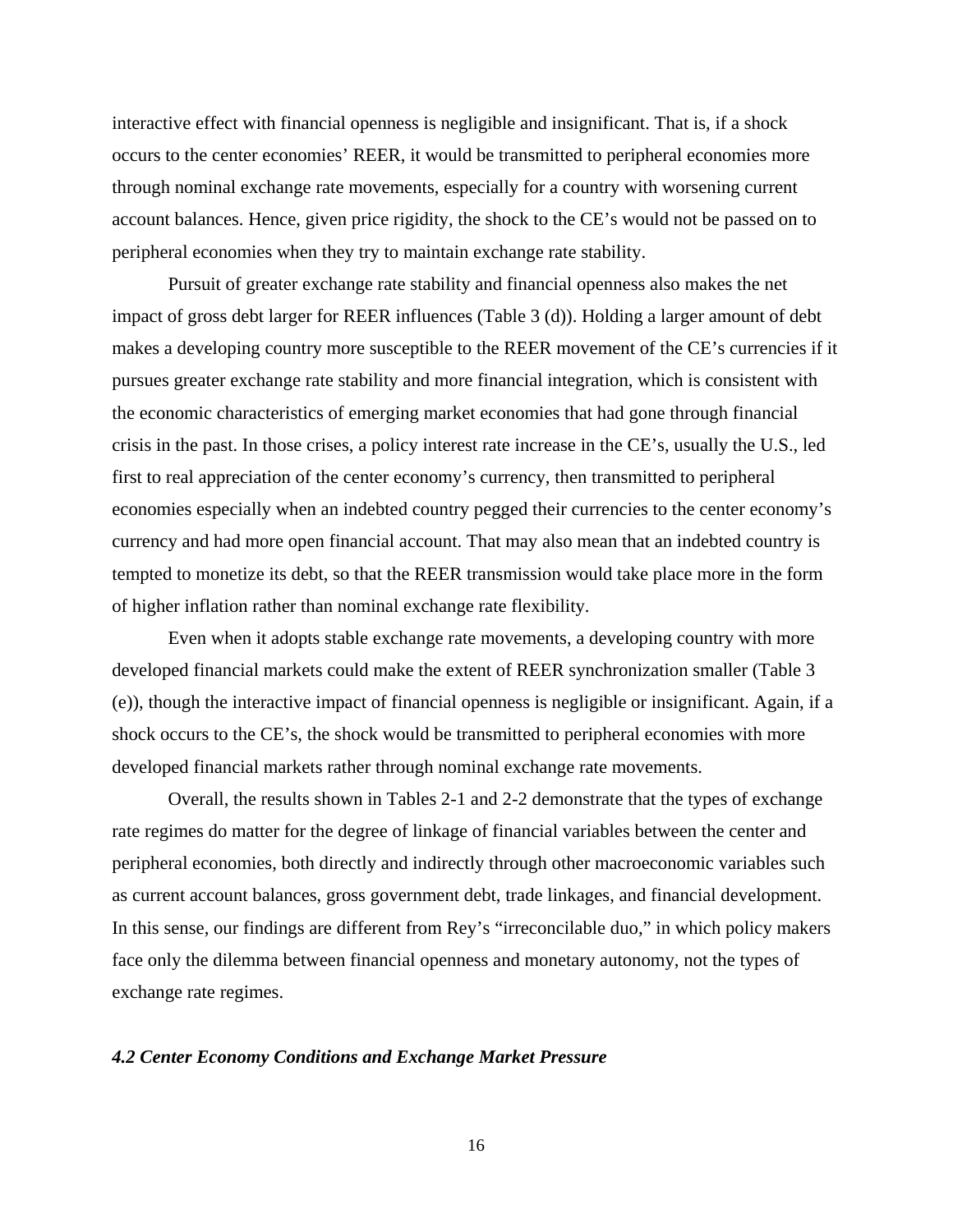As we saw in the "taper tantrum" episode in the summer of 2013, a policy change, or even the mere mention of its possibility, by one of the CE's may pressure non-center financial markets. Using the same framework, we now investigate how the financial variables of the CE's affect the level of financial stress in the peripheral economies by focusing on the correlation between the financial variables of the CE's and the exchange market pressure (EMP) index in LDC or EMG economies. The CE's financial variables of our focus are policy interest rates, REER, and EMP.

To calculate the EMP index, we follow the oft-used methodology introduced by Eichengreen et al. (1995, 1996), that is as a weighted average of monthly changes in the nominal exchange rate (i.e., the rate of depreciation), the international reserve loss in percentage, and the change in the nominal interest rate with all in respect to the base country in the sense Aizenman, et al.  $(2013)$  do to construct the trilemma indexes.<sup>25</sup> The weights are inversely related to each country's variances of each of the changes in the three components.

It is straightforward to see how each of the CE financial variables we focus on can influence the EMP of the peripheral economies. If the policy interest rates rise in the CE, for example, that might draw more cross-border capital flows into these economies, including those which used to flow to peripheral economies. That might increase the level of financial stress on the peripheral economies, as evidenced by some emerging market economies that experienced financial difficulties after the United States started tightening its monetary policy in 2013. Hence, we should expect a positive correlation between the CE's policy interest rates and the non-center EMP.

When the CE's experience real appreciation of their currencies (i.e., a rise in the REER), given some price stickiness, that would create (expected) nominal depreciation pressure on a peripheral economy, which we depict in Figure 3 as an outward shift of the curve for the rate of return from holding CE's assets in terms of PH's currency. If the non-center economy does not pursue exchange rate fixity, its currency would depreciate (from  $E_0$  to  $E_1$ ). If it does pursue exchange rate fixity, then the non-center's monetary authorities would have to intervene the foreign exchange market, decrease its holding of foreign reserves, and end up having a higher policy interest rate (from *RPH,0* to *RPH,1*). Given that the EMP index is defined as a weighted average of monthly changes in the rate of depreciation, the percentage loss in international

 <sup>25</sup> See Data Appendix for more details.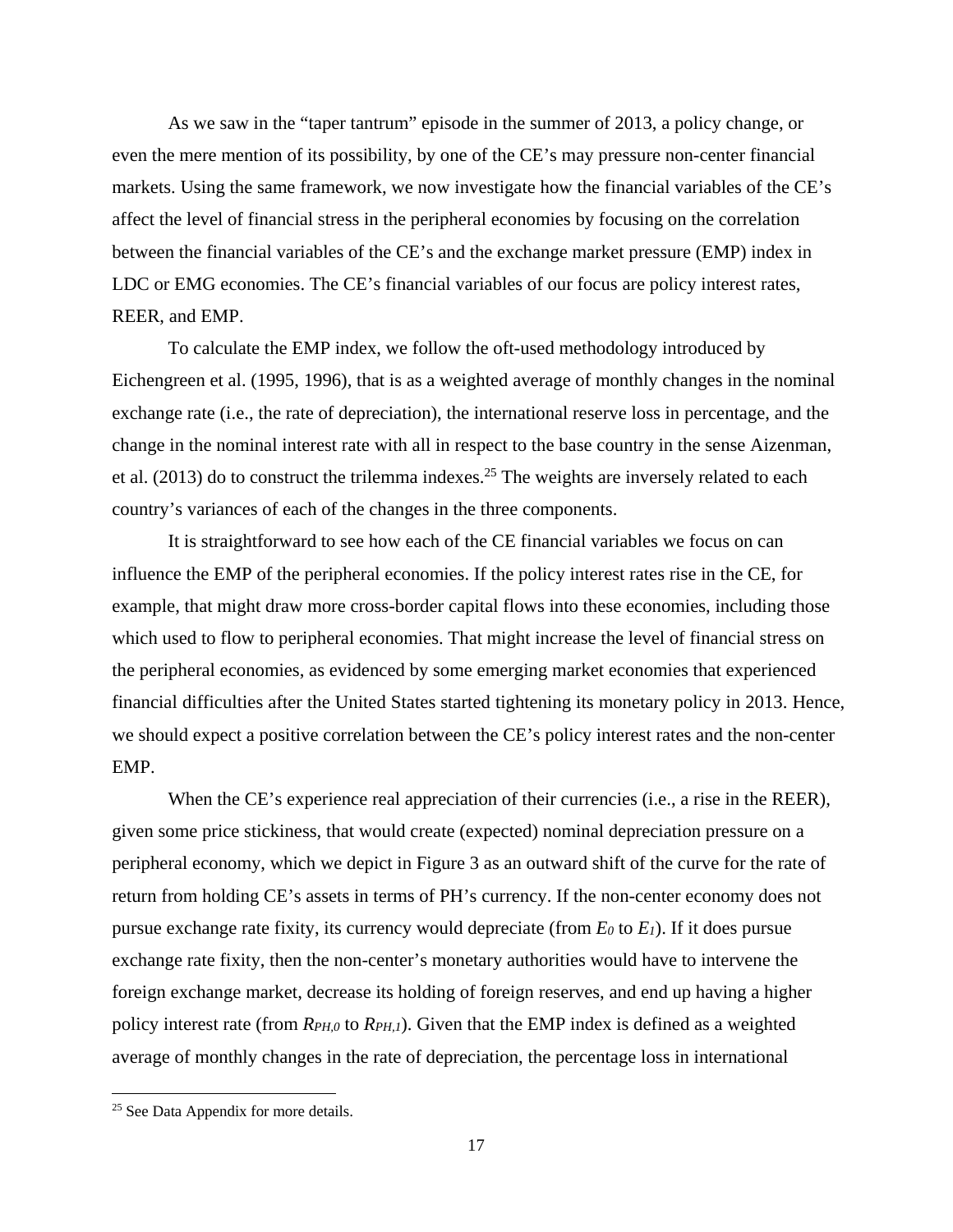reserves, and the change in the nominal interest rate, whether non-center's monetary authorities pursue exchange rate fixity (i.e., no currency depreciation but a rise in the interest rate and a reduction in IR holding) or not (i.e., currency depreciation with no or less change in the interest rate or IR holding), its EMP should rise. Hence, the CE's REER should be positively correlated with the non-center's EMP.

Lastly, the link between the CE's EMP and the PH's EMP is essentially about whether and to what extent stress in the CE's financial markets can be contagious and affect the EMP of non-center economies. We could expect that if a non-center economy is more financially open and pursues greater exchange stability, then it might be more susceptible to an increase in the stress level of the CE's financial markets. However, at the same time, when one or more center economies experience a rise in the EMP, that would also lead to nominal (and real) *appreciation* of non-center's currencies. In such a case, whether or not the non-center economy intervenes the foreign exchange market, it could experience a *fall* in the level of EMP, suggesting a negative correlation between the CE's EMP and the non-center's EMP. This is a question that has to be addressed empirically; hence, we examine whether CE's EMP and the non-center's EMP are positively or negatively correlated.

With these theoretical predictions at hand, we first repeat the exercise based on equation (1), but this time having the EMP indexes of the sample countries as the dependent variable for all the financial variables tested as explanatory variables. In other words, we examine the extent of sample countries' external policy vulnerability to the CE's policies, namely, the center economies' policy interest rates, the REER, and the EMP, while controlling the estimation model in the same way as in the previous analysis.

Figure 4 is comparable to Figure 1 in that it illustrates the proportion of countries for which the joint significance tests are found to be statistically significant (with the *p*-value less than 10%) for the three financial variables for  $.26$  We have figures for the groups of advanced economies (IDC) and less developed economies (LDC) for each of the three financial variables, each of which includes the proportions for the four vectors of variables.

Interestingly but not surprisingly, Figure 4 shows that among the advanced economies, the proportion of countries that received significant influence from the global financial factors (i.e., their EMP is more vulnerable to the global financial factors) is highest for all of the three

 $26$  These figures are made using the model that does not include China as a center economy.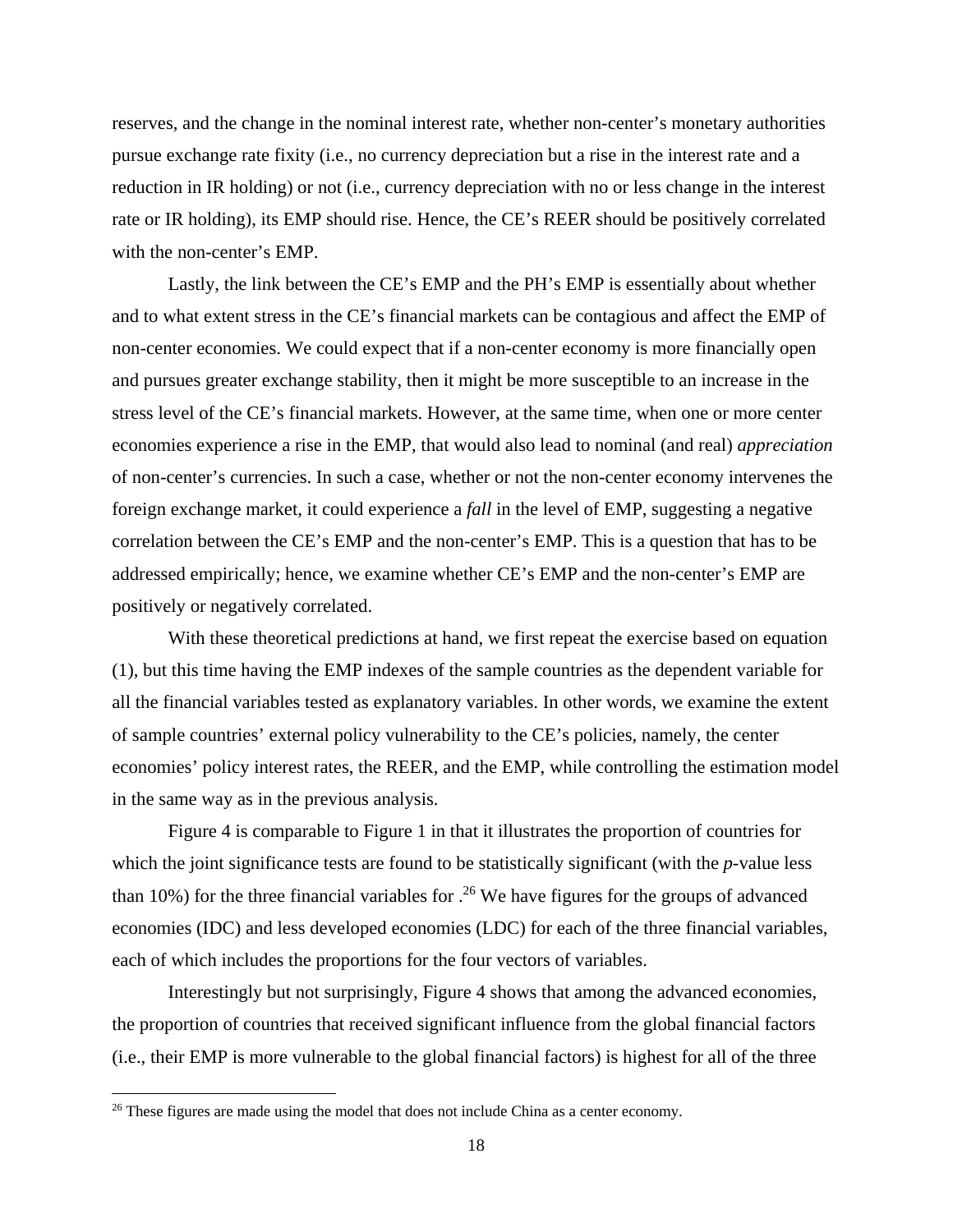financial variables in the 2007-2009 period whereas the proportion for developing countries is the higher in the 2010-2012 period immediately after the outbreak of the GFC. Generally, however, the linkages between developing countries' EMP and CE's policy interest rates appear weak. The proportion for the significant linkage rises in the 2010-2012 period, but only to less than 20%.

The EMP of developing countries is a little more sensitive to the REER movements of the center economies. The proportion of developing countries for which the center economies' REER are jointly significant for the EMP estimation is the highest among the vectors of explanatory variables in the 2010-2012 period.

In general, the EMP of developing countries is more exposed to the influence of the center economies' EMP. Especially, during the GFC years and in their aftermath, developing countries' EMP is found more sensitive to the movements of the EMP of the CE's, indicating that financial stress that arose in the CE's must have been transmitted to developing countries during and after the GFC.

Figure 5 illustrates the proportion of the countries for which the estimated coefficients of the CE's financial variables are found to have a significantly positive or negative  $\hat{\gamma}_c$  with the *p*value less than 10%. We predict  $\hat{\gamma}_c > 0$  for policy interest rates and REER, and  $\hat{\gamma}_c > 0$  or  $\hat{\gamma}_c$  < 0 for the EMP, whose results we illustrate in panels (a) through (d), respectively.

Roughly speaking, when we focus on the test of  $\hat{\gamma}_c > 0$ , the three center economies' financial variables are relatively equally influential on the EMP of developing countries, except for the 2007-2009 and 2010-2012 periods in which either the U.S. alone or both the U.S. and the Euro area are influential, reflecting the GFC and the Euro debt crisis. It is interesting to note, however, that the highest portion of developing countries have their EMP significantly positively affected by the policy interest rate of the Euro area in most of the time periods. Also, the REER of Japan and the U.S. appear influential on developing countries' EMP in the last three-year panel. Overall, the EMP of the center economies was jointly significant as an influencer on developing countries' EMP in Figure 4, but the result seems to be more driven by the negative effects of the center economies' EMP as panel (d) shows, indicating that the negative effects of the CE's EMP is more of a case. Considering that the US dollar and the Japanese yen had been the currencies most heavily used in carry trade and also providing safe haven for international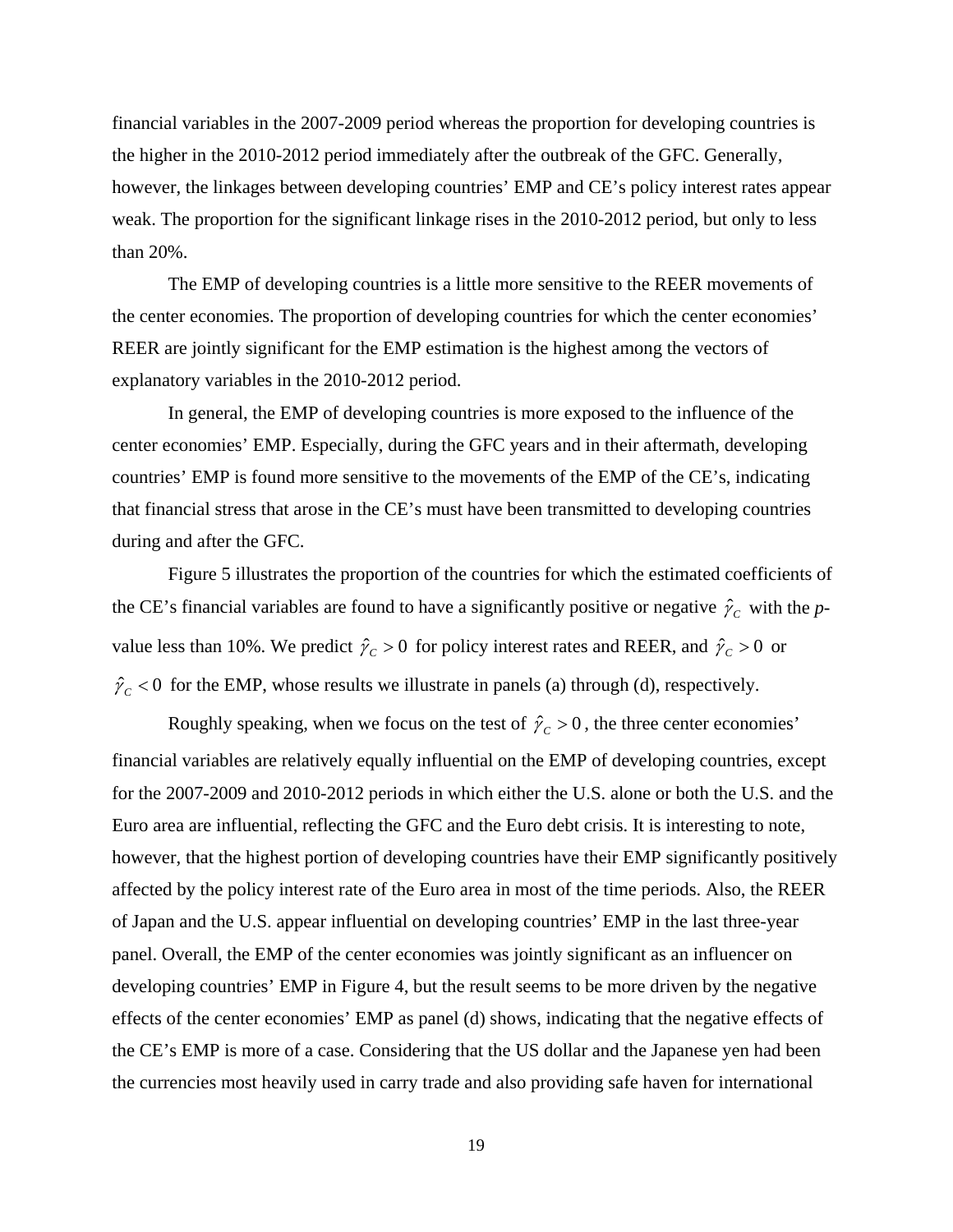investors during the GFC and in its immediate aftermath, the crisis in the 2007-2009 period let these currencies to appreciate significantly. The appreciation of the CE's currencies led to a fall in the EMP of these economies, which at the same time also meant depreciation of the currencies of the non-center countries. That explains the finding that more non-center countries' EMP appears to be negatively correlated with the CE's EMP during the GFC and the following period.

 Figure 6 illustrates the average estimated impacts of the U.S. REER and EMP ( $\hat{\gamma}_{REER}^{US}$  and  $\hat{\gamma}_{EMP}^{US}$  $\hat{\gamma}^{US}_{REER}$  and  $\hat{\gamma}^{US}_{EMP}$ ) on non-center economies' EMP for the group of developed countries (IDC), emerging market economies (EMEs), and non-emerging market developing countries (non-EMG LDC) for the three year panels starting with 1995-2000 through 2010-12.<sup>27</sup>

According to Figure 6 (a), the average impact of the U.S. REER ( $\hat{\gamma}^{US}_{REER}$ ) on the EMP fluctuates but remains persistently positive for IDC and EMEs. Interestingly, the average responsiveness of the EMEs' EMP to the U.S. REER slightly rose in the 2010-12 period.28 Based on the estimation results, for the group of EMEs, if the U.S. REER rises (i.e., real appreciation) by 10%, the EMP on average would rise by about 1.2. This (unit-less) figure stands for about 0.6-0.8 standard deviations of major EMEs' EMP, which is not unsubstantial.

Figure 6 (b) shows that for the last decade or so, the impact of the U.S. EMP on sample countries' EMP has been negative for both IDC and EME groups. Using both panels of Figure 6, we can argue that, if the U.S. raises its policy rate, that would cause U.S. REER to rise and PE's REER to fall, which leads PE's EMP to rise while the U.S. EMP falls. This is consistent with the nervousness shared among many EMEs since the U.S. Fed suggested the possibility of lifting the zero interest rate policy in the summer to fall of 2015.

Now, we repeat the second-step estimation, but the dependent variable this time will be the estimated coefficient for the impact ( $\hat{\gamma}_c$ ) on the sample countries' EMP of the CE's financial variables: policy interest rates, the REER, and the EMP. We report the results in Tables 4-1 to 4- 3.29

Table 4-1 shows that we do not obtain robust results when we estimate the determinants of the estimated impact  $(\hat{\gamma}_c)$  of the CE's policy interest rates on the sample countries' EMP. The

 $27$  The x-axis of the figure only shows the last years of the three year panels.

 $28$  These observations are qualitatively intact when we look at the country group medians.

<sup>&</sup>lt;sup>29</sup> We continue to use the robust regression estimation technique to accommodate potential extreme values of the EMP index.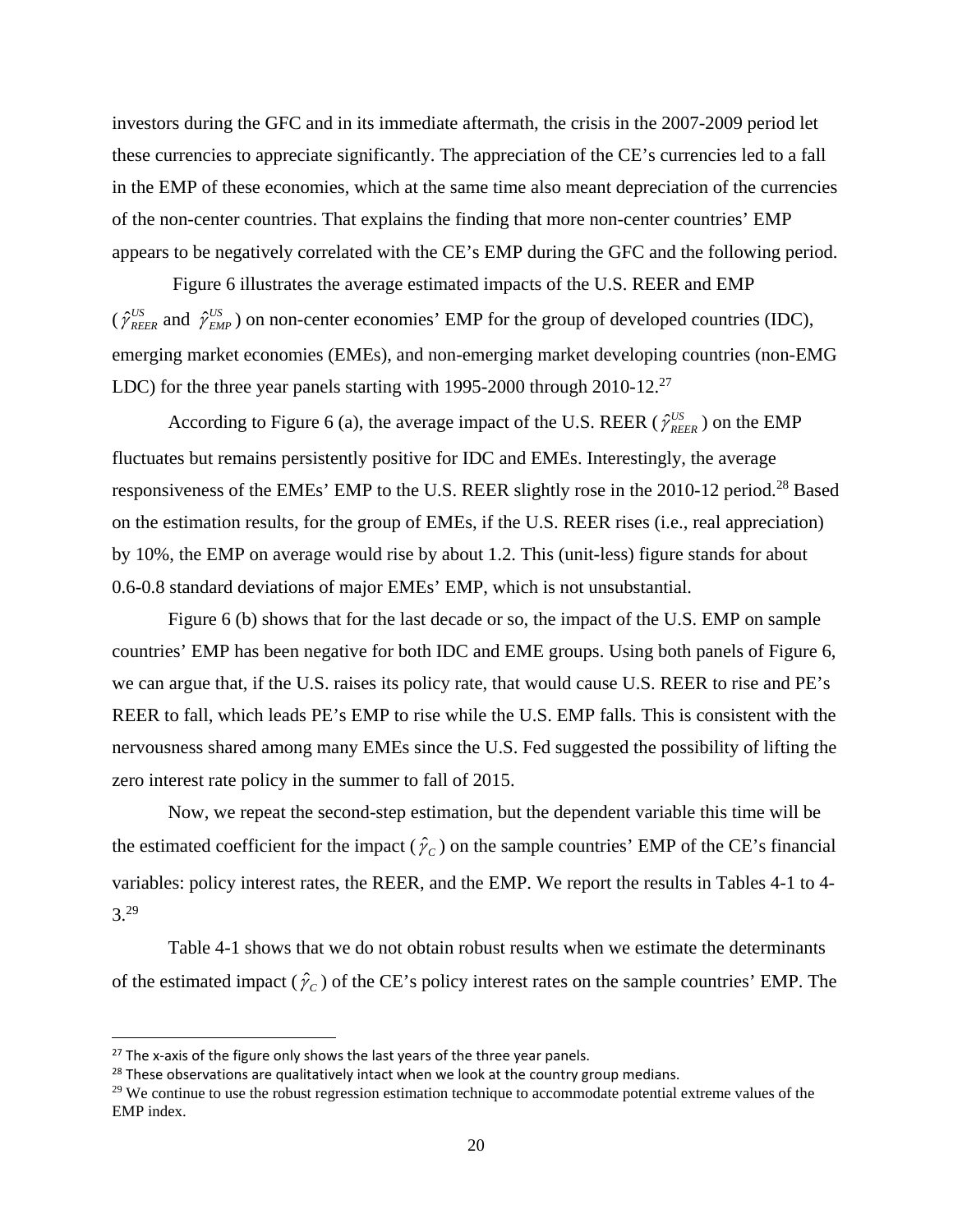estimate for the variables of financial development is persistently significant and negative, suggesting that a country equipped with more developed financial markets tends to be able to shield itself from the center economies' policy interest rate changes affecting its EMP. Interestingly, while we found that a country with more developed financial markets tends to have a policy rate more sensitive to those of the center economies in Table 1-1, here, more developed financial markets may also help absorb and internalize shocks from changes in the center economies' policy interest rates. That might explain the motivation for developing countries to develop their financial markets.

Such an insulating effect of financial development is also observed in the results for the factors affecting the link between the center economies' REER and the sample countries' EMP as is shown in Table 4-2. The negative coefficient on financial openness appears somewhat counterintuitive, considering that more open financial markets would allow for more rapid capital flight if center economies experience real appreciation of their currencies. However, more open financial markets often lead to more financial development (Chinn and Ito, 2006), so that it may also complement the shock-absorbing effect of general financial development. Or, it could be also possible that an economy with greater financial openness – especially toward outward capital flows – may be able to benefit from more risk sharing. While developing countries with greater inflation volatility tend to have their EMP more vulnerable to real appreciation of the CE's currencies, we also see some evidence that those with worse current account balances or *deficit*, also tend to be more vulnerable to the CE's currency values. In contrast to financial openness being a significant factor, the types of exchange rate regimes do not appear to affect the link between the CE's REER and the peripheral economies' EMP.

The estimated effect of greater import demand from the CEs is found negative. If the CE's currencies experience real appreciation, a peripheral economy that has stronger trade ties with the center economies could experience real *depreciation* especially when it has stronger trade ties with the center economies.

Table 4-3 reports the results of the estimates regarding the factors affecting the impact of the CE's EMP on the non-center countries' EMP. While higher levels of financial openness, inflation volatility, and financial development might lead developing countries to face higher, or more positive, degrees of connectivity between the CEs and non-center economies through their EMP, higher levels of government debt, budget deficit, current account deficit, trade demand,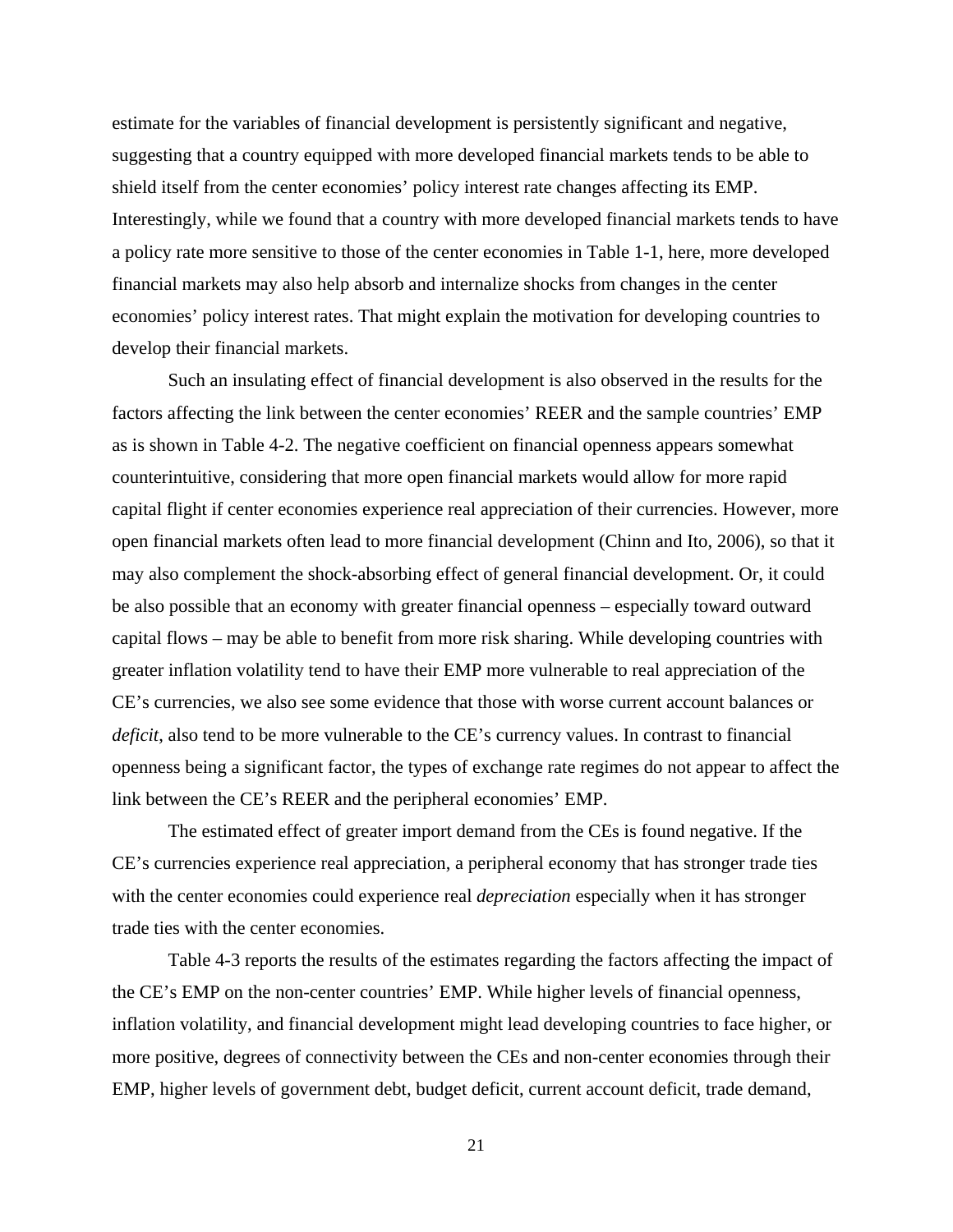and legal development would lead to lower degrees of the CE-PH EMP connectivity. The latter group of significant estimates may appear puzzling. However, Panel (d) of Figure 5 helps us interpret these results. First of all, there are more developing countries which turn out to have negative connectivity between their EMP and that of the center economies. Also, appreciation of the CE's currencies, especially the dollar and the Japanese yen during the GFC and its aftermath contributed to lowering the EMP of the CE's. However, negative sensitivity indicates that a fall in the CE's EMP led to a rise in the PH's EMP, and our results indicate that such a movement is more applicable to economies with higher government debt or budget deficit, current account deficit, and more developed legal systems.

 As we did with the original model, we now interact some of the explanatory variables with the open macro variables of exchange rate stability and financial openness to examine if there is any interactive or indirect effects of open macro policy arrangements. We report the results in Table 5. Columns (1) through (3) report the estimation results on the estimated linkage between the CE's REER and the PH's EMP, and columns (4) through (6) those on the estimated linkage between the CE's EMP and the PH's EMP.30

Since we have many interaction terms, we again estimate the marginal effects of a certain change in a macroeconomic or institutional variable for the levels of exchange rate stability and financial openness being either zero, 0.50, or 1.00 and report the results in Table 6.

According to Table 6 (a), for a developing country with the greater exchange rate stability or relatively closed financial openness, greater financial development makes its economy's EMP levels more sensitive to changes in the center economies' REER. If an economy of concern runs a current account *deficit,* Table 6 (b) indicates that a peripheral economy's EMP would be more sensitive to REER changes in the center economies when it pursues greater exchange rate stability or more financial openness, though the impact of financial openness is insignificant and rather small. When a PH economy strengthens its trade ties with the center economies (by 5 percentage point), it makes the PH economy's EMP more sensitive to the CE's REER if the PH economy has more flexible exchange rate regime and more open financial markets.

<sup>&</sup>lt;sup>30</sup> We do not report the results for the estimations on the link between the CE's policy interest rates and the PH's EMP due to the weak results of the main model in Table 4-1.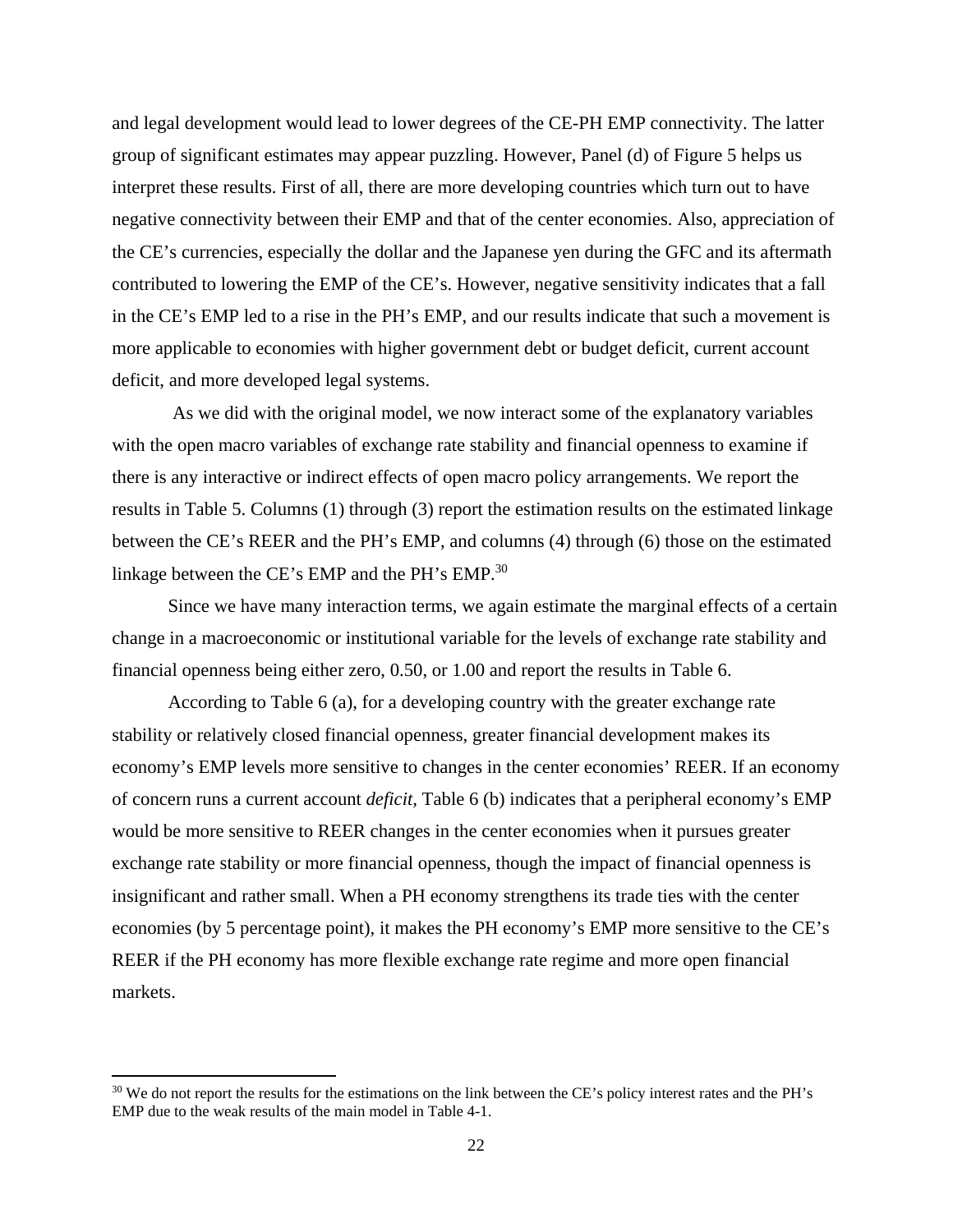When we examine the indirect effects of exchange rate stability and financial openness for the EMP-EMP connectivity between the center and non-center, peripheral economies, Table 6 (d) shows that if a country worsens its current account balance, its impact would be larger, or less negative, on the EMP-EMP connectivity for a country that pursues greater financial openness and greater exchange rate *flexibility*. During the 2007-2009 and 2010-2012 periods particularly, a country with worsening current account balance would face more negative EMP-EMP link with the center economies if has more rigid exchange rate regime and more closed financial markets while the effect of an exchange rate regime type is stronger than that of financial openness regime.

Similar interactions with exchange rate stability and financial openness are also found for the impact of stronger trade linkages with the center economies. Having greater trade linkages with the CE would contribute to more positive EMP-EMP linkages if a country pursues greater financial openness and greater exchange rate *flexibility*. However, it also means that the extent of the negative EMP-EMP relationship is stronger for a country with more closed financial markets and a more rigid exchange rate regime though the estimate with exchange rate regimes is statistically insignificant.

Hence, as was in the previous analysis, open macro policy arrangements have not just direct but also indirect impacts on the linkage between the center economies' policy interest rates, REER, or EMP and our sample developing countries' EMP. Hence, it is safe to conclude that trilemma policy arrangements *do* affect the sensitivity of developing countries to policy changes in the center economies, although not always in accord with priors.

#### **5. Concluding Remarks**

Shocks occurring to the center economies are transmitted to other parts of the world, often buffeting smaller, open economies such emerging market economies. The increasingly integrated nature of the global financial markets may require a re-think of the role of monetary policy and the trilemma hypothesis, particularly in this post-Global Financial Crisis (GFC) period.

This paper investigates the questions of whether and how the financial conditions of developing and emerging market countries are affected by the movements of financial variables in the center economies, namely, the U.S., Japan, the Euro area, and China. Our empirical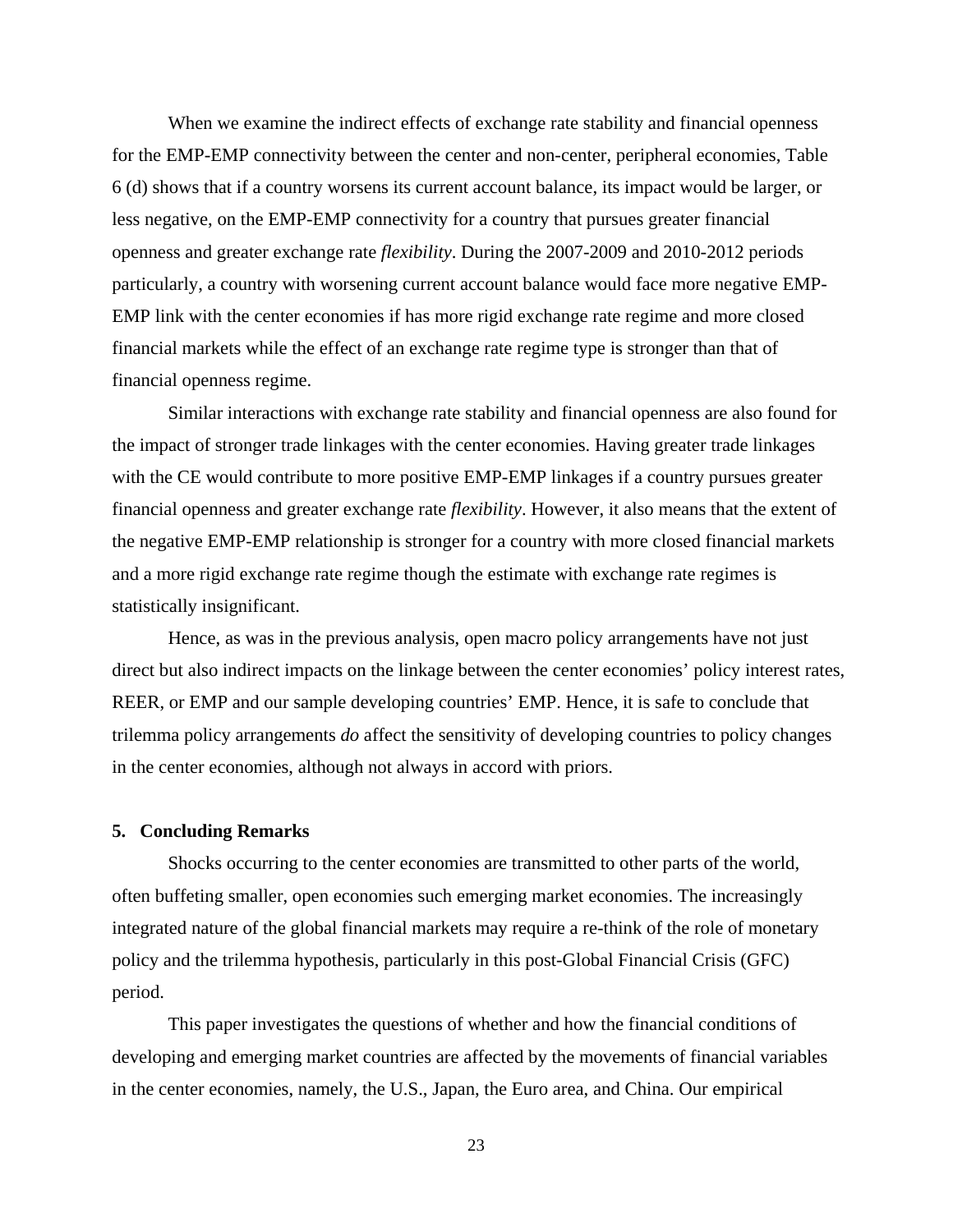method relies upon a two-step approach. We first investigate the extent of sensitivity of several important financial variables, such as policy interest rate and the real effective exchange rates, to those of the center economies while controlling for global and domestic factors. Once we measure the degree of sensitivity, we examine the determinants of sensitivity by examining a number of country-specific macroeconomic conditions or policies, real or financial linkages with the center economy, and the levels of institutional development.

We find that for both policy interest rates and the REER, the link with the CE's has been dominant for developing and emerging market economies in the last two decades. At the same time, the movements of policy interest rates are found to be more sensitive to global financial shocks around the time of the emerging markets' crises in the late 1990s and early 2000s and since the time of the GFC of 2008.

While China's weight in the world economic output has clearly increased dramatically, including China as one of the center economies does not necessarily increase the goodness of fit in the regressions estimating financial variable sensitivity. This finding suggests that, for now, China does not exert substantial influence in financial markets on a level rivalling that of other center economies such as the U.S., the Euro area, and Japan.

The results from the second step estimates that investigate the determinants of sensitivity to the CE's financial variables suggest that while the levels of direct trade linkage, financial linkage through FDI, trade competition, financial development, current account balances, and national debt are important, the arrangement of open macro policies such as the exchange rate regime and financial openness are also found to have direct influences on the sensitivity to the CE's. As theory suggests, we find that an economy that pursues greater exchange rate stability and financial openness would face a stronger link with the CE's through policy interest rates and REER movements.

We also find that the degree of exchange rate stability and financial openness do matter for the level of sensitivity when they are interacted with other variables such as current account balances, gross national debt, trade demand, and financial development. For example, if a developing country receives higher import demand from the CE's, that would strengthen the link between the peripheral and center economies through policy interest rates when the PH has a policy arrangement of pursuing both greater exchange rate stability and financial openness. Such a policy arrangement would also make the impact of having greater gross debt on the link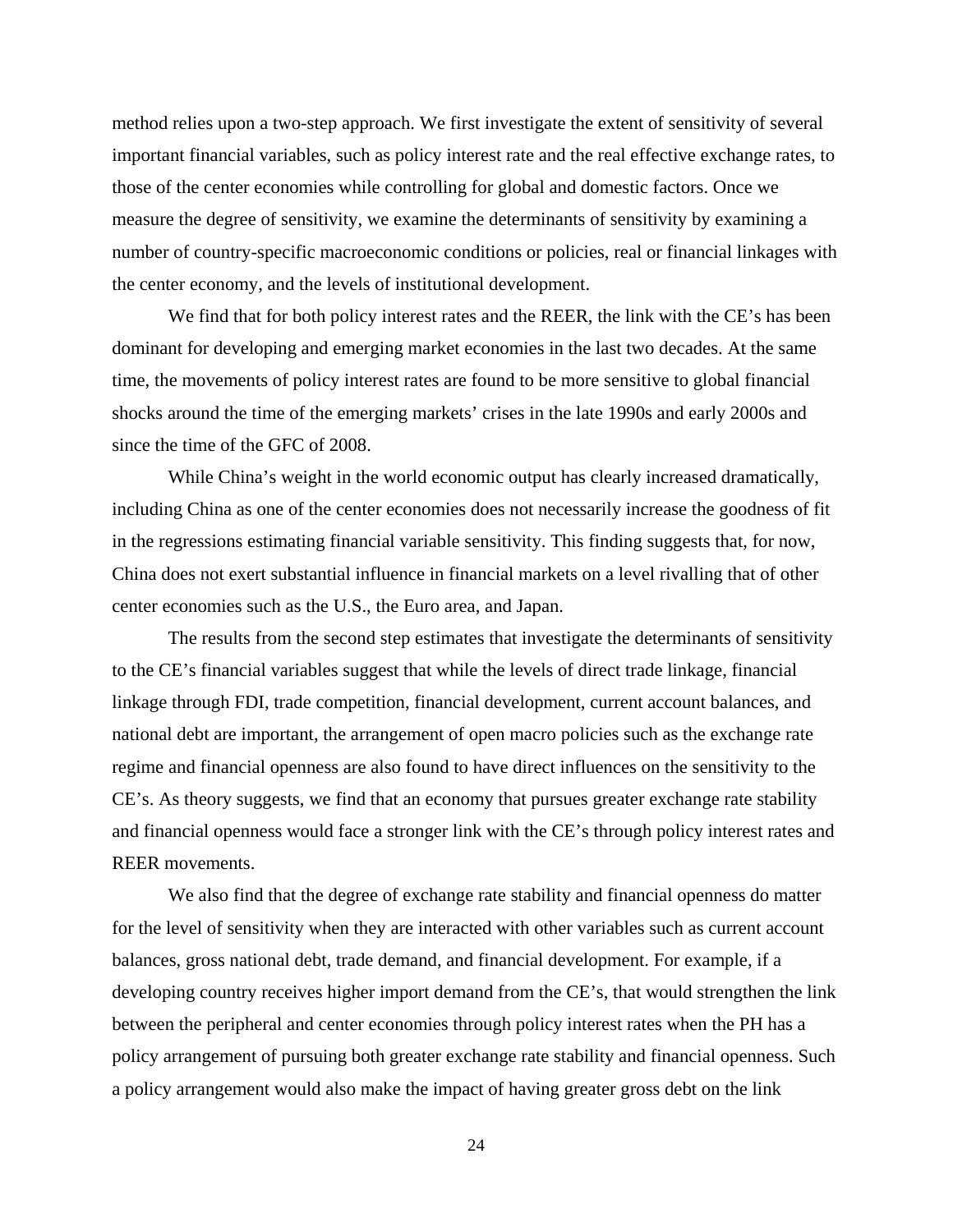between CE's and PH's REER. Thus, we conclude that open macro policy arrangements do have both direct and indirect impacts on the extent of sensitivity to the center economies.

We also investigate whether the exchange market pressure (EMP) of the PH's is sensitive to the movements of the CE's policy interest rates, REER, and EMP. We find that the EMP of the PH's is sensitive to the movements of the center economies' REER and the EMP during the GFC and the following period.

When we reapply the second-step estimation to the estimated sensitivity of our sample countries' EMP to the CE's financial variables, we find that a country with higher levels of financial development can mitigate the effect of changes in the center economies' policy interest rates on the level of EMP it faces. While the real appreciation of the CE's could lead to higher EMP of the peripheral economies, higher levels of financial development, greater financial openness, strong trade ties with the CEs, and more stable inflation would help reduce the EMP sensitivity to center economies' REER.

While higher levels of financial openness, inflation volatility, and financial development lead developing countries to face higher, or more positive, degrees of sensitivity between the CE's and non-center's EMP, higher levels of government debt or budget deficit, current account deficit, trade demand, and legal development lead to the opposite. These characteristics are consistent with those of many countries whose EMP negatively related with the CE's EMP during and after the GFC.

The impact of the interaction between open macro policy variables with macroeconomic and institutional conditions are also detected. For example, when a country pursues greater exchange rate stability but less of financial openness, more financial development makes its economy's EMP levels more sensitive to changes in the center economies' REER. If a noncenter economy runs current account *deficit,* its sensitivity to the REER the center economies would rise when it pursues greater exchange rate stability. A current account deficit country finds its EMP more positively correlated with the EMP of the center economies if it pursues greater financial openness and greater exchange rate *flexibility*. Having greater trade linkages with the CE contributes to more positive EMP-EMP linkages if a country pursues greater financial openness. Thus, trilemma policy arrangements *do* affect the sensitivity of developing countries to policy changes in the center economies both directly and indirectly.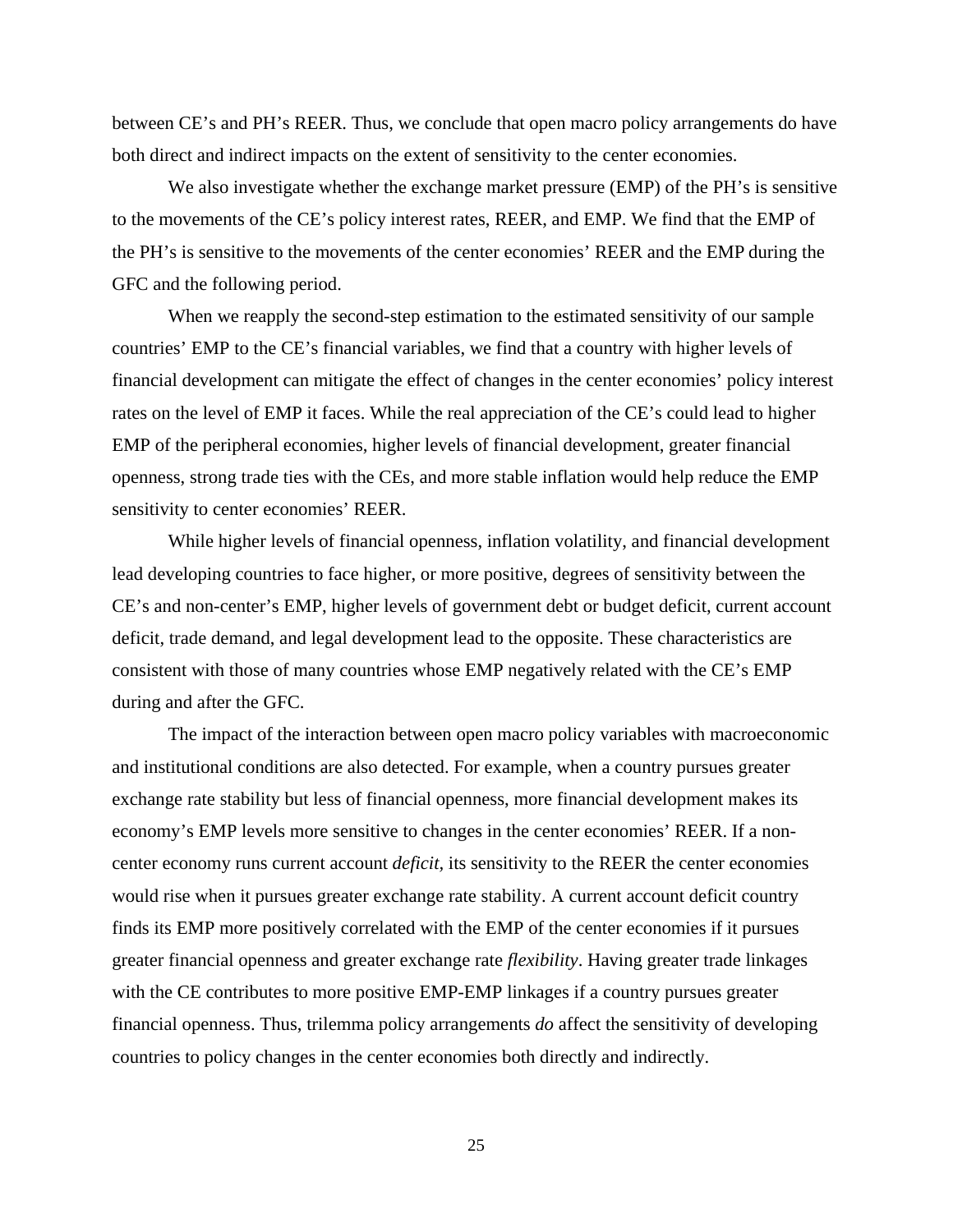In this study, not only do we evidence that the open macro policy choice is "*still*" dictated by the hypothesis of the trilemma, but also we provide much more nuanced, indirect effects of trilemma policy arrangements. Particularly, unlike the recent "irreconcilable duo" argument, we do find that the types of exchange rate regimes do affect the extent of sensitivity to changes in financial conditions or policies in the center economies. Hence, the requiem for the trilemma need not yet be written.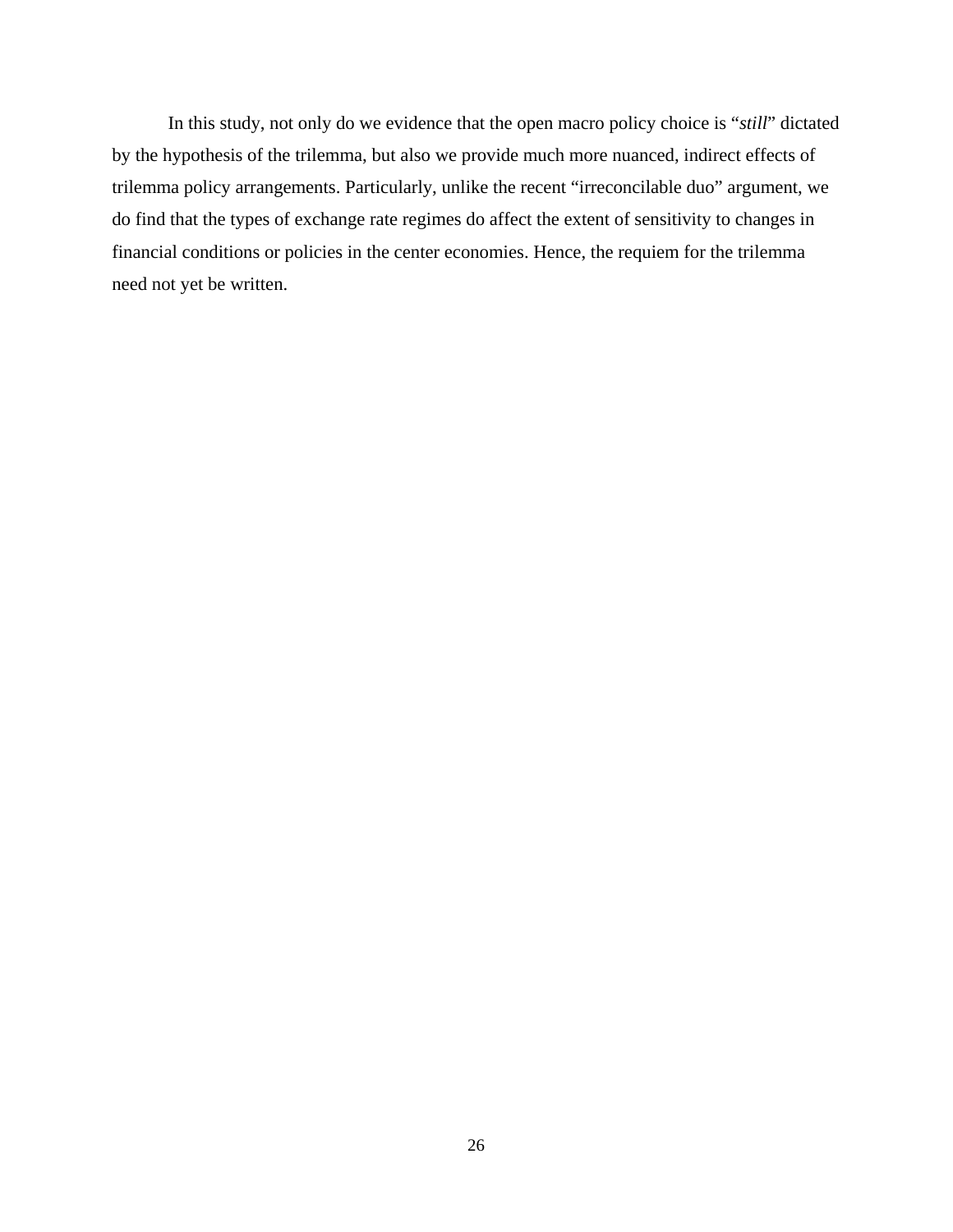#### **References:**

- Alfaro, Laura, Sebnem Kalemli-Ozcan and Vadym Volosovych, 2008. "Why Doesn't Capital Flow from Rich to Poor Countries? An Empirical Investigation," *The Review of Economics and Statistics* 90(2): 347-368.
- Ahmed, S. and A. Zlate. 2013. "Capital Flows to Emerging Market Economies: A Brave New World?" Board of Governors of the Federal Reserve System International Finance Discussion Papers, #1081. Washington, D.C.: Federal Reserve Board (June).
- Aizenman, Joshua. 2013. "The impossible Trinity from the Policy Trilemma to the Policy Quadrilemma," *Global Journal of Economics*, 2013, 02:01.
- Aizenman, Joshua and Hiro Ito. 2013. Forthcoming in the *Journal of International Money and Finance.* Also available as NBER Working Paper #19448 (September 2013).
- Aizenman, Joshua, Yin-Wong Cheung, and Hiro Ito. 2015. "International Reserves Before and After the Global Crisis: Is There No End to Hoarding?" *Journal of International Money and Finance* Volume 52 (April 2015), Pages 102–126.
- Aizenman, Joshua, Menzie D. Chinn, and Hiro Ito. 2015. *"*Monetary Policy Spillovers and the Trilemma in the New Normal: Periphery Country Sensitivity to Core Country Conditions," NBER Working Paper #21128 (May 2015).
- Aizenman, Joshua, Menzie D. Chinn, and Hiro Ito. 2013. *Review of International Economics*, 21(3), 447–458 (August).
- Aizenman, Joshua, Menzie D. Chinn, and Hiro Ito. 2011. "Surfing the Waves of Globalization: Asia and Financial Globalization in the Context of the Trilemma," *Journal of the Japanese and International Economies,* vol. 25(3), p. 290 – 320 (September).
- Aizenman, Joshua, Menzie D. Chinn, and Hiro Ito. 2010. "The Emerging Global Financial Architecture: Tracing and Evaluating New Patterns of the Trilemma Configuration," *Journal of International Money and Finance* 29 (2010) 615–641.
- Caballero, Ricardo, Emmanuel Farhi, and Pierre-Olivier Gourinchas, 2008a, "An Equilibrium Model of 'Global Imbalances' and Low Interest Rates," *American Economic Review*, 98(1) (March): 358-393.
- Calvo, Guillermo A. and Carmen M. Reinhart. "Fear Of Floating," Quarterly Journal of Economics, 2002, v107(2,May), 379-408.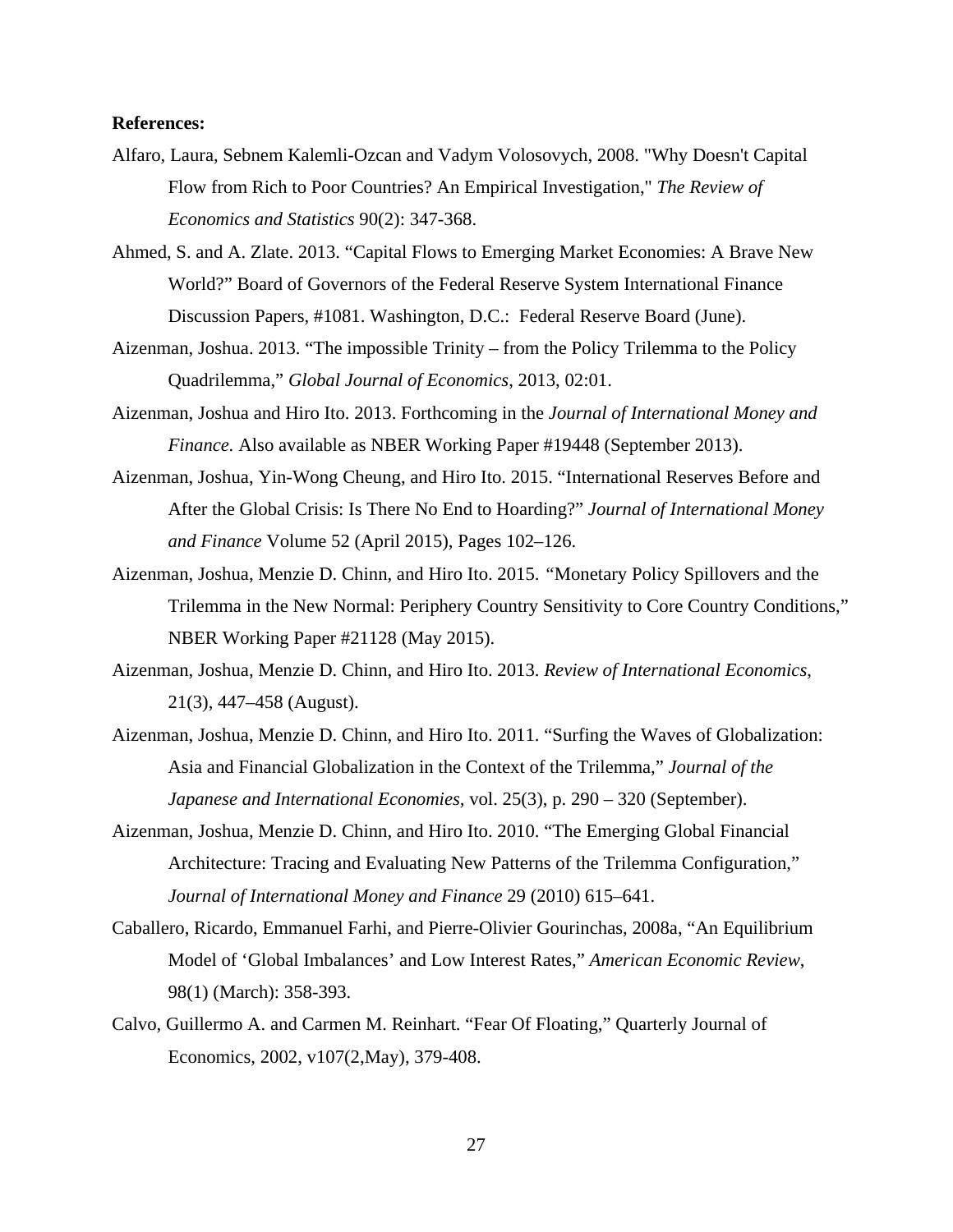- Christensen, J. H. E., and Glenn D. Rudebusch. 2014 "Estimating Shadow-rate Term Structure Models with Near-zero Yields," *Journal of Financial Econometrics* 0, 1-34.
- Christiansen, H. and C. Pigott. 1997. "Long-Term Interest Rates in Globalised Markets", OECD Economics Department Working Papers no 175.
- Chinn, Menzie D. and Hiro Ito. 2007. "Current Account Balances, Financial Development and Institutions: Assaying the World 'Savings Glut'," *Journal of International Money and Finance*, Volume 26, Issue 4, p. 546-569 (June).
- Eichengreen, Barry and Ricardo Hausmann. 1999. "Exchange Rates and Financial Fragility," Paper presented at the symposium New Challenges for Monetary Policy, August 26–28, Jackson Hole, WY.
- Eichengreen, Barry, Andrew Rose and Charles Wyplosz. 1995. "Exchange Market Mayhem: The Antecedents and Aftermaths of Speculative Attacks", Economic Policy, 21, pp. 249-312, October.
- Eichengreen, Barry, Andrew Rose and Charles Wyplosz. 1996. "Contagious Currency Crises: First Tests", Scandinavian Journal of Economics, 98(4), pp. 463−484.
- Eichengreen, Barry, and Poonam Gupta, 2014, "Tapering Talk: The Impact of Expectations of Reduced Federal Reserve Security Purchases on Emerging Markets, mimeo (UC Berkeley: January).
- Forbes, Kristin J. and Menzie D. Chinn. 2004. "A Decomposition of Global Linkages in Financial Markets over Time," *The Review of Economics and Statistics*, August, 86(3): 705–722.
- Forbes, K. J. and F. E. Warnock, 2012. Capital Flow Waves: Surges, Stops, Flight, and Retrenchment. Journal of International Economics, 88(2), 235-251.
- Fratzscher, M. 2011. "Capital Flows, Push Versus Pull Factors and the Global Financial Crisis," NBER Working Paper 17357 (Cambridge: NBER).
- Ghosh, A. R., J. Kim, M. Qureshi, and J. Zalduendo, 2012. Surges. IMF Working Paper WP/12/22.
- Ghosh, Atish R., Jonathan David Ostry, and Mahvash Saeed Qureshi. 2014. "Exchange Rate Management and Crisis Susceptibility: A Reassessment," IMF Working Papers 14/11, Washington, D.C.: International Monetary Fund.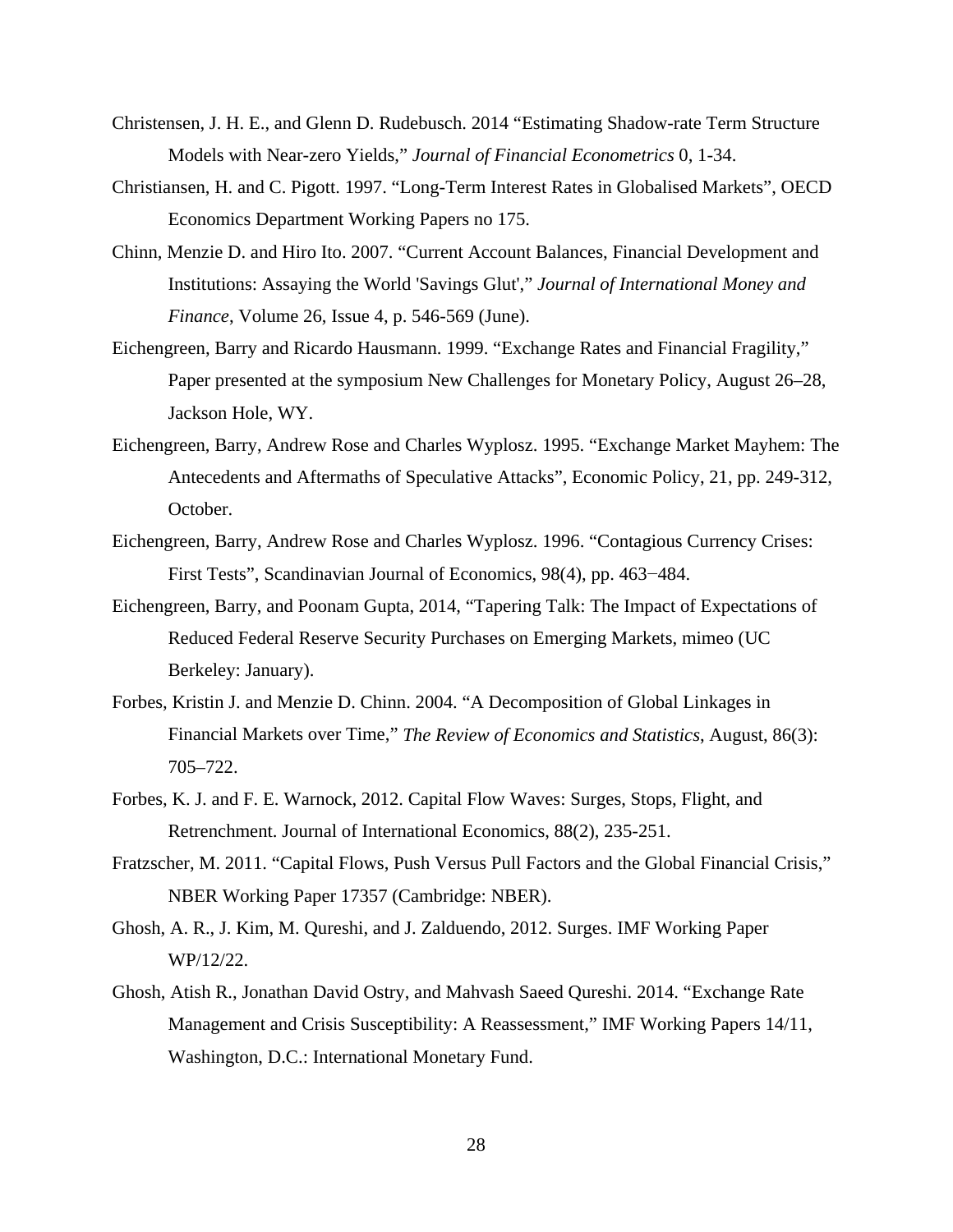- Ghosh, Atish R., Jonathan D Ostry, and Mahvash S Qureshi. 2015. "Exchange Rate Management and Crisis Susceptibility: A Reassessment," *IMF Economic Review*, Palgrave Macmillan, vol. 63(1), pages 238-276, May.
- Huang, Y., X. Wang, and N. Lin. 2013. "Financial Reform in China: Progresses and Challenges," In Patrick, H. and Y. C. Park, eds. *The Ongoing Financial Development of China, Japan, and Korea*, Columbia University Press, New York: Columbia University.
- Hung, J. H. 2009. "China's Approach to Capital Flows since 1978" In Y.W. Cheung and K. Wang, ed. China and Asia: Economic and Financial Interactions, Routledge Studies in the Modern World Economy.
- Ito, H. and M. Kawai. 2012. "New Measures of the Trilemma Hypothesis and Their Implications for Asia." ADBI Working Paper 381. (February 2012).
- Laeven, L. and F. Valencia. 2010. "Resolution of Banking Crises: The Good, the Bad, and the Ugly," IMF Working Paper No. 10/44. Washington, D.C.: International Monetary Fund.
- Laeven, L. and F. Valencia. 2012. "Systematic Banking Crises: A New Database," IMF Working Paper WP/12/163, Washington, D.C.: International Monetary Fund.
- Laeven, L. and F. Valencia. 2008. "Systematic Banking Crises: A New Database," IMF Working Paper WP/08/224, Washington, D.C.: International Monetary Fund.
- Mundell, R.A. 1963. Capital Mobility and Stabilization Policy under Fixed and Flexible Exchange Rates. Canadian Journal of Economic and Political Science. 29(4): 475–85.
- Obstfeld, M. 2014. "Trilemmas and Tradeoffs: Living with Financial Globalization", mimeo, University of California, Berkeley.
- Obstfeld, M., J. C. Shambaugh, and A. M. Taylor. 2005. "The Trilemma in History: Tradeoffs among Exchange Rates, Monetary Policies, and Capital Mobility." *Review of Economics and Statistics* 87 (August): 423–438.
- Rey, H. 2013. "Dilemma not Trilemma: The Global Financial Cycle and Monetary Policy Independence," prepared for the 2013 Jackson Hole Meeting.
- Saxena, Sweta C. 2008. "Capital Flows, Exchange Rate Regime and Monetary Policy," BIS Papers No 35. Basle: Bank for International Settlements.
- Shambaugh, J. C., 2004. The Effects of Fixed Exchange Rates on Monetary Policy. *Quarterly Journal of Economics* 119 (1), 301-52.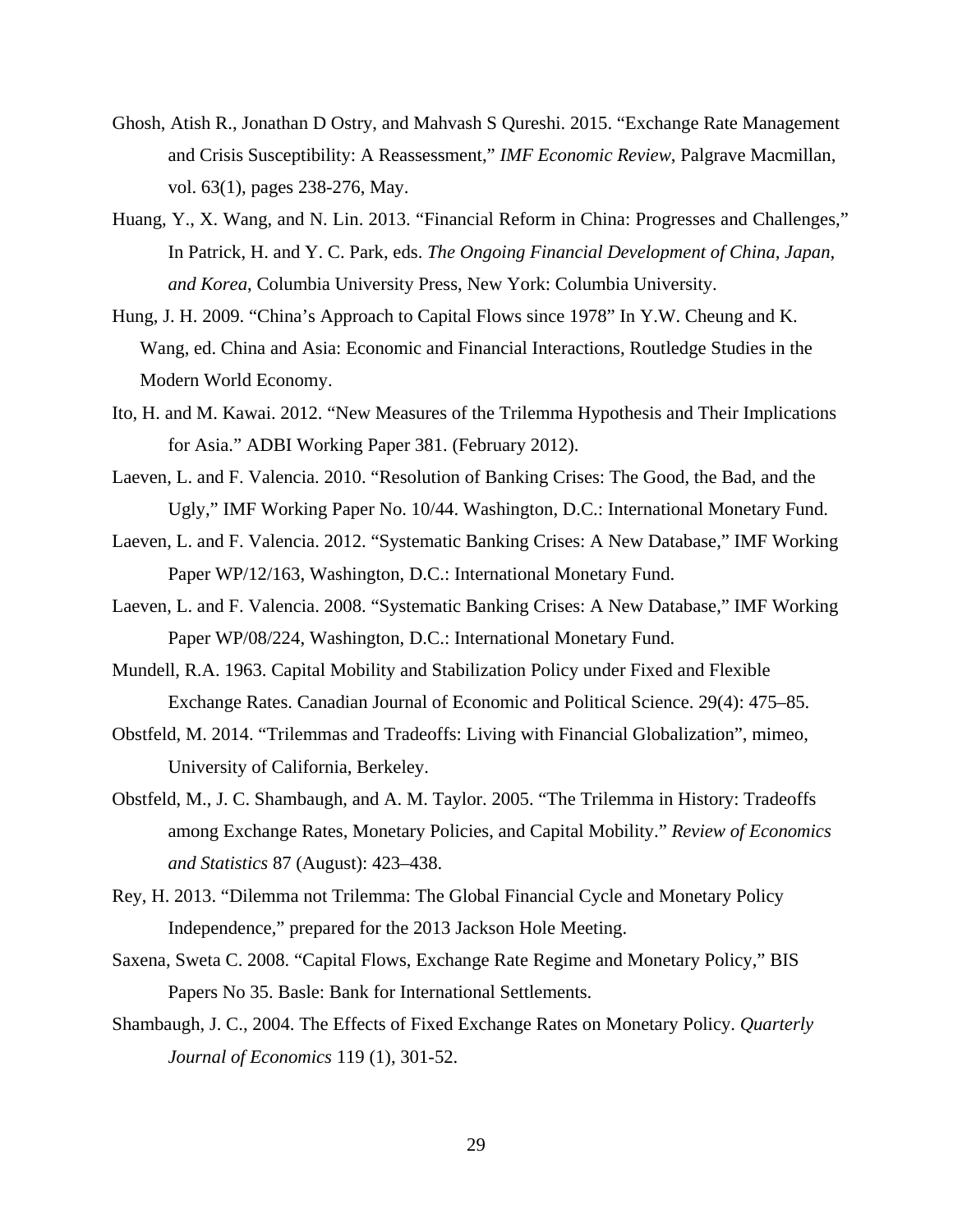Wu, Jing Cynthia and Fan Dora Xia. 2014. "Measuring the Macroeconomic Impact of Monetary Policy at the Zero Lower Bound", NBER Working Paper No. 20117.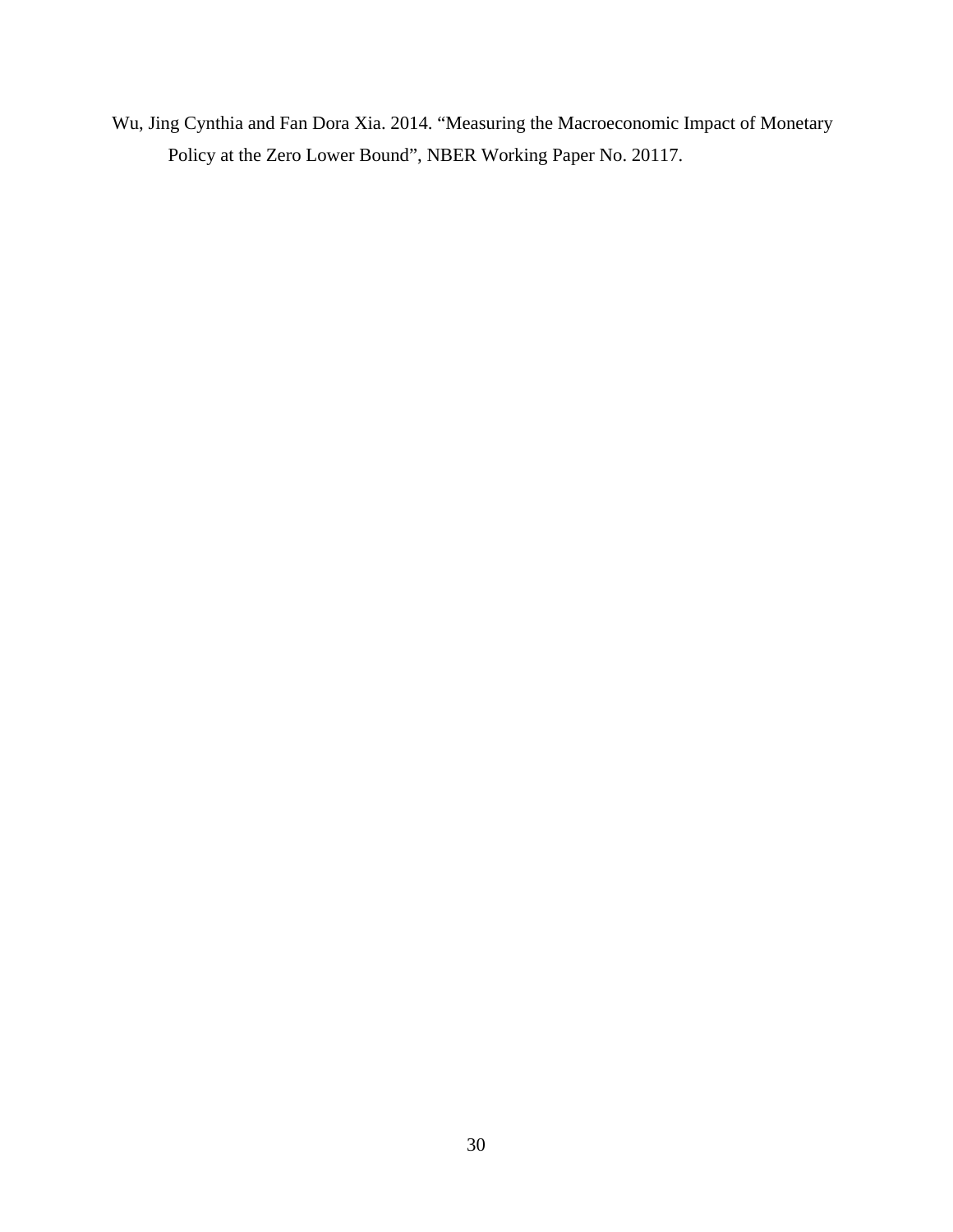# **Appendix: Data Descriptions and Sources**

Policy short-term interest rate – money market rates Extracted from the IMF's *International Financial Statistics (IFS)*.

Stock market prices – stock market price indices from the IFS

Sovereign bond spread – the difference between the long-term interest rate (usually 10 year government bond) and the policy short-term interest rate – i.e., the slope of the yield curve, *IFS*. Real effective exchange rate (*REER*) – REER index from the *IFS*. An increase indicates appreciation.

Global interest rate – the first principal component of U.S. FRB, ECB, and Bank of Japan's policy interest rates.

Commodity prices – the first principal component of oil prices and commodity prices, both from the *IFS*.

VIX index – It is available in http://www.cboe.com/micro/VIX/vixintro.aspx and measures the implied volatility of S&P 500 index options.

"Ted spread" – It is the difference between the 3-month Eurodollar Deposit Rate in London and the 3-month U.S. Treasury Bill yield.

Industrial production  $(\text{IP})$  – It is based on the industrial production index from the IFS. Exchange rate stability (*ERS*) and financial openness (*KAOPEN*) indexes – From the trilemma indexes by Aizenman, et al. (2013).

International reserves (IR) – international reserves minus gold divided by nominal GDP. The data are extracted from the IFS.

Gross national debt and general budget balance – both are included as shares of GDP and obtained from the World Economic Outlook (WEO) database.

Trade demand by the center economies ( $TR \perp LINK_{ip}$ ) –  $TR \perp LINK_{ip} = IMF_{ip}^C/GDP_{ip}$  where  $IMP_i^C$ is total imports into center economy *C* from country *i*, that is normalized by country *i*'s GDP based on the data from the IMF *Direction of Trade* database.

FDI provided by the center economies ( $FDINV$ <sup> $c$ </sup>) – It is the ratio of the total stock of foreign direct investment from country *C* in country *i* as a share of country *i*'s GDP. We use the *OECD International Direct Investment* database. Due to possible nonstationarity of the data series, we include the first-difference of the FDI data series.

Trade competition (*Trade\_Comp*) – It is constructed as follows.

$$
Trade\_Comp_i^C = \frac{100}{Max(Trade\_Comp)} \sum_{k} \left[ \frac{Exp_{W,k}^C}{Exp_{W,k}^W} * \frac{Exp_{W,k}^i}{GDP_i} \right]
$$

 $Exp_{W,k}^C$  is exports from large-country *c* to every other country in the world *(W)* in industrial sector *k* whereas  $Exp_{w,k}^w$  is exports from every country in the world to every other country in the world (i.e. total global exports) in industrial sector *k.*  $Exp_{w,k}^i$  is exports from country *i* to every other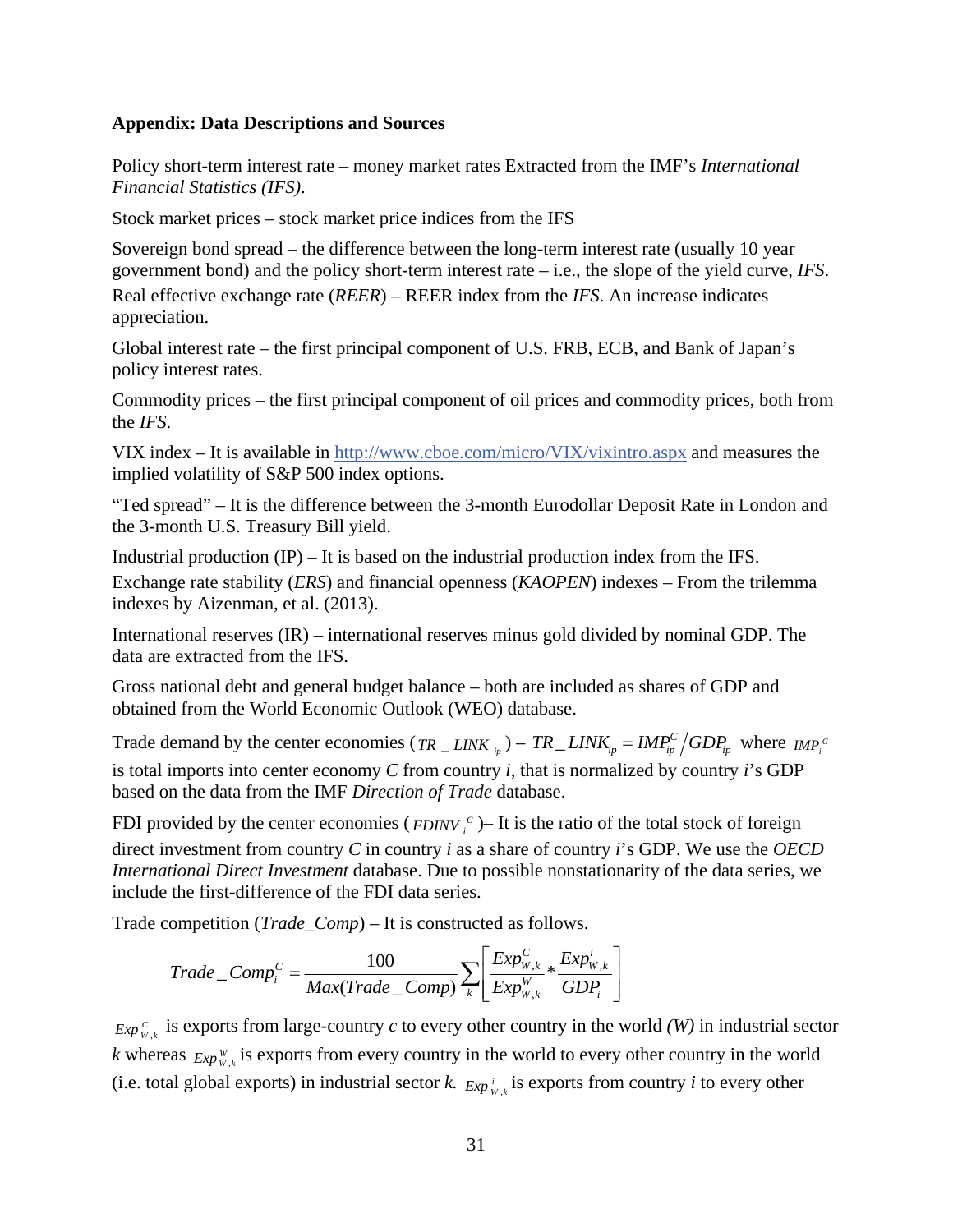country in the world in industrial sector  $k$ , and  $GDP_i$  is GDP for country  $i$ . We assume merchandise exports are composed of five industrial sectors (*K*), that is, manufacturing, agricultural products, metals, fuel, and food.

This index is normalized using the maximum value of the product in parentheses for every country pair in the sample. Thus, it ranges between zero and one*.* <sup>31</sup> A higher value of this variable means that country *i*'s has more comparable trade structure to the center economies.

Financial development (*FD*) – It is the first principal component of private credit creation, stock market capitalization, stock market total value, and private bond market capitalization all as shares of GDP.<sup>32</sup>

Legal development (*LEGAL*) – It is the first principal component of law and order (*LAO*), bureaucratic quality (*BQ*), and anti-corruption measures (*CORRUPT*), all from the ICRG database. Higher values of these variables indicate better conditions.

Currency crisis (*CURRENCY*) – It is from Aizenman and Ito (2013) who use the exchange market pressure (EMP) index using the exchange rate against the currency of the base country. We use two standard deviations of the EMP as the threshold to identify a currency crisis.

Banking crisis (*BANKCRISIS*) – It is from Aizenman and Ito (2013) who follow the methodology of Laeven and Valencia (2008, 2010, 2012). For more details, see Appendix 1 of Aizenman and Ito (2013).

Exchange market pressure (EMP) index –It is defined as a weighted average of monthly changes in the nominal exchange rate, the international reserve loss in percentage, and the nominal interest rate. The nominal exchange rate is calculated against the base country that we use to construct the trilemma indexes (see Aizenman, et al., 2008). The weights are inversely related to each country's variances of each of the changes in the three components over the sample countries.

$$
EMP_{i,t} = \alpha (\% \Delta e_{i,t}) + \beta [\Delta(i_{i,t} - i_{b,t}) - \gamma (\% \Delta r_{i,t} - \% \Delta r_b)]
$$
  
where  $\alpha = \frac{(1/\sigma_{\% \Delta e_{i,t}})}{\Delta r} \Rightarrow \beta = \frac{(1/\sigma_{\Delta(i_{i,t} - i_{b,t})})}{\Delta r}$ ,

where 
$$
\alpha = \frac{(1/\sigma_{\phi_{\Delta\alpha_{i,j}}})}{(1/\sigma_{\phi_{\Delta\alpha_{i,j}}}) + (1/\sigma_{\Delta(i_{i,j}-i_{b,j})}) + (1/\sigma_{\phi_{\Delta\gamma_{i,j}-\phi_{\Delta r}}})}, \ \beta = \frac{(1/\sigma_{\Delta(i_{i,j}-i_{b,j})})}{(1/\sigma_{\phi_{\Delta\gamma_{i,j}-\phi_{\Delta r}}}) + (1/\sigma_{\Delta(i_{i,j}-i_{b,j})}) + (1/\sigma_{\phi_{\Delta\gamma_{i,j}-\phi_{\Delta r}}})}
$$
\n
$$
\gamma = \frac{(1/\sigma_{\phi_{\Delta\gamma_{i,j}-\phi_{\Delta r}}})}{(1/\sigma_{\phi_{\Delta\gamma_{i,j}}}) + (1/\sigma_{\Delta(i_{i,j}-i_{b,j})}) + (1/\sigma_{\phi_{\Delta\gamma_{i,j}-\phi_{\Delta r}}})}
$$

*b* stands for the "base country," which is defined as the country that a home country's monetary policy is most closely linked with as in Shambaugh (2004) and Aizenman, et al. (2013). The base countries are Australia, Belgium, France, Germany, India, Malaysia, South Africa, the U.K., and the U.S. The base country can change as it has happened to Ireland, for example. Its base country was the U.K. until the mid-1970s, and changed to Germany since Ireland joined the European Monetary System (EMS).

 $31$  This variable is an aggregated version of the trade competitiveness variable in Forbes and Chinn (2004). Their index is based on more disaggregated 14 industrial sectors.

<sup>&</sup>lt;sup>32</sup> Because the private bond market capitalization data go back only to 1990, the FD series before 1990 are extrapolated using the principal component of private credit creation, stock market capitalization, and stock market total values, which goes back to 1976. These two FD measures are highly correlated with each other.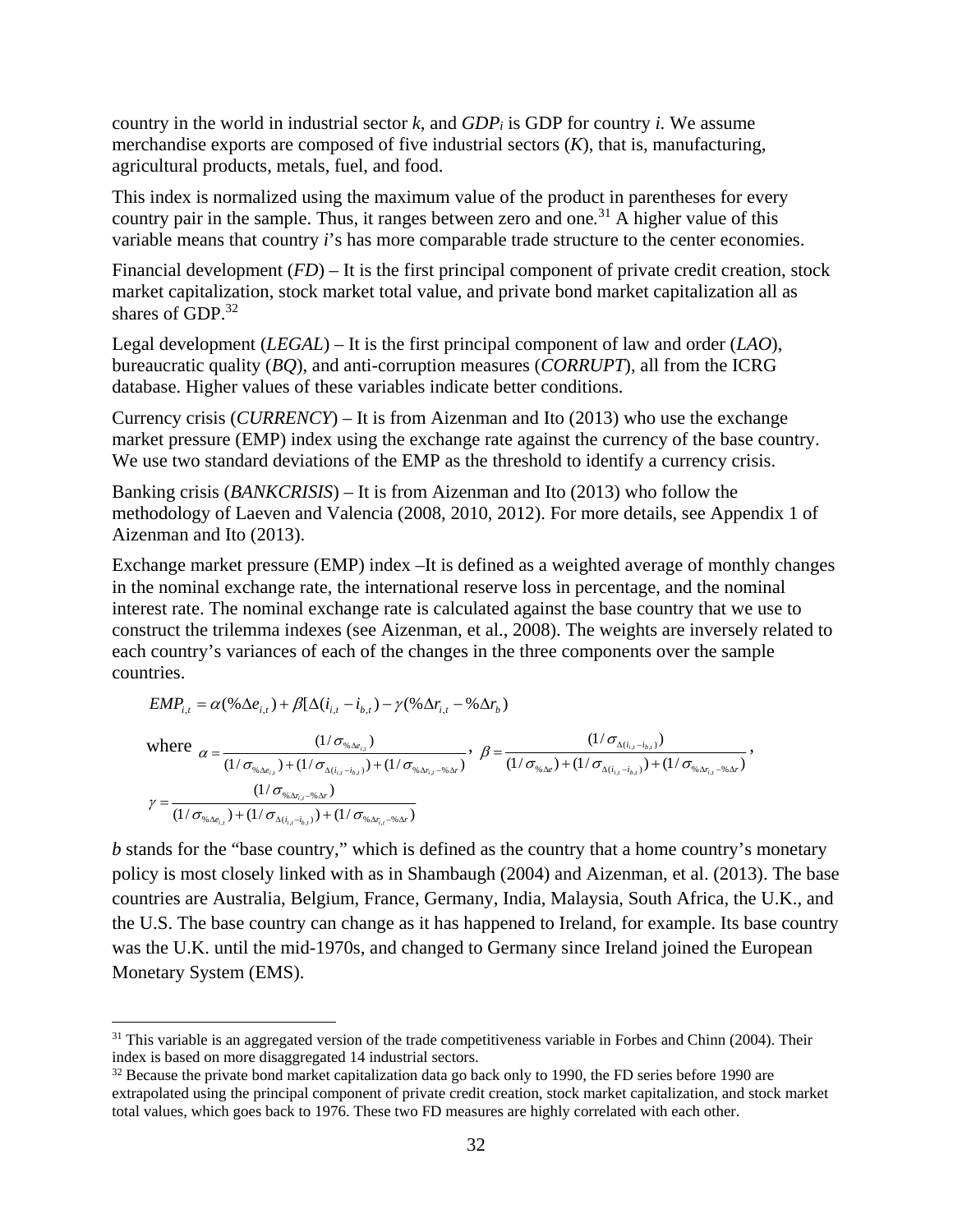To construct the crisis dummies in three-year panels, we assign the value of one if a crisis occurs in any year within the three-year period.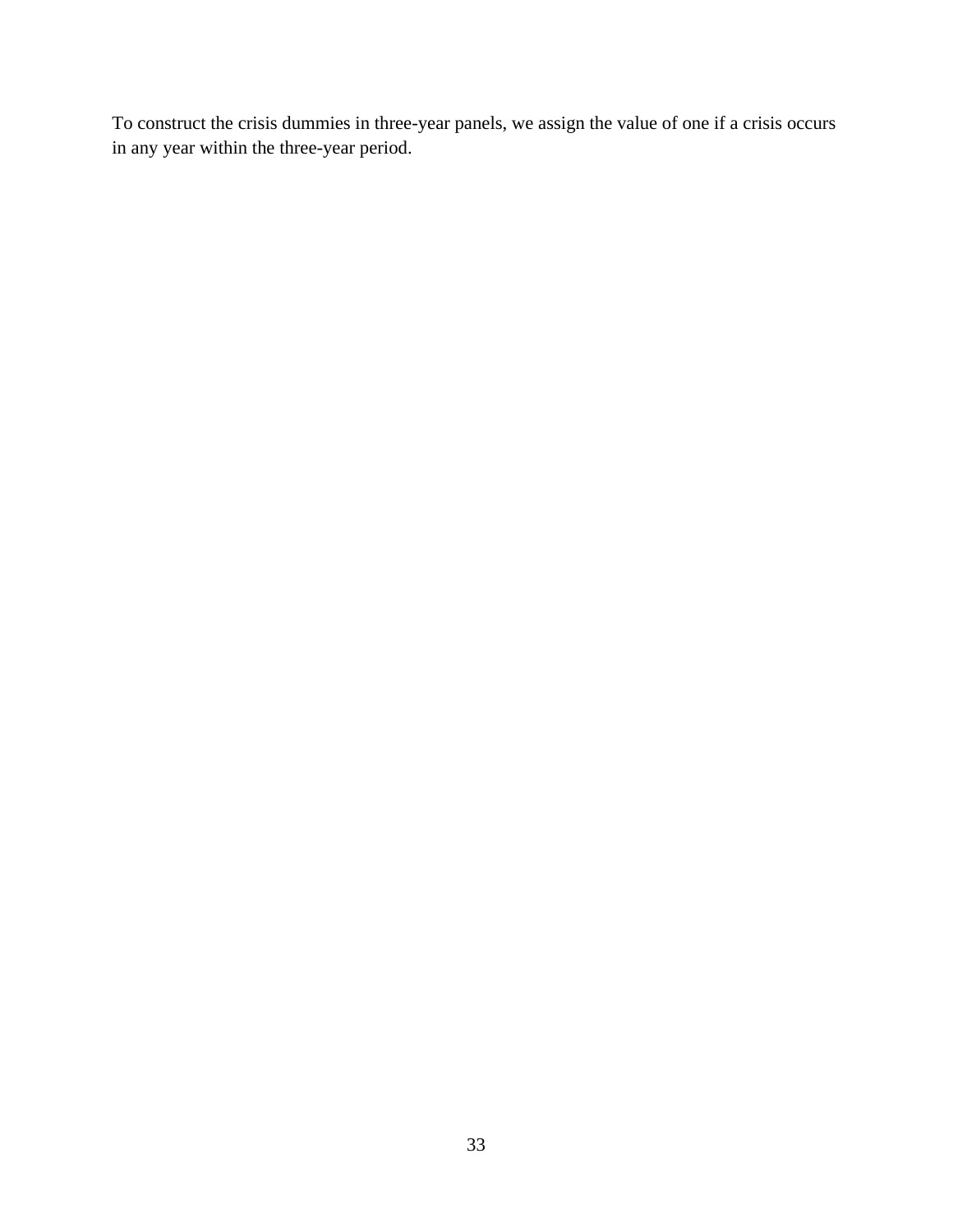|                           |                         | <b>FULL</b>   | <b>FULL</b>   | <b>LDC</b>     | <b>LDC</b>     | <b>EMG</b>     | <b>EMG</b>     |
|---------------------------|-------------------------|---------------|---------------|----------------|----------------|----------------|----------------|
|                           |                         | (1)           | (2)           | (3)            | (4)            | (5)            | (6)            |
| Open Macro Policy         | Exchange rate stability | $-0.167$      | $-0.349$      | 4.862          | 3.392          | 3.657          | 3.098          |
| (OMP)                     |                         | (0.796)       | (0.878)       | $(2.693)*$     | (2.447)        | (2.448)        | (2.268)        |
|                           | Financial openness      | 0.223         | 0.249         | 5.455          | 5.777          | 7.930          | 7.491          |
|                           |                         | (0.720)       | (0.805)       | $(2.403)$ **   | $(2.259)$ **   | $(2.245)$ ***  | $(2.154)$ ***  |
|                           | IR Holding              | $-1.419$      | $-2.034$      | $-13.803$      | $-11.343$      | $-12.400$      | $-13.557$      |
|                           |                         | (2.082)       | (2.277)       | $(7.342)*$     | $(6.541)*$     | $(6.254)$ **   | $(5.820)$ **   |
| Macro. Conditions         | CA balance (%)          | 6.550         | 5.943         | 19.282         | 24.284         | 41.092         | 39.017         |
| (MC)                      |                         | $(2.979)**$   | $(3.580)*$    | $(9.666)$ **   | $(10.541)$ **  | $(10.507)$ *** | $(10.451)$ *** |
|                           | Inflation Vol.          | 14.135        | 9.400         | 19.270         | 23.910         | 9.839          | 10.727         |
|                           |                         | (11.231)      | (6.003)       | (34.312)       | (15.012)       | (28.624)       | (12.515)       |
|                           | Gross debt (%)          | 0.064         |               | $-0.963$       |                | $-1.420$       |                |
|                           |                         | (0.467)       |               | (1.592)        |                | (1.289)        |                |
|                           | Budget balance (%)      |               | 7.715         |                | $-2.145$       |                | 22.313         |
|                           |                         |               | (4.818)       |                | (15.342)       |                | (16.492)       |
| <b>External Link</b>      | Trade competition       | 0.442         | 0.390         | $-4.540$       | $-6.454$       | $-11.187$      | $-11.246$      |
| (LINK)                    |                         | (2.764)       | (2.800)       | (9.166)        | (7.550)        | (7.868)        | $(6.633)*$     |
|                           | Trade demand            | $-0.133$      | 1.263         | 6.868          | 8.340          | 11.068         | 11.898         |
|                           |                         | (3.104)       | (3.422)       | (11.125)       | (10.116)       | (9.170)        | (8.609)        |
|                           | FDI from CEs            | 17.785        | 19.231        | 49.264         | 44.044         | 42.633         | 41.347         |
|                           |                         | $(4.191)$ *** | $(4.791)$ *** | $(16.003)$ *** | $(15.113)$ *** | $(13.001)$ *** | $(12.732)$ *** |
| <b>Institutional Dev.</b> | Fin. Dev.               | $-0.346$      | 0.370         | 9.570          | 7.651          | 8.137          | 7.931          |
| (INST)                    |                         | (0.699)       | (0.803)       | $(2.500)$ ***  | $(2.427)$ ***  | $(2.207)$ ***  | $(2.168)$ ***  |
|                           | Legal Dev.              | $-0.718$      | $-1.766$      | $-4.831$       | $-5.933$       | $-7.132$       | $-7.115$       |
|                           |                         | (1.384)       | (1.482)       | (6.555)        | (5.974)        | (5.530)        | (5.199)        |
| Crises                    | Currency crisis         | $-0.058$      | $-0.739$      | $-3.589$       | $-2.712$       | $-3.212$       | $-3.422$       |
| (CRISIS)                  |                         | (0.658)       | (0.704)       | (2.595)        | (2.178)        | (2.167)        | $(1.872)*$     |
|                           | Banking crisis          | 0.415         | 0.596         | 0.544          | 1.410          | 0.766          | 1.292          |
|                           |                         | (0.532)       | (0.574)       | (2.096)        | (1.838)        | (1.870)        | (1.676)        |
|                           | $\overline{N}$          | 611           | 674           | 386            | 432            | 327            | 371            |
|                           | Adj. R <sub>2</sub>     | 0.05          | 0.05          | 0.09           | 0.08           | 0.12           | 0.13           |
|                           | # of countries          | 59            | 59            | 41             | 41             | 31             | 31             |
|                           | F-test, OMP             | 0.88          | 0.76          | 0.01           | 0.01           | 0.00           | 0.00           |
|                           | F-test, Macro           | 0.10          | 0.01          | 0.24           | 0.03           | $0.00\,$       | $0.00\,$       |
|                           | F-test, Ext. Link       | $0.00\,$      | 0.00          | 0.00           | 0.00           | 0.00           | $0.00\,$       |
|                           | F-test, Inst. Dev.      | 0.59          | 0.49          | 0.00           | 0.01           | 0.00           | 0.00           |
|                           | F-test, All             | 0.00          | 0.00          | 0.00           | 0.00           | 0.00           | 0.00           |

**Table 1-1: Factors Affecting Policy Interest Rate Sensitivity, 1986-2012** 

Notes: The estimations are conducted with the robust regression method due to the existence of outliers. \* *p*<0.1; \*\* *p*<0.05; \*\*\* *p*<0.01. The second estimation is conducted for the estimates  $\hat{\gamma}_{F_i}^c$  from the first-step estimation that does not include China as one of the center economies. Time fixed effects for the three-year panels and the constant are also included, though their estimates are not reported.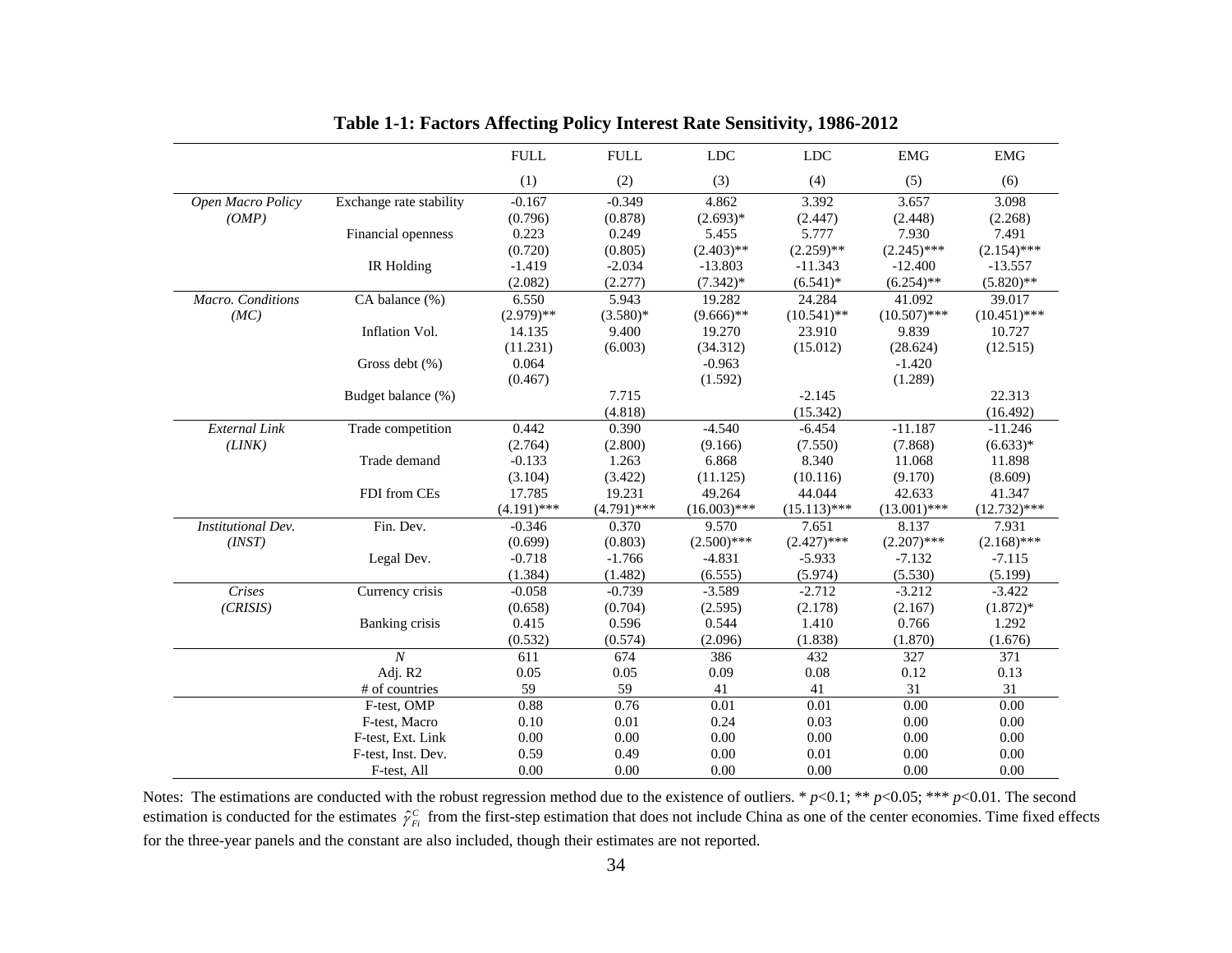|                      |                         | <b>FULL</b>   | <b>FULL</b>   | <b>LDC</b>    | <b>LDC</b>    | <b>EMG</b>    | <b>EMG</b>    |
|----------------------|-------------------------|---------------|---------------|---------------|---------------|---------------|---------------|
|                      |                         | (1)           | (2)           | (3)           | (4)           | (5)           | (6)           |
| Open Macro Policy    | Exchange rate stability | 0.614         | 0.643         | 0.718         | 0.807         | 0.725         | 0.760         |
| (OMP)                |                         | $(0.076)$ *** | $(0.074)$ *** | $(0.132)$ *** | $(0.121)$ *** | $(0.135)$ *** | $(0.123)$ *** |
|                      | Financial openness      | 0.348         | 0.263         | 0.377         | 0.311         | 0.157         | 0.074         |
|                      |                         | $(0.077)$ *** | $(0.075)$ *** | $(0.126)$ *** | $(0.121)$ **  | (0.137)       | (0.132)       |
|                      | IR Holding              | 0.936         | 0.863         | 1.038         | 0.919         | 0.761         | 0.606         |
|                      |                         | $(0.208)$ *** | $(0.202)$ *** | $(0.334)$ *** | $(0.320)$ *** | $(0.331)$ **  | $(0.314)*$    |
| Macro. Conditions    | CA balance (%)          | 1.096         | 0.668         | 0.921         | 0.459         | 1.360         | 0.684         |
| (MC)                 |                         | $(0.342)$ *** | $(0.328)$ **  | $(0.545)*$    | (0.536)       | $(0.563)$ **  | (0.553)       |
|                      | Inflation Vol.          | 3.429         | $-0.973$      | 2.824         | $-0.840$      | 2.706         | $-0.868$      |
|                      |                         | $(1.234)$ *** | $(0.493)$ **  | $(1.674)*$    | (0.671)       | (1.672)       | (0.634)       |
|                      | Gross debt (%)          | $-0.078$      |               | $-0.072$      |               | $-0.138$      |               |
|                      |                         | (0.049)       |               | (0.078)       |               | $(0.075)*$    |               |
|                      | Budget balance (%)      |               | 0.401         |               | 1.018         |               | 2.366         |
|                      |                         |               | (0.472)       |               | (0.963)       |               | $(0.956)$ **  |
| <b>External Link</b> | Trade competition       | $-1.606$      | $-1.326$      | $-1.625$      | $-1.262$      | $-1.275$      | $-0.866$      |
| (LINK)               |                         | $(0.275)$ *** | $(0.244)$ *** | $(0.427)$ *** | $(0.372)$ *** | $(0.429)$ *** | $(0.374)$ **  |
|                      | Trade demand            | 1.744         | 1.703         | 1.763         | 1.877         | 2.022         | 2.151         |
|                      |                         | $(0.295)$ *** | $(0.280)$ *** | $(0.483)$ *** | $(0.460)$ *** | $(0.463)$ *** | $(0.439)$ *** |
|                      | FDI from CEs            | $-0.618$      | $-0.634$      | $-0.335$      | $-0.372$      | $-0.110$      | $-0.272$      |
|                      |                         | (0.381)       | $(0.380)*$    | (0.673)       | (0.668)       | (0.643)       | (0.639)       |
| Institutional Dev.   | Fin. Dev.               | $-0.002$      | $-0.030$      | $-0.171$      | $-0.211$      | $-0.076$      | $-0.125$      |
| (INST)               |                         | (0.071)       | (0.070)       | (0.119)       | $(0.117)*$    | (0.119)       | (0.117)       |
|                      | Legal Dev.              | $-0.103$      | $-0.098$      | $-0.007$      | $-0.212$      | 0.076         | $-0.234$      |
|                      |                         | (0.138)       | (0.130)       | (0.296)       | (0.290)       | (0.296)       | (0.289)       |
| Crises               | Currency crisis         | 0.159         | 0.121         | 0.282         | 0.165         | 0.349         | 0.207         |
| (CRISIS)             |                         | $(0.066)$ **  | $(0.063)*$    | $(0.127)$ **  | (0.113)       | $(0.120)$ *** | $(0.108)*$    |
|                      | Banking crisis          | $-0.013$      | $-0.062$      | 0.001         | $-0.108$      | $-0.092$      | $-0.204$      |
|                      |                         | (0.052)       | (0.049)       | (0.096)       | (0.087)       | (0.102)       | $(0.091)$ **  |
|                      | $\overline{N}$          | 537           | 592           | 294           | 332           | 254           | 290           |
|                      | Adj. R2                 | 0.23          | 0.22          | 0.22          | 0.23          | 0.27          | 0.28          |
|                      | # of countries          | 49            | 49            | 30            | 30            | 23            | 23            |
|                      | F-test, OMP             | 0.00          | 0.00          | 0.00          | 0.00          | 0.00          | 0.00          |
|                      | F-test, Macro           | 0.00          | 0.03          | 0.12          | 0.25          | 0.02          | $0.01\,$      |
|                      | F-test, Ext. Link       | $0.00\,$      | 0.00          | 0.00          | 0.00          | $0.00\,$      | 0.00          |
|                      | F-test, Inst. Dev.      | 0.68          | 0.51          | 0.33          | 0.10          | 0.81          | 0.33          |
|                      | F-test, All             | 0.00          | 0.00          | 0.00          | 0.00          | 0.00          | 0.00          |

| Table 1-2: Factors Affecting Real Effective Exchange Rate (REER) Sensitivity, 1986-2012 |  |  |
|-----------------------------------------------------------------------------------------|--|--|
|                                                                                         |  |  |

Notes: The estimations are conducted with the robust regression method due to the existence of outliers. \* *p*<0.1; \*\* *p*<0.05; \*\*\* *p*<0.01. The second estimation is conducted for the estimates  $\hat{\gamma}_{F_i}^C$  from the first-step estimation that does not include China as one of the center economies. Time fixed effects for the three-year panels and the constant are also included, though their estimates are not reported.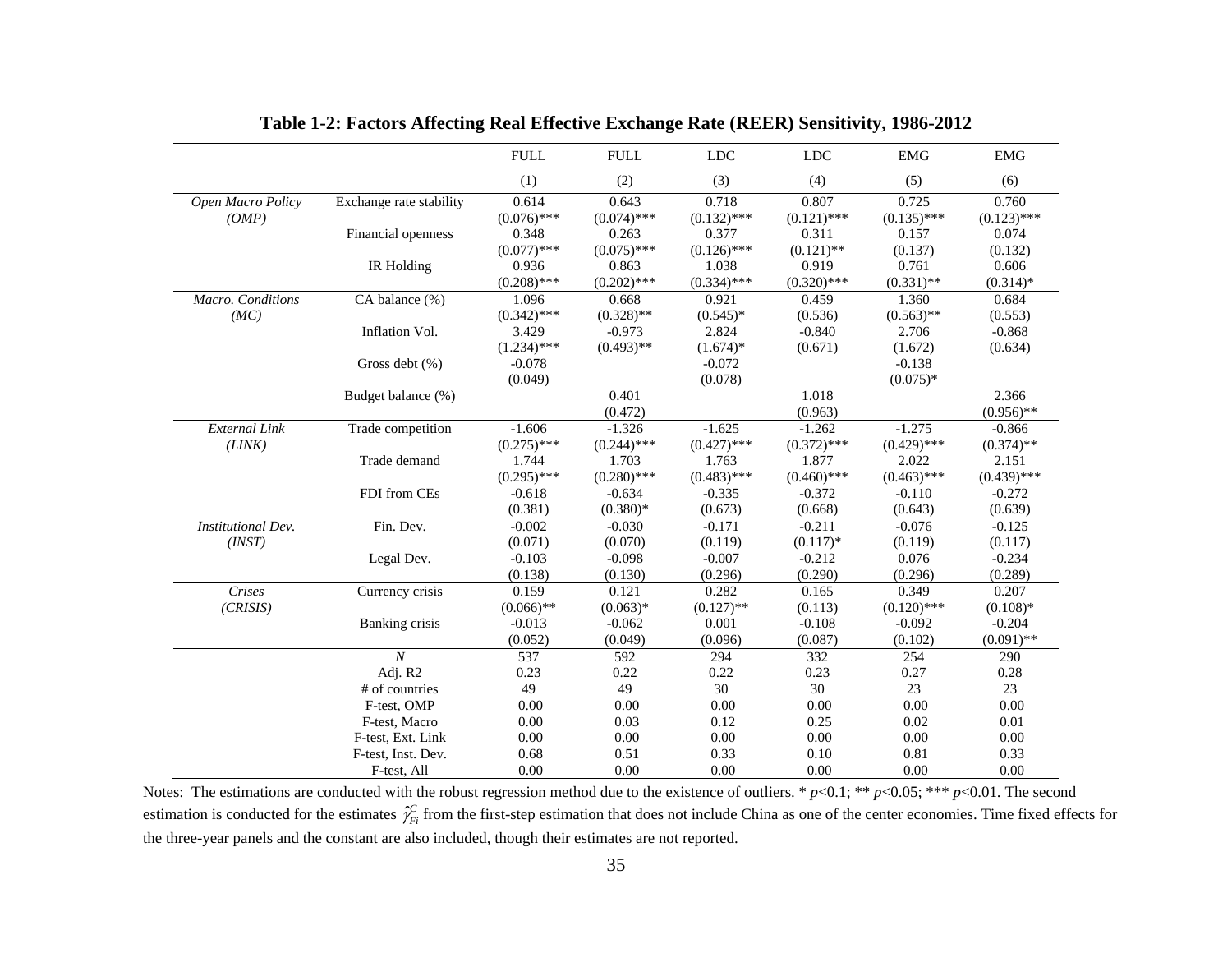|                         | <b>FULL</b>   | <b>FULL</b>  | <b>FULL</b>   | <b>LDC</b>    | <b>LDC</b>    | <b>LDC</b>     | <b>EMG</b>    | <b>EMG</b>    | <b>EMG</b>    |
|-------------------------|---------------|--------------|---------------|---------------|---------------|----------------|---------------|---------------|---------------|
|                         | (1)           | (2)          | (3)           | (4)           | (5)           | (6)            | (7)           | (8)           | (9)           |
| Exchange rate stability | 0.330         | $-0.619$     | $-1.166$      | 5.309         | $-7.884$      | $-11.771$      | 5.130         | $-5.971$      | $-3.383$      |
|                         | (0.909)       | (1.547)      | (1.733)       | $(2.751)^*$   | (7.206)       | (8.226)        | $(2.570)$ **  | (5.128)       | (5.496)       |
| Financial openness      | $-1.575$      | 0.323        | $-1.467$      | $-1.269$      | 6.516         | 5.335          | 0.974         | 9.544         | 3.303         |
|                         | (1.485)       | (0.750)      | (1.517)       | (5.169)       | $(3.105)$ **  | (7.412)        | (4.436)       | $(2.450)$ *** | (4.863)       |
| IR Holding              | $-2.079$      | $-1.826$     | $-2.209$      | $-12.865$     | $-13.232$     | $-10.147$      | $-10.817$     | $-9.973$      | $-9.538$      |
|                         | (2.370)       | (2.217)      | (2.477)       | $(7.555)*$    | (9.713)       | (10.706)       | (6.644)       | (7.006)       | (7.298)       |
| CA balance (%)          | 6.666         | 13.660       | 11.367        | 28.248        | 41.970        | 63.029         | 19.791        | 32.486        | 21.459        |
|                         | (8.238)       | $(6.801)$ ** | (10.431)      | (23.271)      | (29.384)      | (39.890)       | (20.440)      | (22.619)      | (26.431)      |
| Gross debt (%)          | 0.133         | 0.178        | 0.571         | 0.497         | $-0.544$      | 1.770          | $-0.799$      | $-0.481$      | 0.318         |
|                         | (0.997)       | (0.924)      | (1.299)       | (3.049)       | (4.196)       | (5.395)        | (2.508)       | (2.829)       | (3.406)       |
| Trade demand            | $-6.866$      | $-1.300$     | $-11.344$     | $-4.779$      | $-56.321$     | $-100.895$     | $-2.923$      | $-23.766$     | $-37.035$     |
|                         | (8.407)       | (6.050)      | (10.104)      | (23.448)      | $(26.507)$ ** | $(40.442)$ **  | (19.569)      | (18.546)      | (26.549)      |
| Fin. Dev.               | 5.090         | 0.817        | 7.242         | 17.031        | 30.152        | 30.181         | 17.133        | 19.735        | 23.187        |
|                         | $(1.670)$ *** | (1.302)      | $(1.986)$ *** | $(4.719)$ *** | $(5.726)$ *** | $(7.591)$ ***  | $(3.992)$ *** | $(3.985)$ *** | $(4.896)$ *** |
| KAO x CAB               | 0.682         |              | 2.780         | $-8.557$      |               | $-35.884$      | 41.950        |               | 32.968        |
|                         | (10.604)      |              | (10.864)      | (31.196)      |               | (44.266)       | (28.319)      |               | (31.667)      |
| KAO x Debt              | $-0.076$      |              | $-0.167$      | $-2.212$      |               | $-6.466$       | $-1.060$      |               | $-1.710$      |
|                         | (1.439)       |              | (1.470)       | (5.014)       |               | (7.066)        | (4.206)       |               | (4.516)       |
| KAO x Trade Demand      | 9.961         |              | 10.946        | 16.625        |               | 43.098         | 31.202        |               | 33.056        |
|                         | (10.026)      |              | (10.224)      | (29.872)      |               | (41.279)       | (25.211)      |               | (26.674)      |
| KAO x FD.               | $-7.340$      |              | $-7.209$      | $-15.549$     |               | 18.749         | $-17.676$     |               | $-11.610$     |
|                         | $(2.097)$ *** |              | $(2.152)$ *** | $(6.714)$ **  |               | $(9.583)*$     | $(5.954)$ *** |               | $(6.511)*$    |
| ERS x CAB               |               | $-13.799$    | $-12.085$     |               | $-49.790$     | $-52.504$      |               | 7.265         | $-2.590$      |
|                         |               | (10.909)     | (12.174)      |               | (43.898)      | (49.343)       |               | (35.144)      | (37.970)      |
| ERS x Debt              |               | $-0.476$     | $-1.044$      |               | $-3.001$      | $-1.671$       |               | $-2.863$      | $-2.430$      |
|                         |               | (1.680)      | (1.878)       |               | (7.163)       | (7.990)        |               | (4.841)       | (5.062)       |
| ERS x Trade Demand      |               | 2.812        | 8.142         |               | 123.275       | 148.706        |               | 67.204        | 62.633        |
|                         |               | (10.849)     | (12.105)      |               | $(48.777)**$  | $(53.871)$ *** |               | $(35.799)*$   | $(36.936)*$   |
| ERS x FD.               |               | $-1.977$     | $-4.651$      |               | $-30.529$     | $-43.333$      |               | $-21.751$     | $-16.831$     |
|                         |               | (2.200)      | $(2.469)*$    |               | $(9.015)$ *** | $(10.280)$ *** |               | $(6.665)$ *** | $(7.173)$ **  |
| $\overline{N}$          | 611           | 611          | 611           | 386           | 386           | 386            | 327           | 327           | 327           |
| Adj. R2                 | 0.07          | 0.04         | 0.07          | 0.09          | 0.15          | 0.18           | 0.16          | 0.15          | 0.16          |
| # of countries          | 59            | 59           | 59            | 41            | 41            | 41             | 31            | 31            | 31            |
| F-test, OMP             | 0.61          | 0.76         | 0.48          | 0.13          | 0.07          | 0.33           | 0.14          | 0.00          | 0.45          |
| F-test, Macro           | 0.52          | 0.12         | 0.40          | 0.59          | 0.50          | 0.43           | 0.77          | 0.56          | 0.88          |
| F-test, Ext. Link       | 0.00          | 0.00         | 0.00          | 0.12          | 0.00          | 0.00           | 0.27          | 0.00          | 0.05          |
| F-test, Inst. Dev.      | 0.01          | 0.72         | 0.00          | 0.00          | 0.00          | 0.00           | 0.00          | 0.00          | 0.00          |
| F-test, Int. Terms      | 0.01          | 0.63         | 0.02          | 0.25          | 0.00          | 0.00           | 0.02          | 0.01          | 0.04          |
| F-test, All             | 0.00          | 0.00         | 0.00          | 0.00          | 0.00          | 0.00           | 0.00          | 0.00          | 0.00          |

**Table 2-1: Interactive Effects and Policy Interest Rate Sensitivity, 1986-2012** 

Notes: The estimations are conducted with the robust regression method due to the existence of outliers. \* *p*<0.1; \*\* *p*<0.05; \*\*\* *p*<0.01. The estimates for inflation volatility, FDI from the CEs, trade competition, legal development, currency and banking crisis dummies, and time fixed effects are omitted from presentation due to space limitation.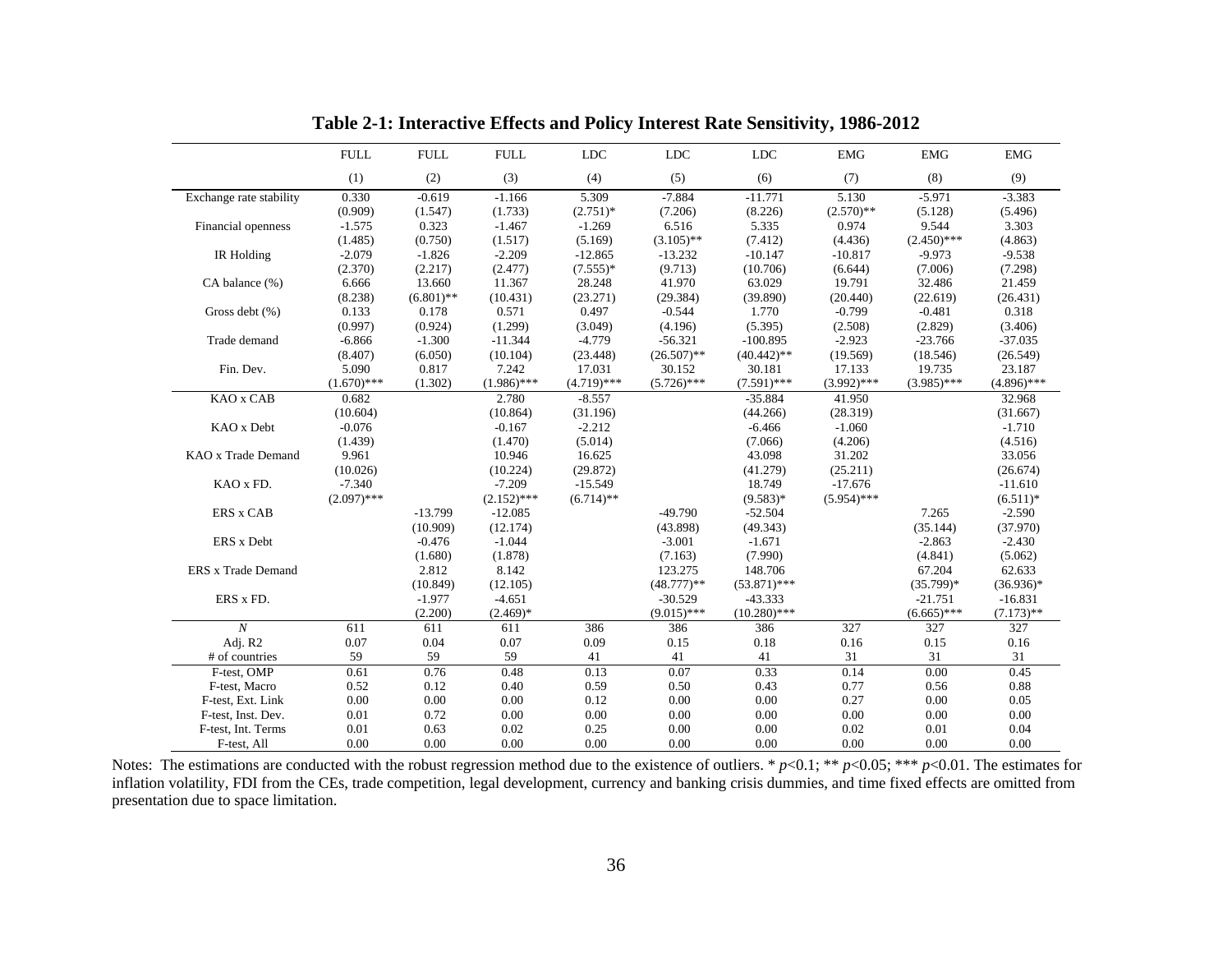|                         | <b>FULL</b>   | <b>FULL</b>   | <b>FULL</b>   | <b>LDC</b>    | <b>LDC</b>    | <b>LDC</b>    | <b>EMG</b>    | <b>EMG</b>    | <b>EMG</b>    |
|-------------------------|---------------|---------------|---------------|---------------|---------------|---------------|---------------|---------------|---------------|
|                         | (1)           | (2)           | (3)           | (4)           | (5)           | (6)           | (7)           | (8)           | (9)           |
| Exchange rate stability | 0.623         | 0.341         | 0.355         | 0.735         | 0.552         | 0.566         | 0.743         | 0.520         | 0.528         |
|                         | $(0.077)$ *** | $(0.160)$ **  | $(0.159)$ **  | $(0.134)$ *** | $(0.327)*$    | $(0.331)*$    | $(0.136)$ *** | (0.329)       | (0.335)       |
| Financial openness      | 0.330         | 0.362         | 0.309         | 0.523         | 0.431         | 0.537         | 0.381         | 0.188         | 0.392         |
|                         | $(0.142)$ **  | $(0.077)$ *** | $(0.140)$ **  | $(0.277)*$    | $(0.122)$ *** | $(0.266)$ **  | (0.269)       | (0.131)       | (0.255)       |
| IR Holding              | 0.944         | 1.171         | 1.141         | 1.042         | 1.682         | 1.668         | 0.717         | 1.188         | 1.131         |
|                         | $(0.208)$ *** | $(0.212)$ *** | $(0.212)$ *** | $(0.344)$ *** | $(0.333)$ *** | $(0.342)$ *** | $(0.342)$ **  | $(0.326)$ *** | $(0.339)$ *** |
| CA balance (%)          | 0.413         | $-0.194$      | $-0.810$      | $-0.139$      | $-2.651$      | $-2.966$      | 0.110         | $-0.849$      | $-1.175$      |
|                         | (0.737)       | (0.640)       | (0.895)       | (1.056)       | $(1.024)$ **  | $(1.285)$ **  | (1.044)       | (1.036)       | (1.217)       |
| Gross debt (%)          | 0.064         | $-0.175$      | $-0.042$      | $-0.215$      | $-0.435$      | $-0.525$      | $-0.278$      | $-0.464$      | $-0.541$      |
|                         | (0.099)       | $(0.090)*$    | (0.123)       | (0.155)       | $(0.155)$ *** | $(0.195)$ *** | $(0.146)$ *   | $(0.147)$ *** | $(0.184)$ *** |
| Trade demand            | 1.794         | 0.801         | 0.705         | 1.920         | 1.135         | 1.200         | 2.404         | 1.030         | 1.072         |
|                         | $(0.722)$ **  | (0.547)       | (0.839)       | $(1.019)*$    | (0.879)       | (1.286)       | $(0.972)$ **  | (0.843)       | (1.212)       |
| Fin. Dev.               | $-0.165$      | 0.394         | 0.252         | $-0.253$      | 0.461         | 0.371         | $-0.260$      | 0.475         | 0.276         |
|                         | (0.155)       | $(0.124)$ *** | (0.182)       | (0.217)       | $(0.195)$ **  | (0.256)       | (0.213)       | $(0.186)$ **  | (0.239)       |
| KAO x CAB               | 0.936         |               | 0.975         | 1.426         |               | 0.535         | 1.873         |               | 0.533         |
|                         | (0.928)       |               | (0.915)       | (1.424)       |               | (1.383)       | (1.487)       |               | (1.463)       |
| KAO x Debt              | $-0.228$      |               | $-0.208$      | 0.258         |               | 0.182         | 0.247         |               | 0.151         |
|                         | $(0.135)*$    |               | (0.133)       | (0.249)       |               | (0.242)       | (0.237)       |               | (0.226)       |
| KAO x Trade Demand      | $-0.033$      |               | 0.385         | $-0.052$      |               | 0.052         | $-0.291$      |               | 0.032         |
|                         | (0.859)       |               | (0.848)       | (1.340)       |               | (1.292)       | (1.279)       |               | (1.215)       |
| KAO x FD.               | 0.225         |               | 0.210         | 0.087         |               | 0.078         | 0.271         |               | 0.388         |
|                         | (0.193)       |               | (0.191)       | (0.330)       |               | (0.318)       | (0.337)       |               | (0.324)       |
| ERS x CAB               |               | 2.010         | 1.827         |               | 4.950         | 4.834         |               | 2.873         | 2.722         |
|                         |               | $(1.128)$ *   | (1.123)       |               | $(1.640)$ *** | $(1.672)$ *** |               | $(1.634)*$    | (1.713)       |
| ERS x Debt              |               | 0.223         | 0.213         |               | 0.727         | 0.714         |               | 0.638         | 0.631         |
|                         |               | (0.164)       | (0.164)       |               | $(0.281)$ **  | $(0.284)$ **  |               | $(0.273)$ **  | $(0.277)$ **  |
| ERS x Trade Demand      |               | 1.823         | 1.534         |               | 0.759         | 0.748         |               | 1.893         | 1.809         |
|                         |               | $(0.998)*$    | (0.996)       |               | (1.750)       | (1.782)       |               | (1.734)       | (1.761)       |
| ERS x FD.               |               | $-0.798$      | $-0.820$      |               | $-1.326$      | $-1.280$      |               | $-1.217$      | $-1.263$      |
|                         |               | $(0.223)$ *** | $(0.223)$ *** |               | $(0.348)$ *** | $(0.354)$ *** |               | $(0.341)$ *** | $(0.354)$ *** |
| $\overline{N}$          | 537           | 537           | 537           | 294           | 294           | 294           | 254           | 254           | 254           |
| Adj. R2                 | 0.23          | 0.26          | 0.26          | 0.21          | 0.32          | 0.31          | 0.27          | 0.37          | 0.36          |
| # of countries          | 49            | 49            | 49            | 30            | 30            | 30            | 23            | 23            | 23            |
| F-test, OMP             | 0.00          | 0.00          | 0.00          | 0.00          | 0.00          | 0.00          | 0.00          | 0.00          | 0.00          |
| F-test, Macro           | 0.10          | $0.01\,$      | 0.09          | 0.22          | 0.00          | 0.00          | 0.13          | 0.00          | 0.01          |
| F-test, Ext. Link       | 0.00          | 0.00          | 0.00          | 0.00          | 0.00          | 0.00          | 0.00          | 0.02          | 0.01          |
| F-test, Inst. Dev.      | 0.23          | 0.01          | 0.32          | 0.47          | 0.03          | 0.23          | 0.46          | 0.02          | 0.29          |
| F-test, Int. Terms      | 0.17          | 0.00          | 0.00          | 0.68          | 0.00          | 0.00          | 0.51          | 0.00          | 0.00          |
| F-test, All             | 0.00          | 0.00          | 0.00          | 0.00          | 0.00          | 0.00          | 0.00          | 0.00          | 0.00          |

**Table 2-2: Interactive Effects and REER Sensitivity, 1986-2012** 

Notes: The estimations are conducted with the robust regression method due to the existence of outliers. \* *p*<0.1; \*\* *p*<0.05; \*\*\* *p*<0.01. The estimates for inflation volatility, FDI from the CEs, trade competition, legal development, currency and banking crisis dummies, and fixed effects are omitted from presentation due to space limitation.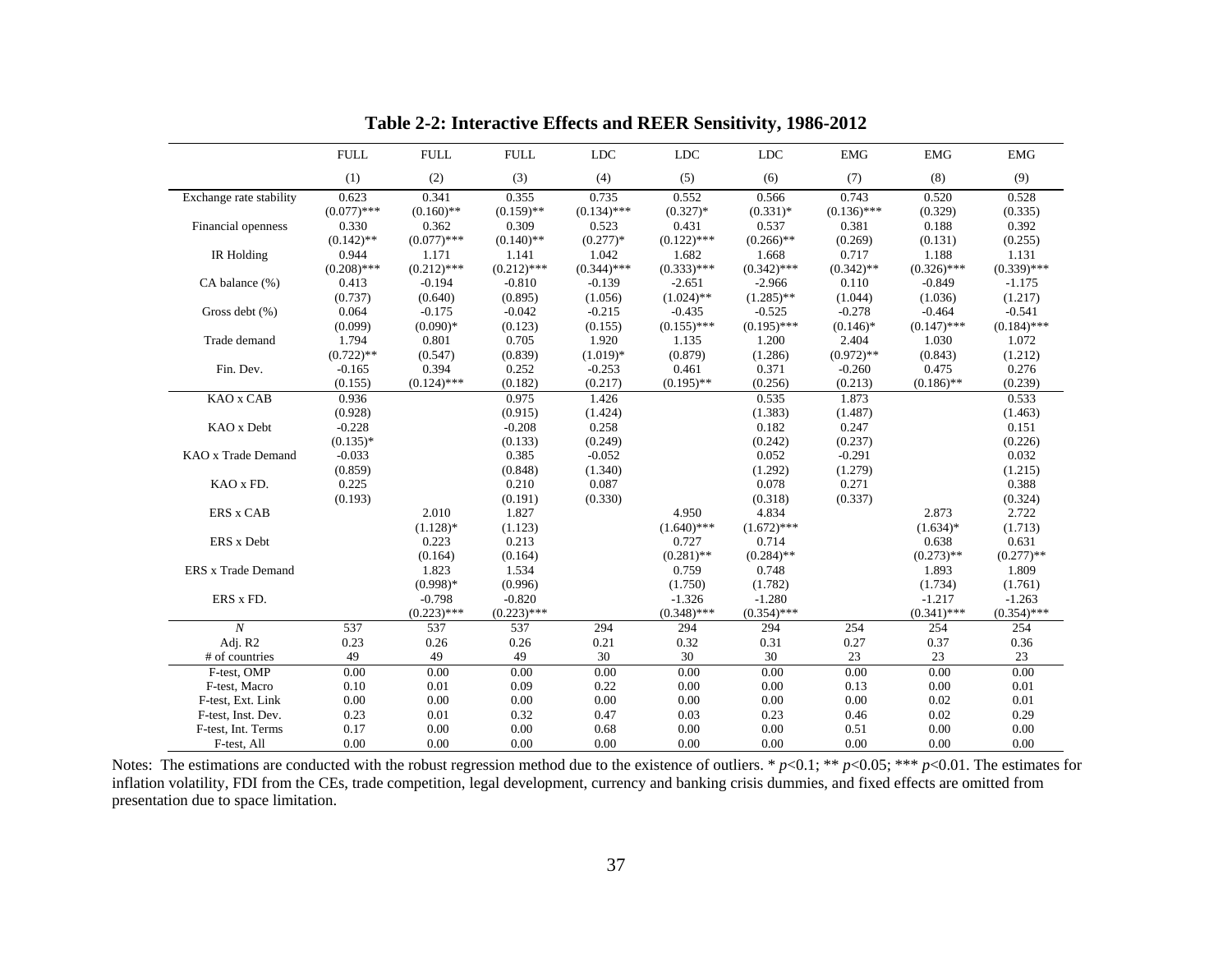# **Table 3: Net Effects for Developing Countries Conditional on KAOPEN and ERS**

(a) Effect of Financial Development (+10 ppt) in the MM-MM Link Estimation

|      | <b>KAOPEN*</b> |              |         |      |  |  |
|------|----------------|--------------|---------|------|--|--|
|      |                | 0.00         | 0.50    | 1.00 |  |  |
| ERS* | 0.00           | 3.02<br>3.96 |         | 4.89 |  |  |
|      | 0.50           | 0.85         | 1.79    | 2.73 |  |  |
|      | 1.00           | $-1.32$      | $-0.38$ | 0.56 |  |  |

(b) Effect of Trade Demand (+5 ppt) in the MM-MM Link Estimation

|      |      | <b>KAOPEN</b>        |         |         |  |  |  |  |  |
|------|------|----------------------|---------|---------|--|--|--|--|--|
|      |      | 0.00<br>0.50<br>1.00 |         |         |  |  |  |  |  |
| ERS* | 0.00 | $-5.04$              | $-3.97$ | $-2.89$ |  |  |  |  |  |
|      | 0.50 | $-1.33$              | $-0.25$ | 0.83    |  |  |  |  |  |
|      | 1.00 | 2.39                 | 3.47    | 4.55    |  |  |  |  |  |

(c) Effect of CAB *Deterioration* (–2 ppt) in the REER-REER Link Estimation

|       | <b>KAOPEN</b> |                      |         |         |  |  |  |  |  |
|-------|---------------|----------------------|---------|---------|--|--|--|--|--|
|       |               | 0.00<br>0.50<br>1.00 |         |         |  |  |  |  |  |
| ERS*1 | 0.00          | 0.06                 | 0.05    | 0.05    |  |  |  |  |  |
|       | 0.50          | 0.01                 | 0.01    | 0.00    |  |  |  |  |  |
|       | 1.00          | $-0.04$              | $-0.04$ | $-0.05$ |  |  |  |  |  |

(d) Effect of Gross Debt (+10 ppt) in the REER-REER Link Estimation

|      |      |                    | <b>KAOPEN</b><br>0.00<br>0.50<br>1.00 |         |  |  |  |  |
|------|------|--------------------|---------------------------------------|---------|--|--|--|--|
|      |      |                    |                                       |         |  |  |  |  |
| ERS* | 0.00 | $-0.05$<br>$-0.04$ |                                       | $-0.03$ |  |  |  |  |
|      | 0.50 | $-0.02$            | $-0.01$                               | 0.00    |  |  |  |  |
|      | 1.00 | 0.02               | 0.03                                  | 0.04    |  |  |  |  |

 (e) Effect of Financial Development (+10 ppt) in the REER-REER Estimation

|             |      | <b>KAOPEN</b> |         |         |  |  |  |
|-------------|------|---------------|---------|---------|--|--|--|
|             |      | 0.00          | 0.50    | 1.00    |  |  |  |
| <b>ERS*</b> | 0.00 | 0.04          | 0.04    | 0.04    |  |  |  |
|             | 0.50 | $-0.03$       | $-0.02$ | $-0.02$ |  |  |  |
|             | 1.00 | $-0.09$       | $-0.09$ | $-0.08$ |  |  |  |

Note: "\*" superscripted to KAOPEN or ERS in the tables means that the interaction term between KAOPEN or ERS and the variable of concern is found to be statistically significant in each respective estimation.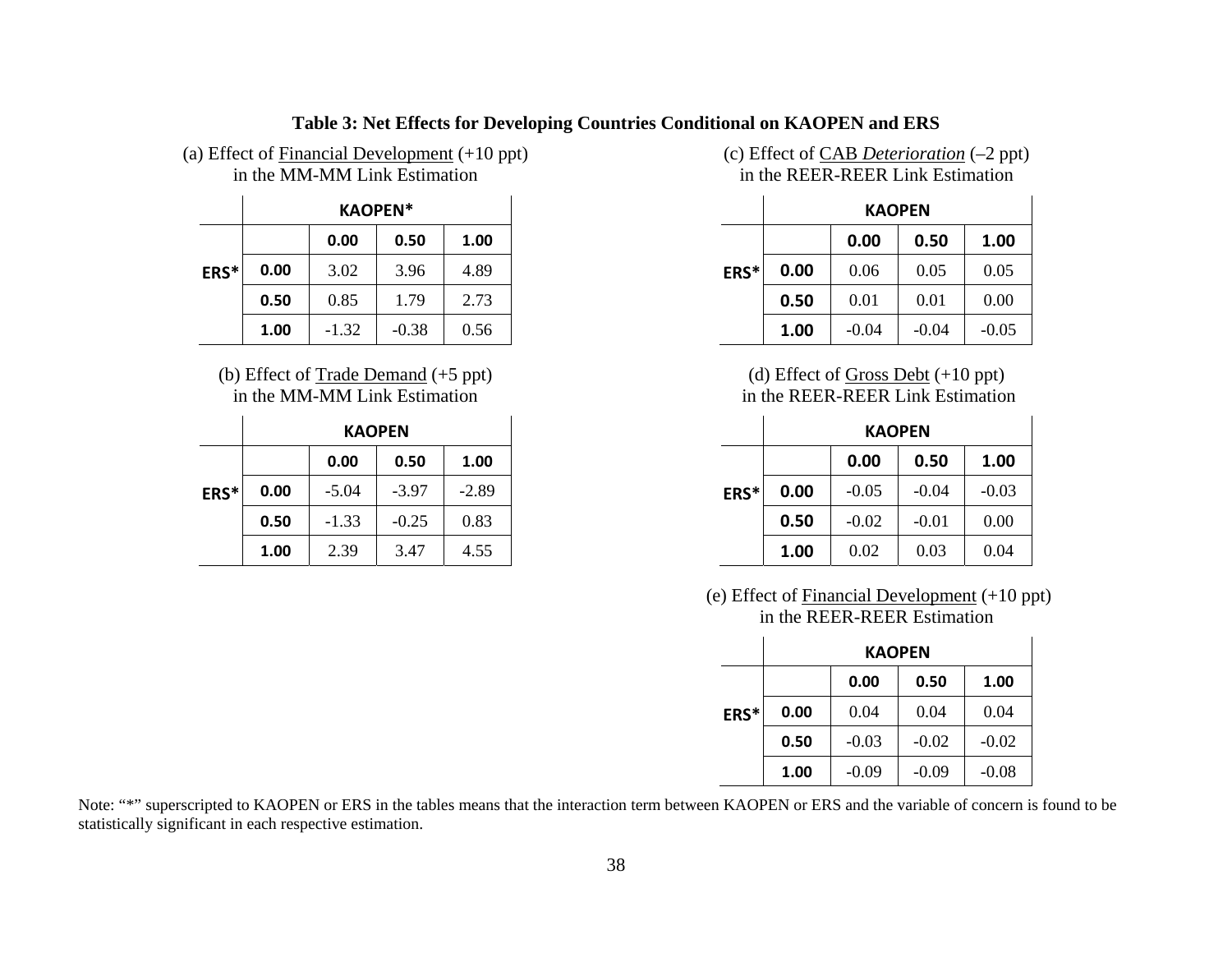|                      |                         | <b>FULL</b>         | <b>FULL</b>    | <b>LDC</b>     | <b>LDC</b>     | <b>EMG</b>   | <b>EMG</b>    |
|----------------------|-------------------------|---------------------|----------------|----------------|----------------|--------------|---------------|
|                      |                         | (1)                 | (2)            | (3)            | (4)            | (5)          | (6)           |
| Open Macro Policy    | Exchange rate stability | 19.51               | 42.38          | 109.52         | 116.18         | $-27.89$     | 18.89         |
| (OMP)                |                         | (74.81)             | (65.80)        | (178.29)       | (151.16)       | (166.17)     | (143.51)      |
|                      | Financial openness      | 29.82               | $-18.37$       | $-176.90$      | $-267.83$      | $-64.27$     | $-124.24$     |
|                      |                         | (69.70)             | (60.91)        | (153.11)       | $(132.45)$ **  | (143.52)     | (125.55)      |
|                      | IR Holding              | 308.11              | 246.58         | 555.75         | 353.87         | 577.64       | 382.42        |
|                      |                         | (198.48)            | (178.78)       | (478.13)       | (414.46)       | (413.08)     | (373.90)      |
| Macro. Conditions    | CA balance (%)          | $\overline{237.08}$ | 120.23         | $-182.76$      | $-530.44$      | 251.10       | 343.03        |
| (MC)                 |                         | (289.19)            | (274.40)       | (617.52)       | (622.50)       | (671.41)     | (611.66)      |
|                      | Inflation Vol.          | 914.73              | 445.22         | 3,224.51       | 608.21         | 457.93       | 196.27        |
|                      |                         | (1,245.72)          | (492.18)       | (2,521.27)     | (949.83)       | (2,134.15)   | (781.49)      |
|                      | Gross debt (%)          | $-86.98$            |                | $-127.91$      |                | $-152.37$    |               |
|                      |                         | $(45.22)^*$         |                | (101.25)       |                | $(80.82)*$   |               |
|                      | Budget balance (%)      |                     | 129.37         |                | 1,423.31       |              | 362.80        |
|                      |                         |                     | (369.62)       |                | (900.83)       |              | (967.51)      |
| <b>External Link</b> | Trade competition       | $-31.18$            | 37.31          | 577.77         | 771.16         | $-59.62$     | 260.37        |
| (LINK)               |                         | (261.70)            | (232.57)       | (578.58)       | (492.02)       | (493.08)     | (426.45)      |
|                      | Trade demand            | 337.07              | 42.98          | $-173.50$      | $-422.24$      | 205.64       | $-107.52$     |
|                      |                         | (293.46)            | (256.64)       | (704.03)       | (599.29)       | (574.06)     | (501.74)      |
|                      | FDI from CEs            | $-1,366.16$         | $-973.90$      | $-806.81$      | $-646.05$      | 308.98       | 348.21        |
|                      |                         | $(387.70)$ ***      | $(347.64)$ *** | (1,017.54)     | (885.59)       | (816.23)     | (731.21)      |
| Institutional Dev.   | Fin. Dev.               | $-164.75$           | $-144.22$      | $-551.32$      | $-525.94$      | $-284.73$    | $-316.95$     |
| (INST)               |                         | $(67.36)$ **        | $(60.63)$ **   | $(159.12)$ *** | $(142.14)$ *** | $(138.00)**$ | $(124.21)$ ** |
|                      | Legal Dev.              | 96.50               | 90.87          | $-33.72$       | $-3.74$        | $-164.35$    | $-287.82$     |
|                      |                         | (134.15)            | (112.62)       | (417.41)       | (350.29)       | (347.30)     | (299.65)      |
| Crises               | Currency crisis         | 66.02               | 41.14          | 75.07          | 51.40          | 128.84       | 53.55         |
| (CRISIS)             |                         | (63.20)             | (53.84)        | (165.46)       | (130.15)       | (136.54)     | (109.50)      |
|                      | Banking crisis          | $-9.38$             | 2.81           | $-80.82$       | $-54.80$       | $-58.82$     | $-60.30$      |
|                      |                         | (51.47)             | (43.73)        | (133.33)       | (108.92)       | (118.01)     | (97.87)       |
|                      | $\boldsymbol{N}$        | 625                 | 678            | 382            | 418            | 321          | 355           |
|                      | Adj. R2                 | 0.14                | 0.11           | 0.09           | 0.09           | 0.10         | 0.11          |
|                      | # of countries          | 59                  | 59             | 40             | 40             | 30           | 30            |
|                      | F-test, OMP             | 0.44                | 0.43           | 0.34           | 0.13           | 0.54         | 0.53          |
|                      | F-test, Macro           | 0.23                | 0.72           | 0.33           | 0.43           | 0.31         | 0.90          |
|                      | F-test, Ext. Link       | 0.01                | 0.02           | 0.60           | 0.30           | 0.90         | 0.89          |
|                      | F-test, Inst. Dev.      | 0.04                | 0.06           | 0.00           | 0.00           | 0.07         | 0.01          |
|                      | F-test, All             | 0.01                | 0.05           | 0.08           | 0.05           | 0.39         | 0.14          |

**Table 4-1: Factors Affecting Exchange Market Pressure Sensitivity to Core Interest Rates, 1986-2012** 

Notes: The estimations are conducted with the robust regression method due to the existence of outliers. \*  $p<0.1$ ; \*\*  $p<0.05$ ; \*\*\*  $p<0.01$ . The second estimation is conducted for the estimates  $\hat{\gamma}_{F_i}^C$  from the first-step estimation that does not include China as one of the center economies. Time fixed effects for the three-year panels and the constant are also included, though their estimates are not reported.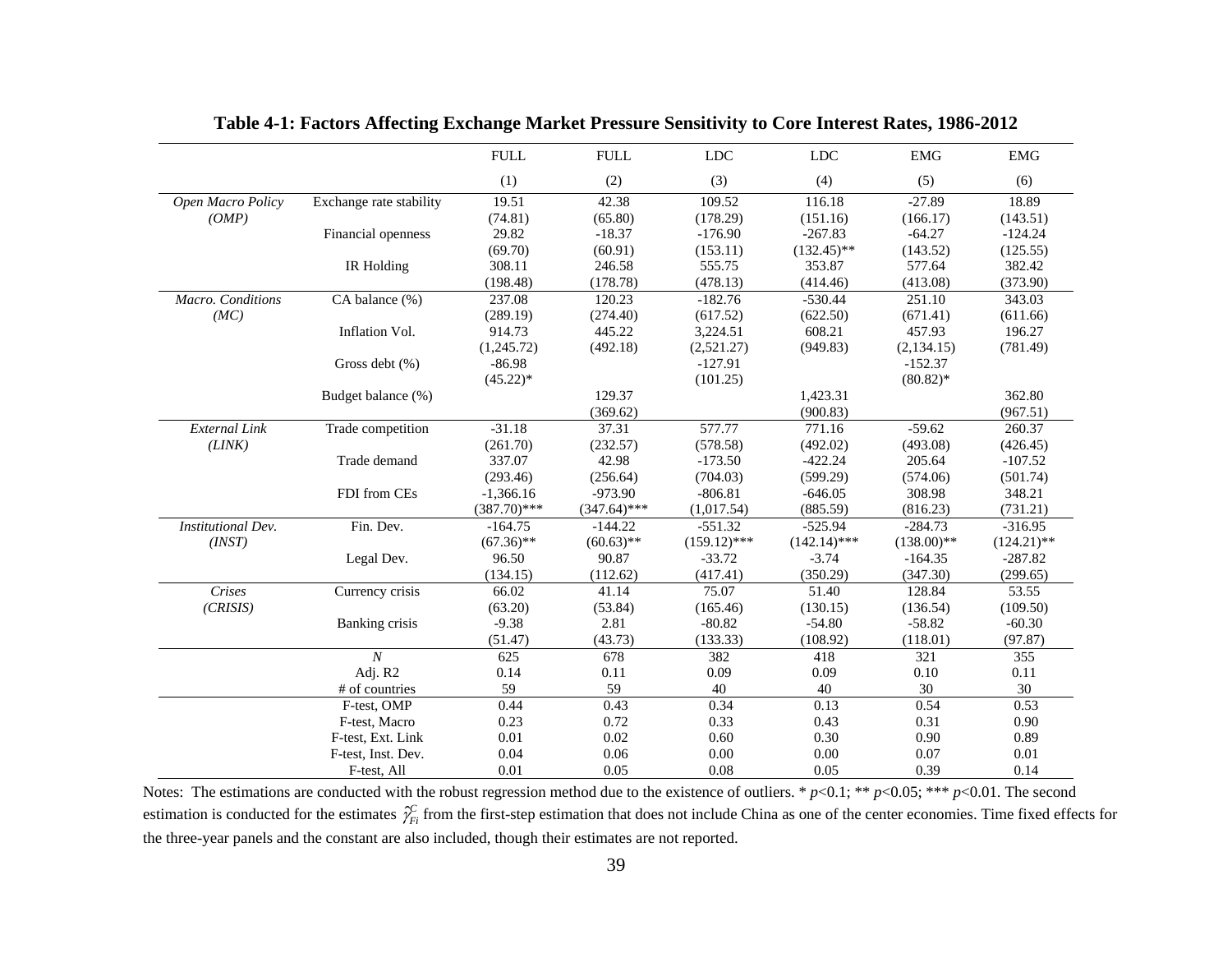|                      |                         | <b>FULL</b>   | <b>FULL</b>   | <b>LDC</b>    | <b>LDC</b>     | <b>EMG</b>    | <b>EMG</b>     |
|----------------------|-------------------------|---------------|---------------|---------------|----------------|---------------|----------------|
|                      |                         | (1)           | (2)           | (3)           | (4)            | (5)           | (6)            |
| Open Macro Policy    | Exchange rate stability | $-4.296$      | $-5.331$      | $-1.954$      | $-4.870$       | 1.244         | $-2.477$       |
| (OMP)                |                         | (3.269)       | (3.274)       | (3.291)       | (3.384)        | (4.044)       | (4.165)        |
|                      | Financial openness      | $-9.415$      | $-7.166$      | $-7.360$      | $-6.084$       | $-8.324$      | $-6.339$       |
|                      |                         | $(3.046)$ *** | $(3.031)$ **  | $(2.827)$ *** | $(2.965)$ **   | $(3.493)$ **  | $(3.644)*$     |
|                      | IR Holding              | $-14.635$     | $-15.171$     | $-9.791$      | $-10.705$      | $-11.470$     | $-12.454$      |
|                      |                         | $(8.674)*$    | $(8.896)*$    | (8.827)       | (9.279)        | (10.053)      | (10.852)       |
| Macro. Conditions    | CA balance (%)          | $-21.217$     | $-16.464$     | $-24.993$     | $-15.372$      | $-31.781$     | $-20.494$      |
| (MC)                 |                         | $(12.638)*$   | (13.654)      | $(11.400)$ ** | (13.936)       | $(16.339)*$   | (17.753)       |
|                      | Inflation Vol.          | 14.329        | 58.052        | $-2.863$      | 73.630         | 13.702        | 80.103         |
|                      |                         | (54.439)      | $(24.490)$ ** | (46.546)      | $(21.265)$ *** | (51.937)      | $(22.682)$ *** |
|                      | Gross debt (%)          | 1.207         |               | $-0.992$      |                | 0.257         |                |
|                      |                         | (1.976)       |               | (1.869)       |                | (1.967)       |                |
|                      | Budget balance (%)      |               | $-8.721$      |               | $-14.180$      |               | $-24.878$      |
|                      |                         |               | (18.392)      |               | (20.168)       |               | (28.082)       |
| <b>External Link</b> | Trade competition       | 16.175        | 16.889        | 16.344        | 17.914         | 13.900        | 15.391         |
| (LINK)               |                         | (11.437)      | (11.572)      | (10.681)      | (11.015)       | (12.000)      | (12.377)       |
|                      | Trade demand            | $-14.134$     | $-7.330$      | $-25.070$     | $-20.335$      | $-33.885$     | $-27.703$      |
|                      |                         | (12.824)      | (12.770)      | $(12.997)*$   | (13.417)       | $(13.970)$ ** | $(14.563)*$    |
|                      | FDI from CEs            | 20.388        | 17.320        | 23.582        | 21.515         | 34.115        | 32.611         |
|                      |                         | (16.943)      | (17.298)      | (18.785)      | (19.826)       | $(19.864)*$   | (21.223)       |
| Institutional Dev.   | Fin. Dev.               | $-8.604$      | $-8.868$      | $-7.133$      | $-6.044$       | $-8.104$      | $-6.107$       |
| (INST)               |                         | $(2.943)$ *** | $(3.017)$ *** | $(2.938)$ **  | $(3.182)*$     | $(3.358)$ **  | $(3.605)*$     |
|                      | Legal Dev.              | 21.851        | 24.437        | 7.902         | 7.784          | 15.612        | 15.026         |
|                      |                         | $(5.862)$ *** | $(5.604)$ *** | (7.706)       | (7.842)        | $(8.452)*$    | $(8.697)*$     |
| Crises               | Currency crisis         | 7.238         | 7.495         | 7.464         | 8.885          | 6.067         | 6.188          |
| (CRISIS)             |                         | $(2.762)$ *** | $(2.679)$ *** | $(3.055)$ **  | $(2.914)$ ***  | $(3.323)*$    | $(3.178)$ *    |
|                      | Banking crisis          | 5.694         | 7.428         | 2.254         | 3.863          | 7.808         | 9.125          |
|                      |                         | $(2.249)$ **  | $(2.176)$ *** | (2.461)       | (2.439)        | $(2.872)$ *** | $(2.841)$ ***  |
|                      | $\boldsymbol{N}$        | 625           | 678           | 382           | 418            | 320           | 355            |
|                      | Adj. R2                 | 0.15          | 0.18          | 0.12          | 0.18           | 0.14          | 0.19           |
|                      | # of countries          | 59            | 59            | 40            | 40             | 30            | 30             |
|                      | F-test, OMP             | 0.00          | 0.01          | 0.02          | 0.03           | 0.06          | 0.12           |
|                      | F-test, Macro           | 0.37          | 0.04          | 0.14          | 0.00           | 0.27          | 0.00           |
|                      | F-test, Ext. Link       | 0.31          | 0.35          | 0.19          | 0.26           | 0.10          | 0.20           |
|                      | F-test, Inst. Dev.      | 0.00          | 0.00          | 0.05          | 0.14           | 0.02          | 0.09           |
|                      | F-test, All             | 0.00          | 0.00          | 0.00          | 0.00           | 0.00          | $0.00\,$       |

**Table 4-2: Factors Affecting Exchange Market Pressure Sensitivity to Core REER, 1986-2012** 

Notes: The estimations are conducted with the robust regression method due to the existence of outliers. \* *p*<0.1; \*\* *p*<0.05; \*\*\* *p*<0.01. The second estimation is conducted for the estimates  $\hat{\gamma}_{F_i}^C$  from the first-step estimation that does not include China as one of the center economies. Time fixed effects for the three-year panels and the constant are also included, though their estimates are not reported.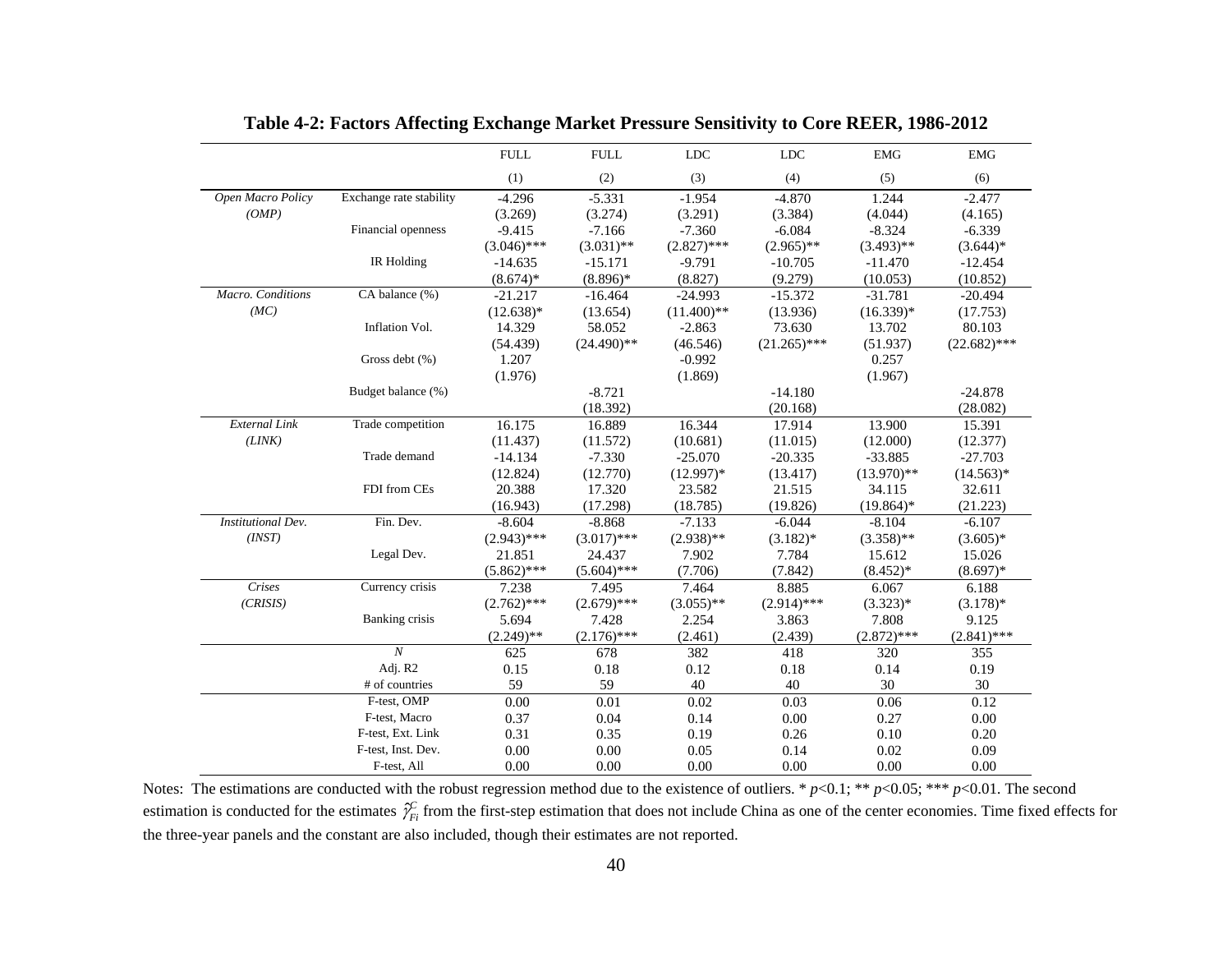|                                     |                         | <b>FULL</b>               | <b>FULL</b>               | <b>LDC</b>                | <b>LDC</b>             | <b>EMG</b>                | <b>EMG</b>             |
|-------------------------------------|-------------------------|---------------------------|---------------------------|---------------------------|------------------------|---------------------------|------------------------|
|                                     |                         | (1)                       | (2)                       | (3)                       | (4)                    | (5)                       | (6)                    |
| Open Macro Policy<br>(OMP)          | Exchange rate stability | $-0.091$<br>(0.115)       | $-0.134$<br>(0.115)       | 0.207<br>(0.140)          | 0.095<br>(0.153)       | 0.055<br>(0.167)          | 0.007<br>(0.181)       |
|                                     | Financial openness      | 0.330<br>$(0.107)$ ***    | 0.195<br>$(0.107)$ *      | 0.589<br>$(0.120)$ ***    | 0.443<br>$(0.134)$ *** | 0.590<br>$(0.144)$ ***    | 0.424<br>$(0.159)$ *** |
|                                     | IR Holding              | 0.363<br>(0.304)          | 0.425<br>(0.314)          | $-0.254$<br>(0.376)       | $-0.185$<br>(0.420)    | $-0.209$<br>(0.414)       | $-0.134$<br>(0.472)    |
| Macro. Conditions<br>(MC)           | CA balance (%)          | 1.305<br>$(0.443)$ ***    | 0.597<br>(0.482)          | 1.327<br>$(0.485)$ ***    | 0.852<br>(0.631)       | 1.494<br>$(0.673)$ **     | 1.051<br>(0.772)       |
|                                     | Inflation Vol.          | 5.177<br>$(1.910)$ ***    | 0.502<br>(0.864)          | 5.963<br>$(1.981)$ ***    | 4.604<br>$(0.963)$ *** | 6.017<br>$(2.140)$ ***    | 4.199<br>$(0.987)$ *** |
|                                     | Gross debt (%)          | $-0.140$<br>$(0.069)$ **  |                           | $-0.252$<br>$(0.080)$ *** |                        | $-0.268$<br>$(0.081)$ *** |                        |
|                                     | Budget balance (%)      |                           | 0.721<br>(0.649)          |                           | 1.888<br>$(0.914)$ **  |                           | 2.322<br>$(1.222)*$    |
| <b>External Link</b><br>(LINK)      | Trade competition       | $-0.634$<br>(0.401)       | $-0.568$<br>(0.408)       | $-0.355$<br>(0.455)       | $-0.377$<br>(0.499)    | $-0.246$<br>(0.494)       | $-0.355$<br>(0.538)    |
|                                     | Trade demand            | 0.687<br>(0.450)          | 0.773<br>$(0.450)*$       | $-0.829$<br>(0.553)       | $-0.470$<br>(0.608)    | $-0.594$<br>(0.576)       | $-0.187$<br>(0.633)    |
|                                     | FDI from CEs            | $-1.636$<br>$(0.594)$ *** | $-1.859$<br>$(0.610)$ *** | 0.428<br>(0.800)          | $-0.081$<br>(0.898)    | $-0.245$<br>(0.818)       | $-0.781$<br>(0.923)    |
| <b>Institutional Dev.</b><br>(INST) | Fin. Dev.               | 0.138<br>(0.103)          | 0.100<br>(0.106)          | 0.269<br>$(0.125)$ **     | 0.235<br>(0.144)       | 0.217<br>(0.138)          | 0.163<br>(0.157)       |
|                                     | Legal Dev.              | $-0.311$<br>(0.206)       | 0.019<br>(0.198)          | $-0.794$<br>$(0.328)$ **  | $-0.554$<br>(0.355)    | $-0.703$<br>$(0.348)$ **  | $-0.405$<br>(0.378)    |
| Crises<br>(CRISIS)                  | Currency crisis         | 0.205<br>$(0.097)$ **     | 0.143<br>(0.094)          | 0.424<br>$(0.130)$ ***    | 0.538<br>$(0.132)$ *** | 0.382<br>$(0.137)$ ***    | 0.547<br>$(0.138)$ *** |
|                                     | Banking crisis          | 0.028<br>(0.079)          | 0.131<br>$(0.077)*$       | $-0.068$<br>(0.105)       | 0.097<br>(0.110)       | $-0.150$<br>(0.118)       | 0.021<br>(0.124)       |
|                                     | $\overline{N}$          | 625                       | 678                       | 382                       | 418                    | 321                       | 355                    |
|                                     | Adj. R2                 | 0.22                      | 0.19                      | 0.31                      | 0.27                   | 0.32                      | 0.30                   |
|                                     | # of countries          | 59                        | 59                        | 40                        | 40                     | 30                        | 30                     |
|                                     | F-test, OMP             | 0.02                      | 0.15                      | 0.00                      | 0.01                   | 0.00                      | 0.07                   |
|                                     | F-test, Macro           | 0.00                      | 0.19                      | 0.00                      | 0.00                   | 0.00                      | 0.00                   |
|                                     | F-test, Ext. Link       | 0.02                      | 0.01                      | 0.22                      | 0.52                   | 0.37                      | 0.49                   |
|                                     | F-test, Inst. Dev.      | 0.26                      | 0.53                      | 0.02                      | 0.13                   | 0.07                      | 0.41                   |
|                                     | F-test, All             | 0.00                      | 0.01                      | 0.00                      | 0.00                   | 0.00                      | 0.00                   |

**Table 4-3: Factors Affecting Exchange Market Pressure Sensitivity to Core Exchange Market Pressure, 1986-2012** 

Notes: The estimations are conducted with the robust regression method due to the existence of outliers. \*  $p<0.1$ ; \*\*  $p<0.05$ ; \*\*\*  $p<0.01$ . The second estimation is conducted for the estimates  $\hat{\gamma}_{Fi}^C$  from the first-step estimation that does not include China as one of the center economies. Time fixed effects for the three-year panels and the constant are also included, though their estimates are not reported.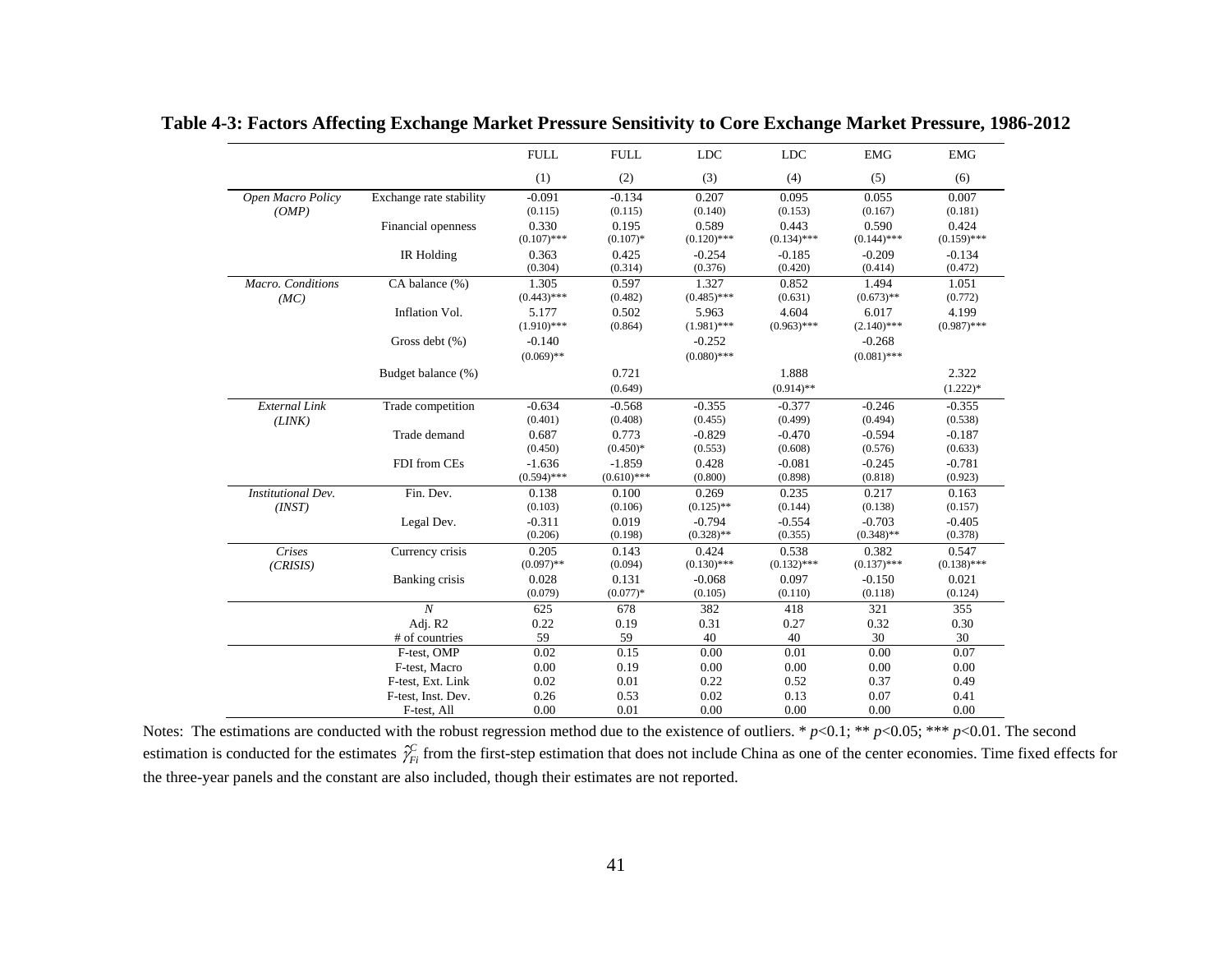|                           | Corr. b/w CE's REER and Countries'<br><b>EMP</b> |                |                | Corr. b/w CE's EMP and Countries'<br><b>EMP</b> |               |               |
|---------------------------|--------------------------------------------------|----------------|----------------|-------------------------------------------------|---------------|---------------|
|                           | <b>FULL</b>                                      | <b>LDC</b>     | <b>EMG</b>     | <b>FULL</b>                                     | <b>LDC</b>    | <b>EMG</b>    |
|                           | (1)                                              | (2)            | (3)            | (4)                                             | (5)           | (6)           |
| Exchange rate stability   | 8.351                                            | 19.587         | 18.713         | $-0.277$                                        | 0.402         | 0.439         |
|                           | (6.225)                                          | $(6.890)$ ***  | $(7.407)$ **   | (0.220)                                         | (0.302)       | (0.322)       |
| Financial openness        | $-10.296$                                        | $-21.161$      | $-17.558$      | $-0.204$                                        | 0.097         | 0.118         |
|                           | $(5.571)^*$                                      | $(6.143)$ ***  | $(6.421)$ ***  | (0.197)                                         | (0.269)       | (0.280)       |
| IR Holding                | $-20.095$                                        | -14.726        | $-6.901$       | 0.460                                           | $-0.058$      | $-0.087$      |
|                           | $(8.947)$ **                                     | (9.031)        | (10.064)       | (0.317)                                         | (0.395)       | (0.438)       |
| CA balance (%)            | 59.261                                           | 67.269         | 28.283         | 1.191                                           | 0.973         | 2.029         |
|                           | (38.237)                                         | $(33.026)$ **  | (34.914)       | (1.353)                                         | (1.446)       | (1.520)       |
| Gross debt (%)            | $-5.544$                                         | $-2.352$       | $-0.804$       | $-0.029$                                        | $-0.281$      | $-0.357$      |
|                           | (4.768)                                          | (4.475)        | (4.500)        | (0.169)                                         | (0.196)       | $(0.196)$ *   |
| Trade demand              | 39.433                                           | 8.589          | 14.270         | $-2.600$                                        | $-3.573$      | $-3.522$      |
|                           | (36.107)                                         | (33.085)       | (34.822)       | $(1.278)$ **                                    | $(1.448)$ **  | $(1.516)$ **  |
| Fin. Dev.                 | $-11.077$                                        | $-10.351$      | $-12.094$      | 0.827                                           | 0.495         | 0.240         |
|                           | (7.359)                                          | (6.344)        | $(6.609)*$     | $(0.260)$ ***                                   | $(0.278)*$    | (0.288)       |
| KAO x CAB                 | $-54.082$                                        | $-24.893$      | $-68.213$      | $-3.164$                                        | $-3.496$      | $-2.907$      |
|                           | (40.153)                                         | (36.908)       | (42.483)       | $(1.421)$ **                                    | $(1.616)$ **  | (1.849)       |
| KAO x Debt                | 5.922                                            | $-7.144$       | $-5.077$       | $-0.108$                                        | $-0.170$      | $-0.198$      |
|                           | (5.373)                                          | (5.804)        | (5.926)        | (0.190)                                         | (0.254)       | (0.258)       |
| KAO x Trade Demand        | $-21.672$                                        | 18.136         | $-0.896$       | 4.677                                           | 5.619         | 5.333         |
|                           | (37.200)                                         | (34.012)       | (35.047)       | $(1.317)$ ***                                   | $(1.489)$ *** | $(1.526)$ *** |
| KAO x FD.                 | $-8.619$                                         | $-16.551$      | $-19.001$      | $-0.635$                                        | $-0.326$      | $-0.243$      |
|                           | (7.891)                                          | $(7.932)$ **   | $(8.584)$ **   | $(0.279)$ **                                    | (0.347)       | (0.374)       |
| <b>ERS x CAB</b>          | $-65.220$                                        | $-108.129$     | $-1.265$       | 3.797                                           | 4.131         | 1.684         |
|                           | (44.338)                                         | $(40.888)$ *** | (50.437)       | $(1.569)$ **                                    | $(1.790)$ **  | (2.196)       |
| ERS x Debt                | 6.127                                            | 10.041         | 6.626          | $-0.013$                                        | 0.313         | 0.431         |
|                           | (6.840)                                          | (6.647)        | (6.758)        | (0.242)                                         | (0.291)       | (0.294)       |
| <b>ERS x Trade Demand</b> | $-75.257$                                        | $-90.629$      | $-89.484$      | $-1.263$                                        | $-2.984$      | $-2.035$      |
|                           | $(42.484)*$                                      | $(44.369)$ **  | $(49.458)*$    | (1.504)                                         | (1.942)       | (2.153)       |
| ERS x FD.                 | 17.335                                           | 26.167         | 32.941         | $-0.510$                                        | $-0.038$      | 0.225         |
|                           | $(9.273)*$                                       | $(8.749)$ ***  | $(10.051)$ *** | (0.328)                                         | (0.383)       | (0.438)       |
| $\overline{N}$            | 625                                              | 382            | 320            | 625                                             | 382           | 321           |
| Adj. R2                   | 0.16                                             | 0.18           | 0.16           | 0.22                                            | 0.31          | 0.32          |
| # of countries            | 59                                               | 40             | 30             | 59                                              | 40            | 30            |
| F-test, OMP               | 0.03                                             | 0.00           | 0.01           | 0.17                                            | 0.48          | 0.46          |
| F-test, Macro             | 0.29                                             | 0.23           | 0.88           | 0.04                                            | 0.01          | 0.01          |
| F-test, Ext. Link         | 0.05                                             | 0.07           | 0.17           | 0.02                                            | 0.06          | 0.13          |
| F-test, Inst. Dev.        | 0.00                                             | 0.21           | 0.06           | 0.01                                            | 0.11          | 0.42          |
| F-test, Int. Terms        | 0.11                                             | 0.01           | 0.02           | 0.00                                            | 0.00          | 0.02          |
| F-test, All               | 0.00                                             | 0.00           | 0.00           | 0.00                                            | 0.00          | 0.00          |

# **Table 5: Interactive Effects and Exchange Market Pressure Sensitivity to Core Exchange Market Pressure, 1986-2012**

Notes: The estimations are conducted with the robust regression method due to the existence of outliers. \* *p*<0.1; \*\* *p*<0.05; \*\*\* *p*<0.01. The estimates for inflation volatility, trade competition, legal development, currency and banking crisis dummies, and fixed effects are omitted from presentation due to space limitation.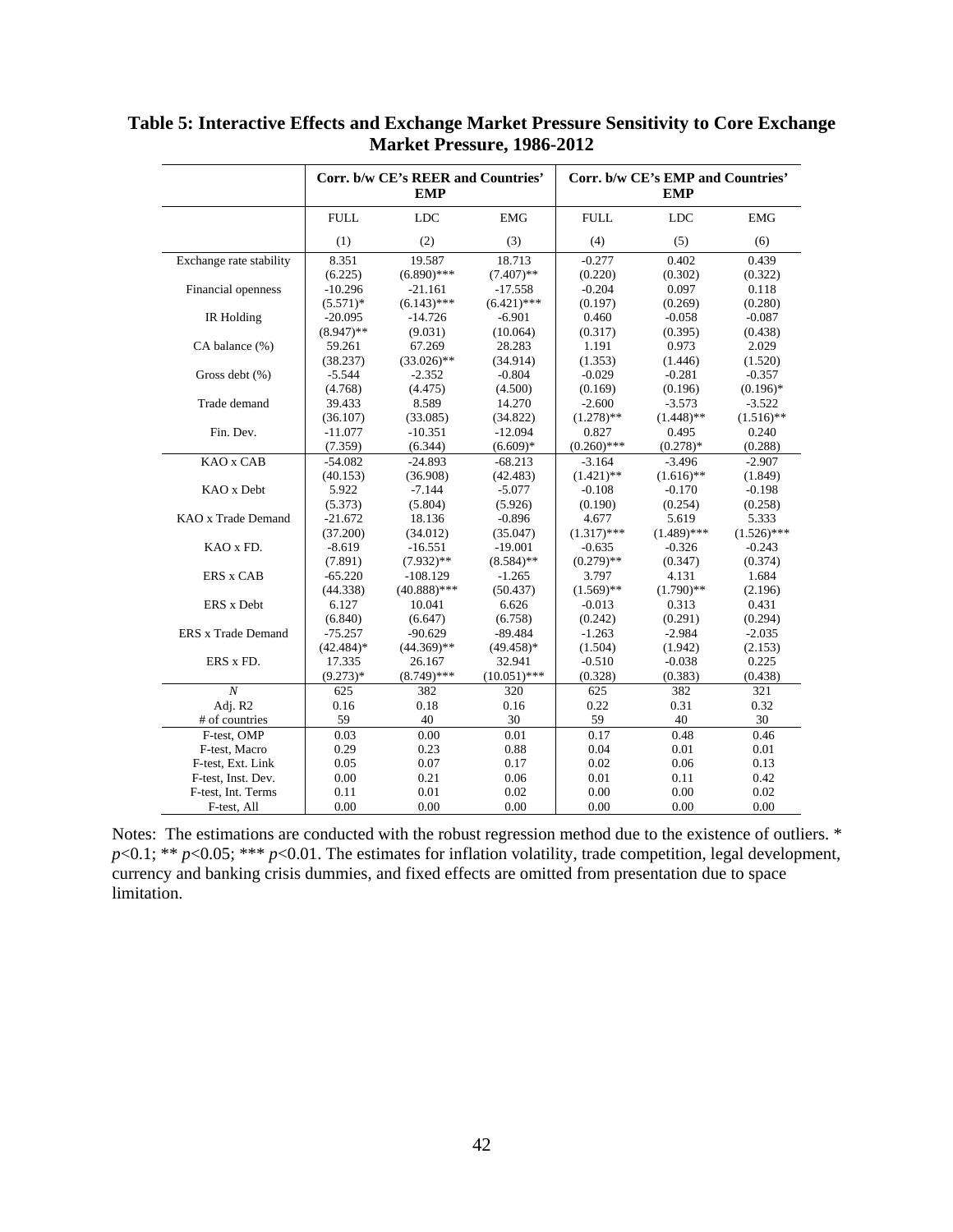# **Table 6: Interactive Effects for Developing Countries Conditional on KAOPEN and ERS**

(a) Effect of FD  $(+10$  ppt) in the REER-EMP Link Estimation

|      | <b>KAOPEN*</b> |         |         |         |  |
|------|----------------|---------|---------|---------|--|
|      |                | 0.00    | 0.50    | 1.00    |  |
| ERS* | 0.00           | $-1.04$ | $-1.86$ | $-2.69$ |  |
|      | 0.50           | 0.27    | $-0.55$ | $-1.38$ |  |
|      | 1.00           | 1.58    | 0.75    | $-0.07$ |  |

(b) Effect of CAB *Deterioration* (–0.02 ppt) in the REER-EMP Estimation

|      | <b>KAOPEN</b> |         |         |         |  |
|------|---------------|---------|---------|---------|--|
|      |               | 0.00    | 0.50    | 1.00    |  |
| ERS* | 0.00          | $-1.35$ | $-1.10$ | $-0.85$ |  |
|      | 0.50          | $-0.26$ | $-0.02$ | 0.23    |  |
|      | 1.00          | 0.82    | 1.07    | 1.32    |  |

(d) Effect of Trade Demand (+5 ppt) in the REER-EMP Estimation

|      | <b>KAOPEN</b> |         |         |         |  |
|------|---------------|---------|---------|---------|--|
|      |               | 0.00    | 0.50    | 1.00    |  |
| ERS* | 0.00          | 0.43    | 0.88    | 1.34    |  |
|      | 0.50          | $-1.84$ | $-1.38$ | $-0.93$ |  |
|      | 1.00          | -4.10   | $-3.65$ | $-3.20$ |  |

(e) Effect of CAB *Deterioration* (–2 ppt) in the EMP-EMP Estimation

|             | <b>KAOPEN*</b> |         |         |         |  |
|-------------|----------------|---------|---------|---------|--|
|             |                | 0.00    | 0.50    | 1.00    |  |
| <b>ERS*</b> | 0.00           | $-0.02$ | 0.02    | 0.05    |  |
|             | 0.50           | $-0.06$ | $-0.03$ | 0.01    |  |
|             | 1.00           | $-0.10$ | $-0.07$ | $-0.03$ |  |

(f) Effect of Trade Demand (+5 ppt) by the CE in the EMP-EMP Estimation

|            | <b>KAOPEN*</b> |         |         |         |  |
|------------|----------------|---------|---------|---------|--|
|            |                | 0.00    | 0.50    | 1.00    |  |
| <b>ERS</b> | 0.00           | $-0.18$ | $-0.04$ | 0.10    |  |
|            | 0.50           | $-0.25$ | $-0.11$ | 0.03    |  |
|            | 1.00           | $-0.33$ | $-0.19$ | $-0.05$ |  |

Note: "\*" superscripted to KAOPEN or ERS in the tables means that the interaction term between KAOPEN or ERS and the variable of concern is found to be statistically significant in each respective estimation.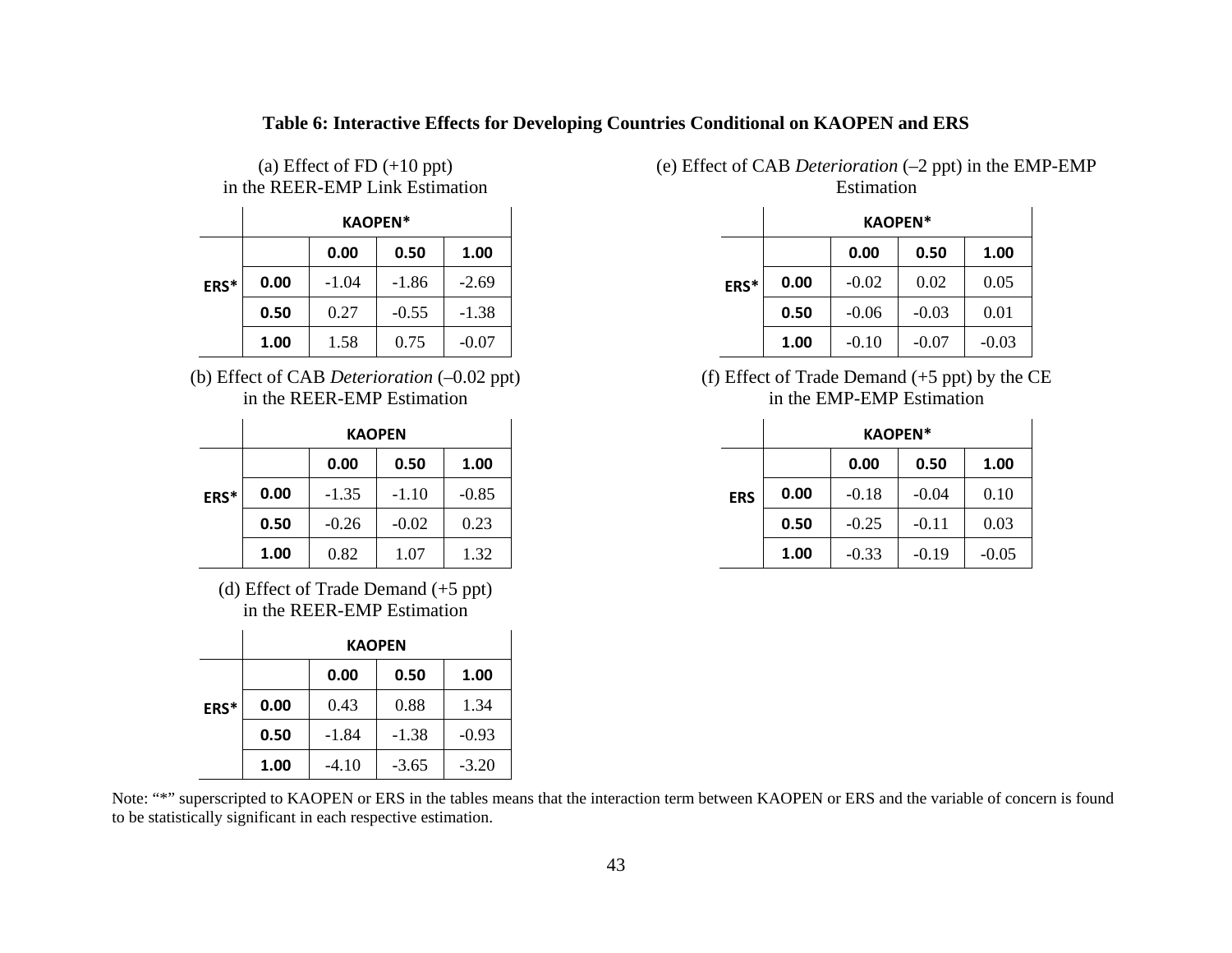

# **Figure 1: Proportion of Significant F-Tests**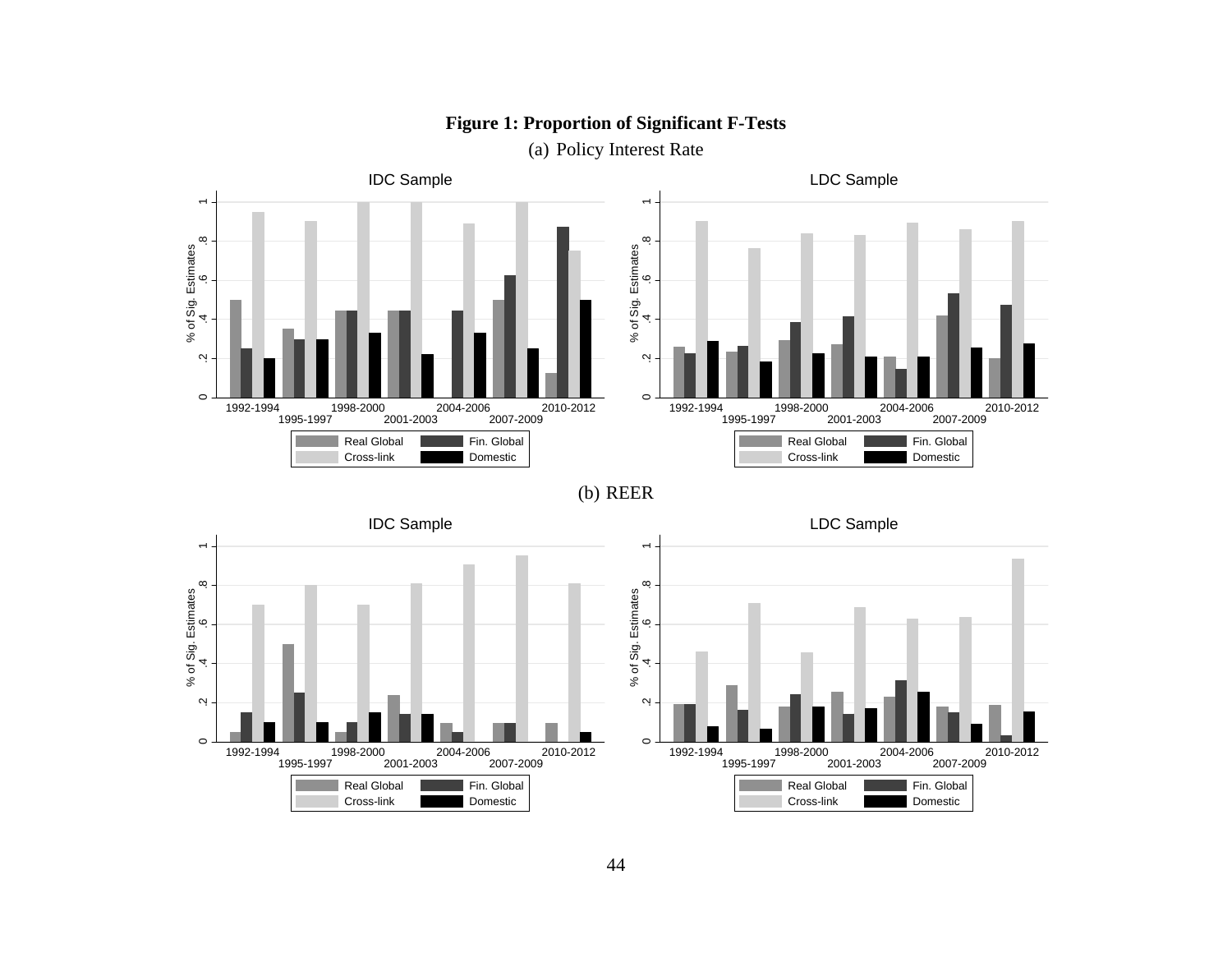



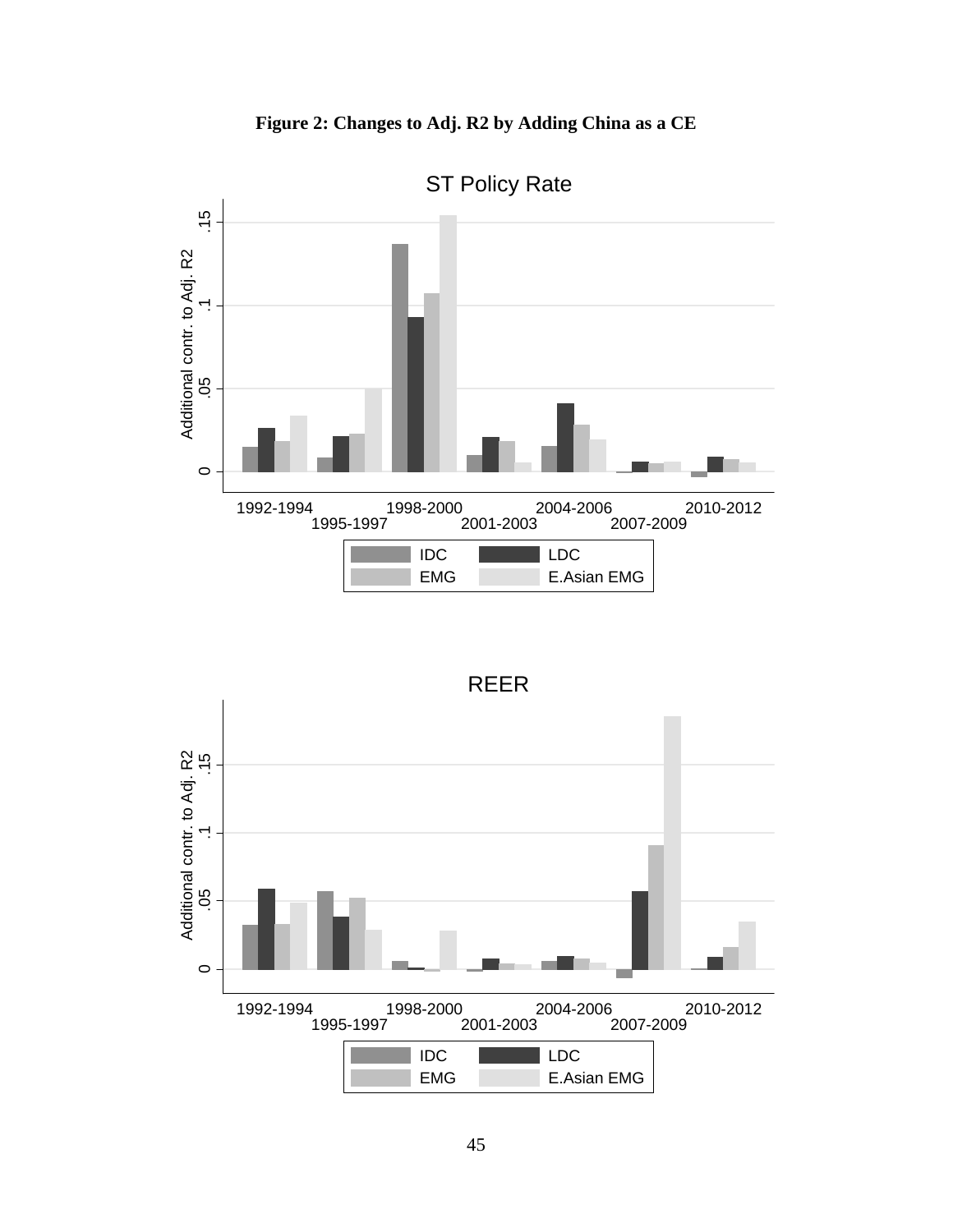# **Figure 3: Exchange Rate, Interest Rate, and Real Money Stock of a Peripheral Country (PH) In Response to a Rise in the** *REER* **of the Center Economies (CE)**



*Exchange rate = price of CE's currency in PH's currency* 

*PH's Real Money Stock*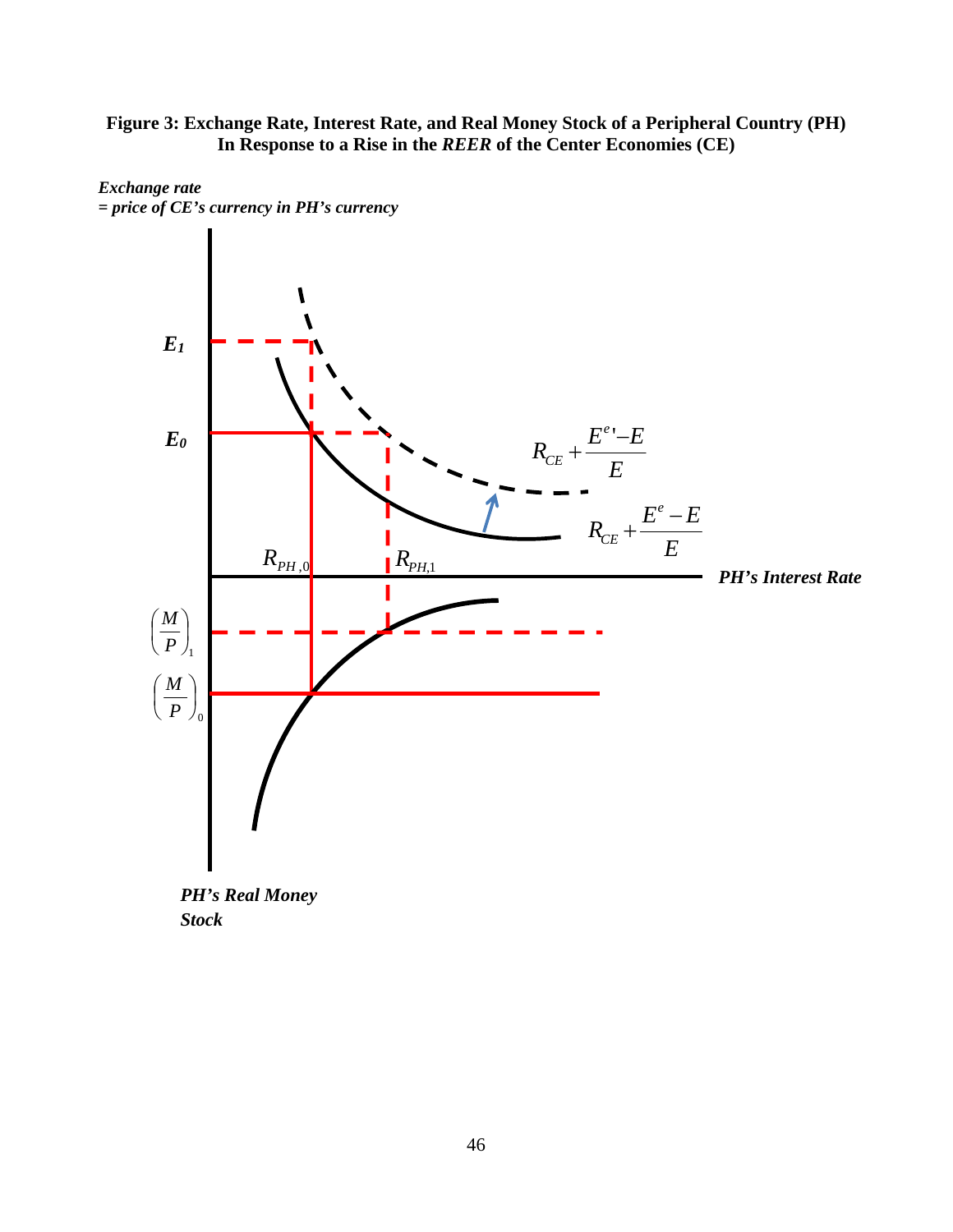

# **Figure 4: Proportion of Significant F-Tests – EMP Response**



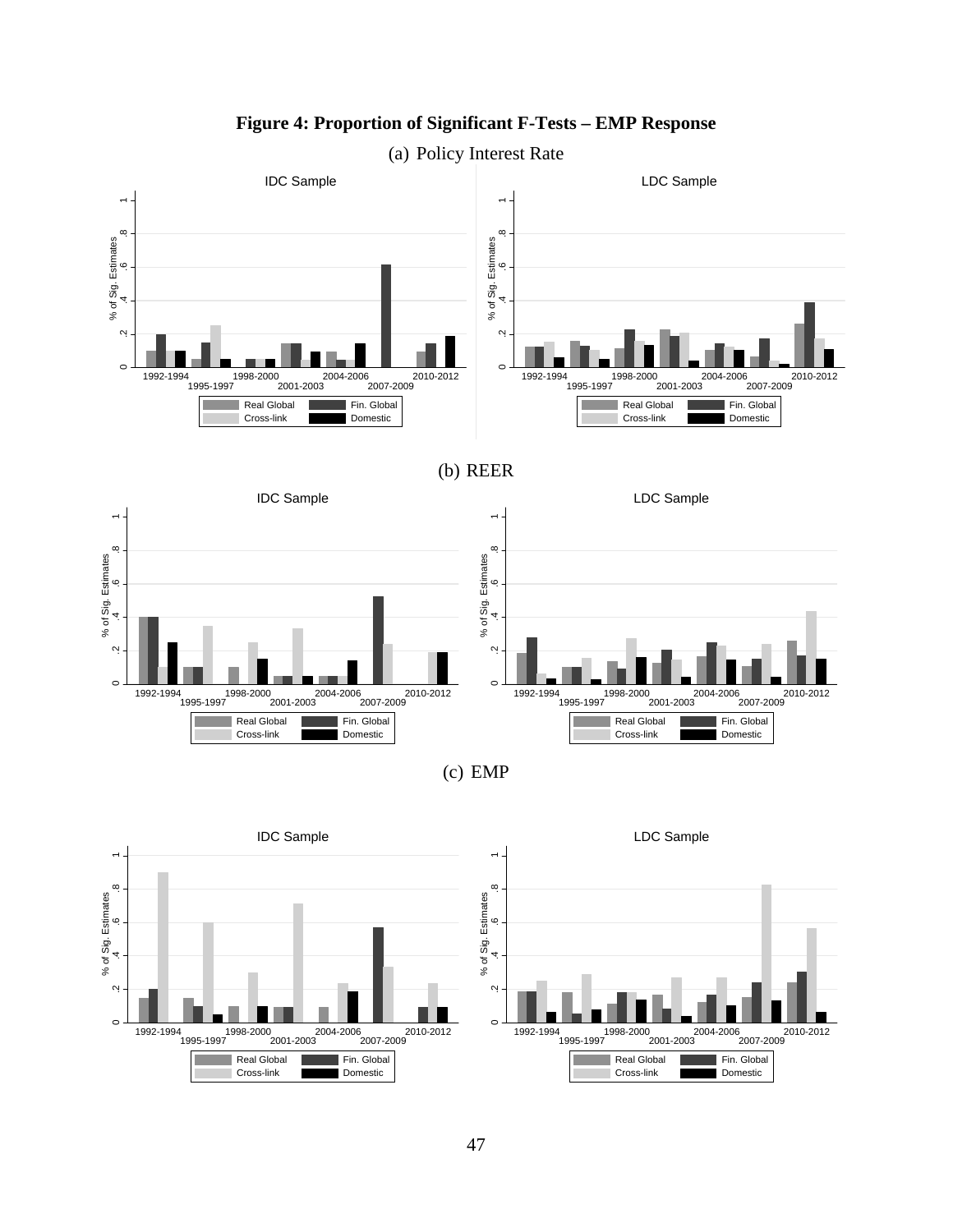

# **Figure 5: Proportion of Significant**  $\hat{\gamma}_c > 0$  or  $\hat{\gamma}_c < 0$  Tests